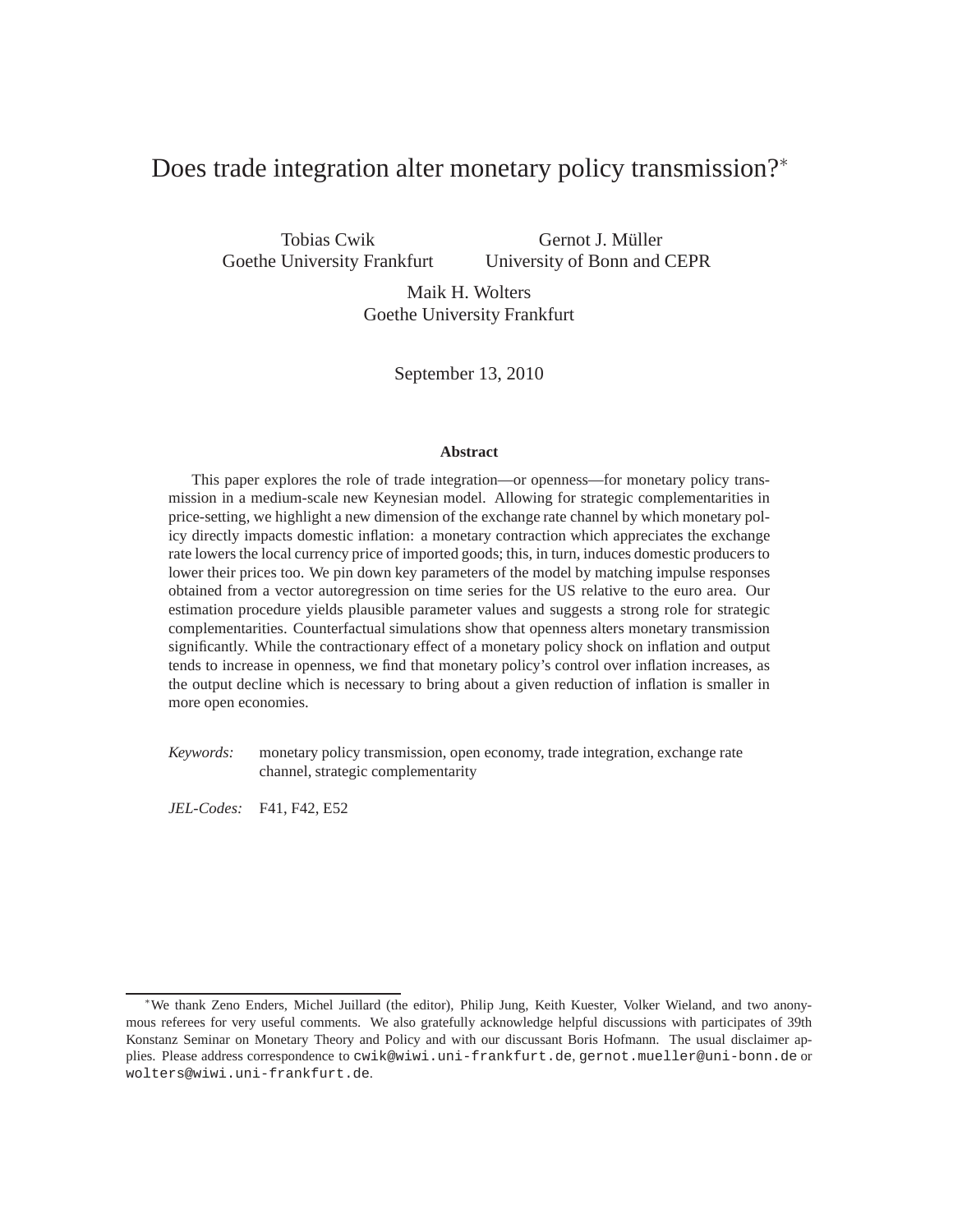# **1 Introduction**

Recent research on the monetary transmission mechanism has focused on the quantitative performance of dynamic stochastic general equilibrium (DSGE) models. Specifically, interest has centered on their ability to account for the dynamic effects of monetary policy shocks as apparent from estimated vector autoregression (VAR) models. In a seminal study, Christiano, Eichenbaum, and Evans (2005) show that a medium scale new Keynesian model mimics quite closely the VAR-responses to a monetary policy shock of as many as nine variables. This result is obtained while abstracting from external trade altogether. Taken at face value, it suggests that trade integration, or openness, plays no important role for monetary policy transmission—at least as far as a large open economy such as the US is concerned. $<sup>1</sup>$ </sup>

There is, however, a secular trend in trade integration, suggesting that economies are becoming considerably more open over time. In the US, imports, as a fraction of GDP, have risen from about 6 percent in 1973 to about 15 percent to date. In fact, as this trend has been accelerating over the last decade, some observers have identified increasing trade integration as an important manifestation of globalization.<sup>2</sup> In this paper, we investigate more systematically the role of trade integration for monetary policy transmission, where we measure trade integration by the import-to-GDP ratio. Specifically, we assess how increasing openness alters quantitatively the effects of monetary policy shocks on inflation and economic activity.

Taking an analytical perspective, earlier work by Clarida, Galí, and Gertler (2001) and Galí and Monacelli (2005) has stressed the similarity between open and closed economy versions of the new Keynesian baseline model. In fact, apart from being a source of additional shocks, 'openness' merely alters some of the reduced-form coefficients of the canonical representation of the model which is, in fact, shown to be isomorphic in closed and open economies. These results are important for optimal monetary policy design in open economy models. In the special case where the intertemporal elasticity of substitution equals the trade price elasticity, targeting domestic inflation, rather than CPI inflation or the exchange rate is the optimal policy. De Paoli (2009) shows how this result changes in the more general case where elasticities differ. Taking a positive perspective, Erceg, Gust, and López-Salido (2010) analyze how differences in the transmission mechanism across closed and open economies hinge on the relative size of these elasticities. These authors argue that—for plausible

<sup>&</sup>lt;sup>1</sup>Other studies which employ this approach find similarly satisfactory results for variants of the new Keynesian model. Rotemberg and Woodford (1997), Amato and Laubach (2003), Bovin and Giannoni (2006) and Meier and Müller (2006) are examples. These studies also assume counterfactually closed economy models. Other studies have explored the empirical performance of open economy DSGE models; yet these studies have typically not been particularly concerned with monetary transmission, see, e.g., Lubik and Schorfheide (2006) and Adolfson, Laséen, Lindé, and Villani (2007).

 $2<sup>2</sup>$ The consequences of globalization for monetary policy are widely discussed both in academia and among policy makers. Most commentators, taking a fairly general perspective, have argued that globalization does not fundamentally affect the central bank's ability to control the economy, see, e.g., Mishkin (2007) and Bernanke (2007). Changes brought about by globalization may nevertheless require, as Yellen (2006) puts it, "some recalibration of policy responses".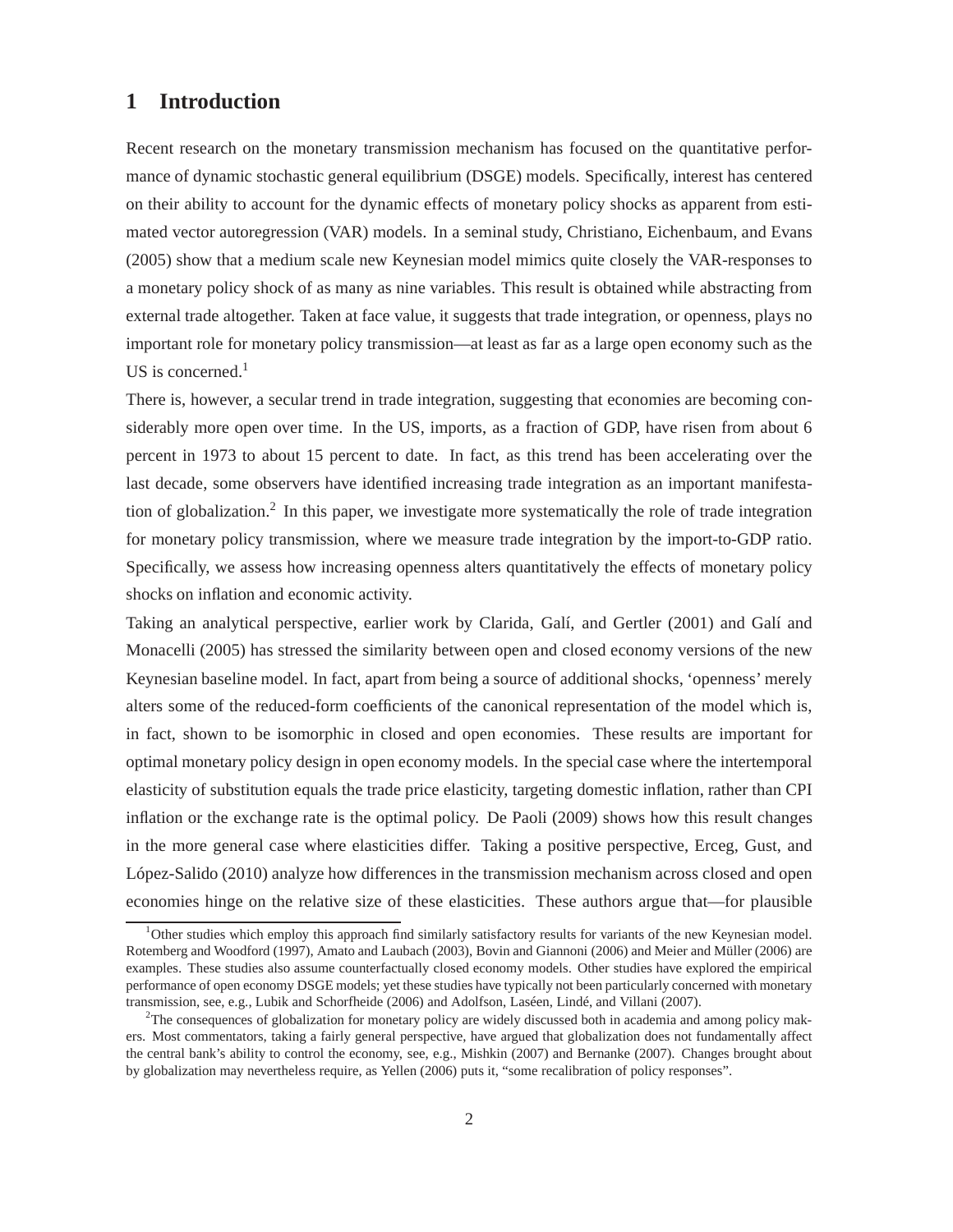calibrations—increasing openness is unlikely to alter the transmission of monetary policy shocks in a quantitatively important way.

However, taking up the question within the new Keynesian baseline model twists the analysis towards finding little 'openness effects'. A key assumption underlying the derivation of the new Keynesian Phillips curve and, hence, its isomorphism in closed and open economies, is that the demand functions faced by intermediate goods firms are characterized by a constant elasticity of substitution. This, in turn, implies that the desired markup is independent of the price of competitors, i.e. there are no strategic complementarities in price setting. Such complementarities arise under a more general formulation of the demand functions, or, rather, the underlying aggregation technology. In this case, the isomorphism of the new Keynesian Phillips curve in closed and open economies breaks down. Intuitively, strategic complementarities arise not only with respect to domestic, but also with respect to foreign competitors. Hence, the domestic currency price charged by foreign competitors enters the decision problem of domestic firms and eventually the new Keynesian Phillips curve. Recently, Guerrieri, Gust, and López-Salido (2008) have highlighted the importance of this mechanism in accounting for inflation dynamics.<sup>3</sup> More generally, Chen, Imbs, and Scott (2009) provide evidence suggesting that increased exposure to foreign trade has a competitive effect which is reflected in firms' price setting decisions.

In this paper, we take price-setting complementarities into account when exploring the role of openness for monetary transmission. As a result, a new dimension of the exchange rate channel emerges. Traditionally, monetary policy is thought to directly impact CPI-inflation and to indirectly impact domestic inflation via exchange rate changes, where the latter effect comes about through changes in demand induced by 'expenditure-switching'. In contrast, with strategic price-setting complementarities, changes in the exchange rate, which alter the domestic currency price charged by foreign competitors, directly influence domestic inflation. The quantitative importance of this effect increases with the openness of an economy.

Our analysis is based on a medium-scale two-country DSGE model. It features an aggregation technology which allows to combine domestically produced and imported goods and gives rise to strategic complementarities in price-setting; in addition, the aggregation technology determines trade integration by giving unequal weight to domestically produced and imported intermediate goods. The model also features a number of frictions which the literature has found to increase the empirical success of this class of models. Overall, the model structure is rich enough to provide a quantitatively realistic account of the monetary transmission mechanism.

As a benchmark, we compute impulse responses to a monetary policy shock within a VAR model estimated on quarterly time-series data for the US relative to the euro area (EA) for the period 1973–

<sup>3</sup>Specifically, they estimate the resulting variant of the new Keynesian Phillips curve on the basis of single equation techniques. Importantly, in contrast to our analysis, they assume that all firms engage in local currency pricing.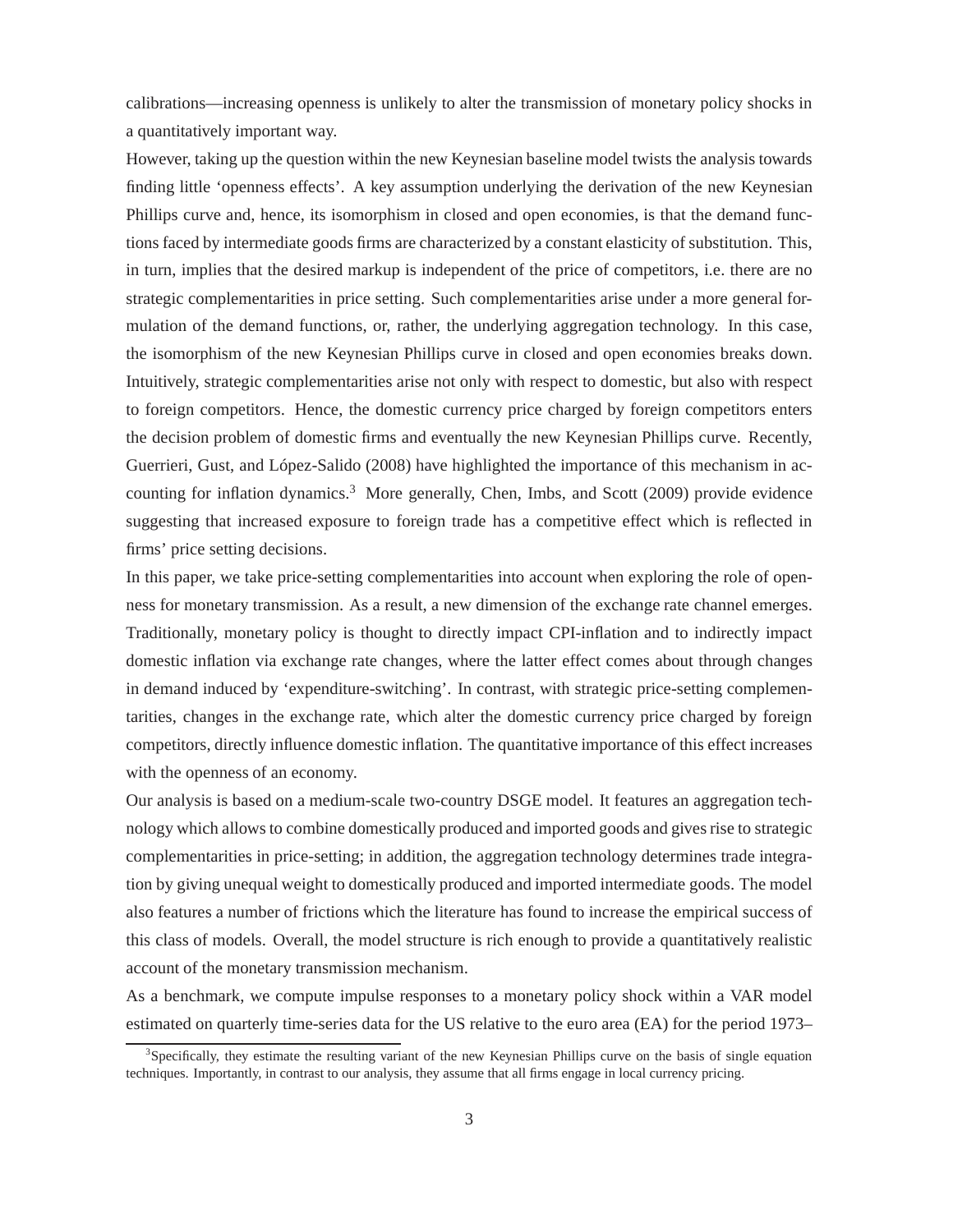2006. In addition to standard 'closed-economy' variables, the VAR model also includes CPI-inflation as well as US net exports vis-à-vis the EA. We treat the impulse responses as a characterization of the actual monetary transmission mechanism and estimate the structural parameters of the DSGE model by matching the impulse response functions of relative variables, i.e. the response of a domestic variable relative to its foreign counterpart. The domestic and the foreign economy in our two-country model are meant to represent the US and the EA, respectively. As trade with the EA accounts only for a small fraction of US trade, we assume, while estimating the model on US-EA data, that imports and exports account on average for two percent of GDP, respectively.

We limit ourselves to these data, because economic structures and trade relationships with the US have been less stable in most other regions of the world economy during our sample period. Instead, we rely on counterfactual simulations relative to the baseline scenario and analyze how a higher degree of openness alters the effects of a monetary policy shock. Put differently, we use our structural model to make up for the lack of long and stable time series. In a first step, we assume that imports account for 15 percent of GDP, a value close to the actual value for the US during the last few years. In a second step, we consider an average import share of 30 percent in order to assess the likely consequences of a further increase in openness.

Relative to the baseline economy we find considerable differences in the dynamic adjustment of the economy to a contractionary monetary policy shock. In more open economies domestic absorption tends to fall less, but overall activity tends to decline more strongly, reflecting a stronger reduction in real net exports. We also find the dynamics of inflation altered by openness. While CPI inflation generally falls in response to the shock, because the appreciation of the exchange rate is gradually passed-through into consumer prices, this effect grows stronger, as the economy becomes more open. Openness similarly affects the response of domestic inflation. For this result, strategic complementarities in price setting—which our estimates suggest to be sizeable—are crucial. Lastly, we find that monetary policy's control over inflation (both of domestic inflation and CPI inflation) increases in the sense that the reduction in output which is necessary to bring about a given reduction in inflation declines in more open economies.

The remainder of this paper is organized as follows. In section 2 we introduce the details of the model economy. Section 3 presents time-series evidence from the estimated VAR model and discusses the estimation of the DSGE model. In section 4, we take a closer look at the role of trade integration for monetary transmission. Section 5 concludes.

# **2 Model**

In this section we outline a two-country DSGE model which we use to study monetary policy transmission in open economies. Most of the model features are standard and familiar from so-called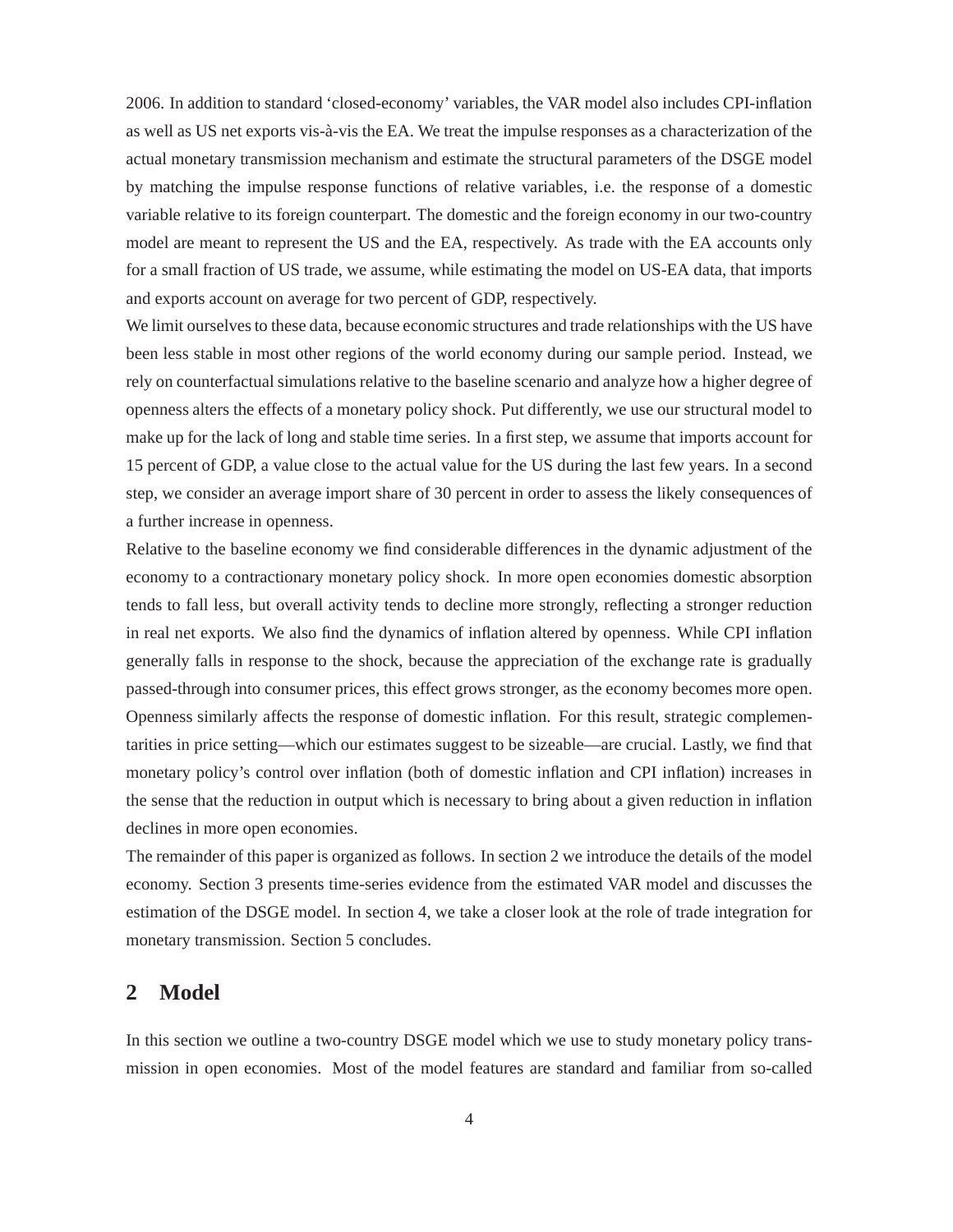medium scale DSGE models as put forward, for instance, in Christiano et al. (2005) or Smets and Wouters (2007) in a closed economy context.<sup>4</sup> There is a representative household in each country which owns the capital stock and rents it out together with labor services to intermediate goods producers on a period-by-period basis. Adjusting the level of investment is costly. International financial markets are assumed to be complete.

We assume that each country specializes in the production of a specific set of intermediate goods which are manufactured by a continuum of monopolistic competitive firms. These intermediate good firms are constrained in price setting à la Calvo and invoice exports in their own currency. Within each country, perfectly competitive firms combine domestically produced and imported goods in order to produce wholesale goods which are not traded across countries. The aggregation technology employed by wholesale goods firms determines, for any given relative price, how many imported goods are used to produce a unit of the wholesale good—thereby determining the degree of openness. In addition, the aggregation technology induces demand functions for intermediate goods which are characterized by a non-constant price elasticity of substitution (NCES). Such an aggregation technology has recently been advocated by Gust, Leduc, and Vigfusson (2006), and Guerrieri et al. (2008) in an open economy context. Importantly, it induces strategic complementarities in price-setting among intermediate good firms not only with respect to domestic, but also with respect to foreign competitors.<sup>5</sup> This model feature allows us to account for a dimension of the exchange rate channel, which is absent from the baseline new Keynesian open economy model. Exchange rate changes which alter the domestic currency price of imported goods affect the pricing decision of domestic intermediate goods producers directly within our setup. This matters for the international transmission mechanism to the extent that pass-through of exchange rate changes into the domestic currency price of imported goods is sizeable. In our baseline setup we assume that pass-through is complete at the level of wholesale goods production, because exports are invoiced in producer currency. This assumption captures, in a stylized manner, the observation that pass-through at the border is typically much higher than the pass-through of border prices into consumer prices, see Goldberg and Campa (2010) for a recent evidence.<sup>6</sup>

We assume that pass-through of border prices into consumer prices is limited, because of a imperfectly competitive retail sector. In this sector a continuum of monopolistically competitive firms

<sup>&</sup>lt;sup>4</sup>In setting up the model we also draw on earlier work on open economies by Chari, Kehoe, and McGrattan (2002), Kollmann (2002), Galí and Monacelli (2005) and Corsetti and Pesenti (2005), among others.

 $5$ The original closed economy formulation goes back to Dotsey and King (2005) or, more generally, to Kimball (1995). Sbordone (2007) uses a similar technology when discussing the consequences of firm entry for the slope of the new Keynesian Phillips curve. While Gust et al. (2006) and Guerrieri et al. (2008) focus on pass-through and inflation dynamics, respectively, we explore the implications for monetary transmission. Melitz and Ottaviano (2008) develop an alternative setup where consumer preferences imply a "love of variety" such that an increase in openness due to an increased number of goods alters the elasticity of demand. Hence, openness also alters the price setting decisions of domestic producers. For reasons of tractability we consider variations in openness only along the intensive margin.

 $6\%$  We conduct a sensitivity analysis exploring to the consequences of limiting the extent of exchange rate pass-through.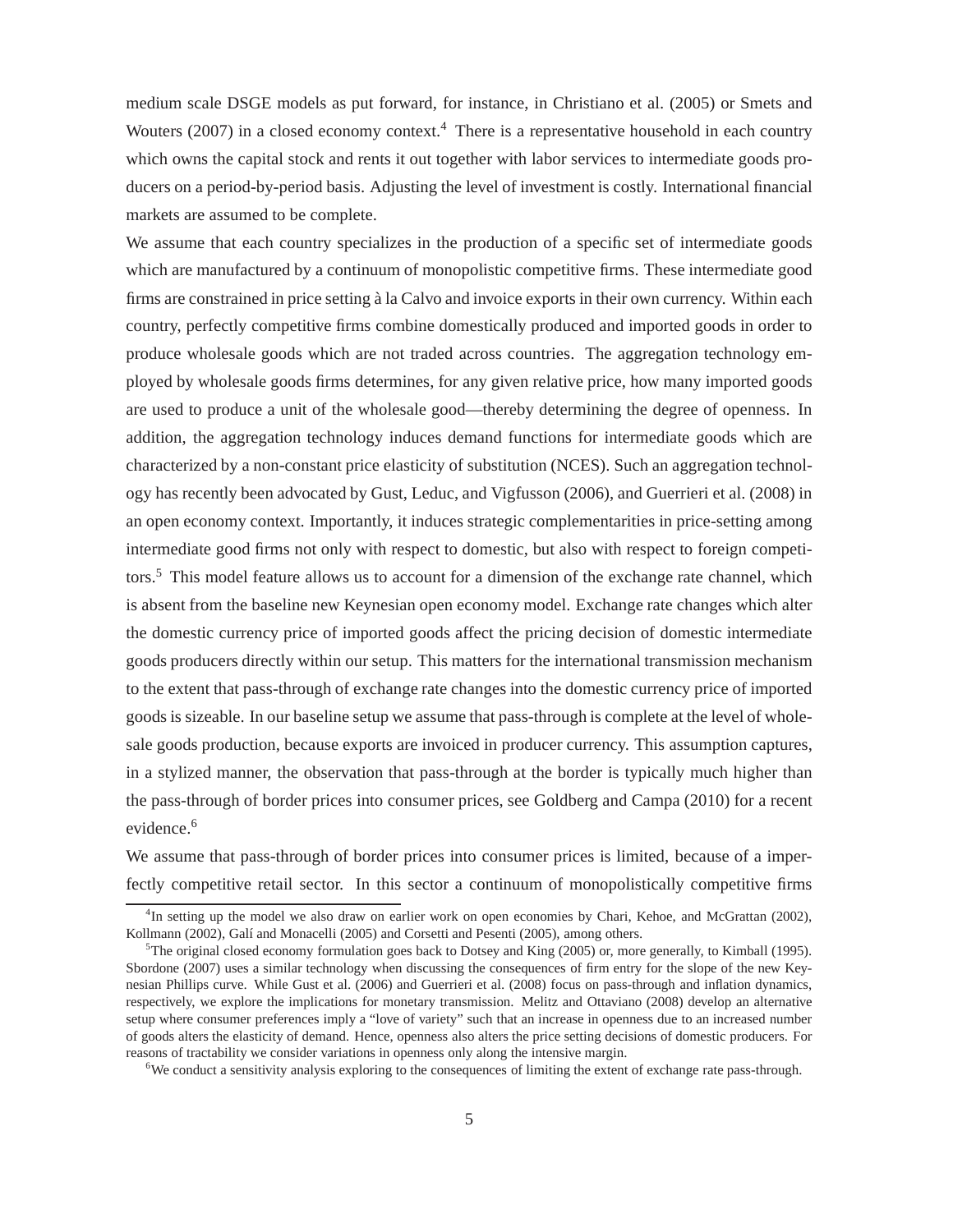repackages and distributes wholesale goods to final consumers. As in Devereux and Engel (2002) retailers use no resources in order to distribute wholesale goods; they are also constrained in price setting à la Calvo, such that changes in the price of wholesale goods (due to exchange rate changes) are not fully passed-through into consumer prices, but partly absorbed by time-varying markups.<sup>7</sup> In the following we give a formal exposition of the model, discussing, in turn, the problems of the firms and the representative household. We close the model with a feedback rule to characterize monetary policy. As both countries are symmetric, of equal size, and have isomorphic structures, we focus on the domestic economy, i.e. on the 'home' country. When necessary we refer to foreign variables by means of a star superscript.

#### **2.1 Final goods**

Domestic absorption of final goods is given as the sum of domestic consumption  $C_t$ , investment  $X_t$ , and government spending  $G_t$ . We assume that final goods are an aggregate of differentiated retail goods,  $F_t(i)$ , with  $i \in [0, 1]$ , which are bundled according to a standard CES aggregation technology. Specifically, we have

$$
C_t + X_t + G_t = \left[ \int_0^1 F_t(i)^{\frac{\varepsilon - 1}{\varepsilon}} di \right]^{\frac{\varepsilon}{\varepsilon - 1}}, \ \varepsilon > 1. \tag{1}
$$

Expenditure minimizing implies a demand function for a generic retail good

$$
F_t(i) = \left(\frac{P_t(i)}{P_t}\right)^{-\varepsilon} (C_t + X_t + G_t),\tag{2}
$$

where  $P_t(i)$  denotes the price of good i and  $P_t = \left[\int_0^1 P_t(i)^{1-\epsilon} di \right]_0^{\frac{1}{1-\epsilon}}$  denotes the price index of final goods (CPI).

#### **2.2 Retail firms**

We assume that retail goods are sold to final good consumers by monopolistically competitive firms. These retail firms repackage and redistribute a homogenous wholesale good which they purchase at price  $P_t^W$ . Retail firms adjust prices infrequently, as they are constrained exogenously à la Calvo. Specifically, each retail firm has the opportunity to change its price with a given probability  $1 - \xi_R$ . Moreover, we assume that when a retailer has the opportunity to do so, it sets the new price in order to maximize the expected discounted value of net profits before the realization of shocks in a given

<sup>&</sup>lt;sup>7</sup>We model retailers as distinct from wholesale goods producers. While retailers are assumed to be monopolistically competitive, wholesale producers operate under perfect competition. Under this assumption, the aggregation problem faced by wholesale producers remains managable. Note also that in the present model nominal rigidities are critical for limiting the extent of exchange rate pass-through. Corsetti and Dedola (2005) and Gust et al. (2006), in contrast, develop real models of limited exchange rate pass-through.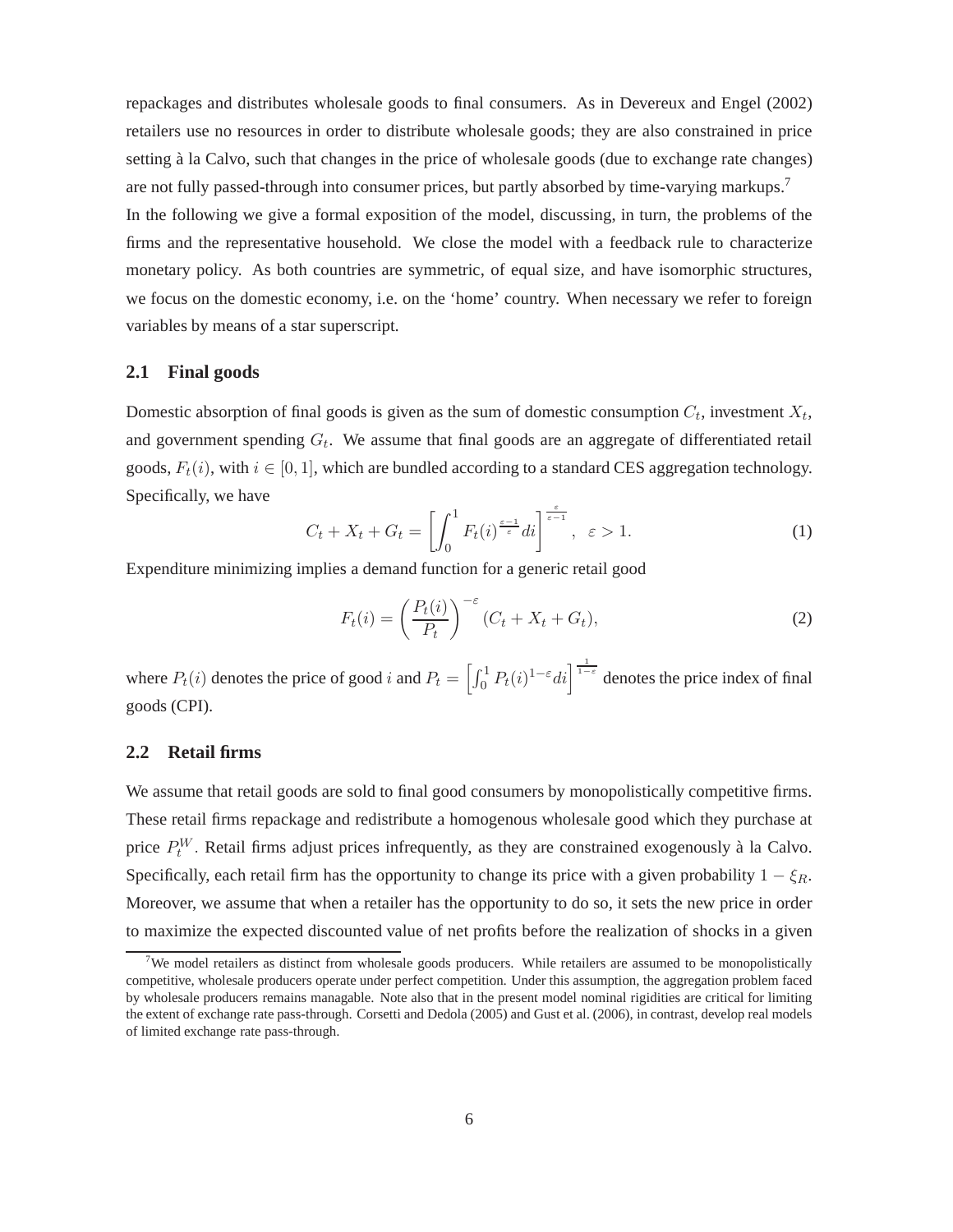period.<sup>8</sup> Retailers that do not reoptimize in a certain period, index their price to last period's CPI inflation,  $\Pi_{t-1} = P_{t-1}/P_{t-2}$ , as in Christiano et al. (2005). In setting the new price  $\tilde{P}_t(i)$ , a generic retailer solves

$$
\max \sum_{k=0}^{\infty} \xi_R^k E_{t-1} \left( \frac{Q_{t,t+k} F_{t+k}(i)}{P_{t+k}} \left[ \widetilde{P}_t(i) \prod_{s=1}^k (\Pi_{t+s-1}) - P_{t+k}^W \right] \right), \tag{3}
$$

subject to the demand function (2). Profits are discounted with the stochastic discount factor,  $Q_{t,t+1}$ , implicitly defined below. Each retailer uses an amount of wholesale goods equal to the demand for her retail good such that the total amount of wholesale goods processed by retail firms is given by  $F_t = \int_0^1 F_t(i)di$ .<sup>9</sup>

#### **2.3 Wholesale good firms**

The wholesale good consists of a continuum of intermediate goods produced domestically,  $A_t(j)$ , and imported from abroad,  $B_t(j)$ . We use  $j \in [0, 1]$  to index intermediate good firms as well as their products and prices. Wholesale goods are produced by perfectly competitive firms and are not traded across countries.

Letting  $P_t^A(j)$  denote the domestic price of a domestically produced intermediate good and  $P_t^B(j)$ the domestic price of an imported intermediate good, the problem of the representative wholesale goods firm is to produce  $F_t$  while minimizing expenditures given by

$$
\int_0^1 P_t^A(j)A_t(j)dj + \int_0^1 P_t^B(j)B_t(j)dj \tag{4}
$$

subject to

$$
\left[V_{Dt}^{\frac{\sigma-1}{\sigma}} + V_{Mt}^{\frac{\sigma-1}{\sigma}}\right]^{\frac{\sigma}{\sigma-1}} - \left[\frac{1}{(1+\eta)v} - 1\right] = 1,\tag{5}
$$

where  $V_{Dt}$  and  $V_{Mt}$  are defined as follows

$$
V_{Dt} = \int_0^1 \omega^{\frac{\sigma}{\sigma - 1}} \frac{1}{(1 + \eta)v} \left[ \frac{(1 + \eta)}{\omega} \frac{A_t(j)}{F_t} - \eta \right]^v dj,
$$
(6)

$$
V_{Mt} = \int_0^1 (1 - \omega)^{\frac{\sigma}{\sigma - 1}} \frac{1}{(1 + \eta)v} \left[ \frac{(1 + \eta)}{(1 - \omega)} \frac{B_t(j)}{F_t} - \eta \right]^v dj. \tag{7}
$$

The aggregation technology given by (5), (6) and (7) is set up as in Gust et al. (2006). A few remarks concerning parameters are in order. First, the elasticity of substitution across domestically produced intermediate goods generally differs from the elasticity of substitution across domestically produced

<sup>&</sup>lt;sup>8</sup>In other words, period t prices are set conditional on the information in period  $t - 1$ , see Christiano et al. (2005). This assumption restricts the impact response of inflation to a monetary policy shock to be zero. We also impose this restriction to achieve identification in our estimated VAR model below.

<sup>&</sup>lt;sup>9</sup>Due to price dispersion  $F_t = C_t + X_t + G_t$  does not generally hold, but up to a first order approximation.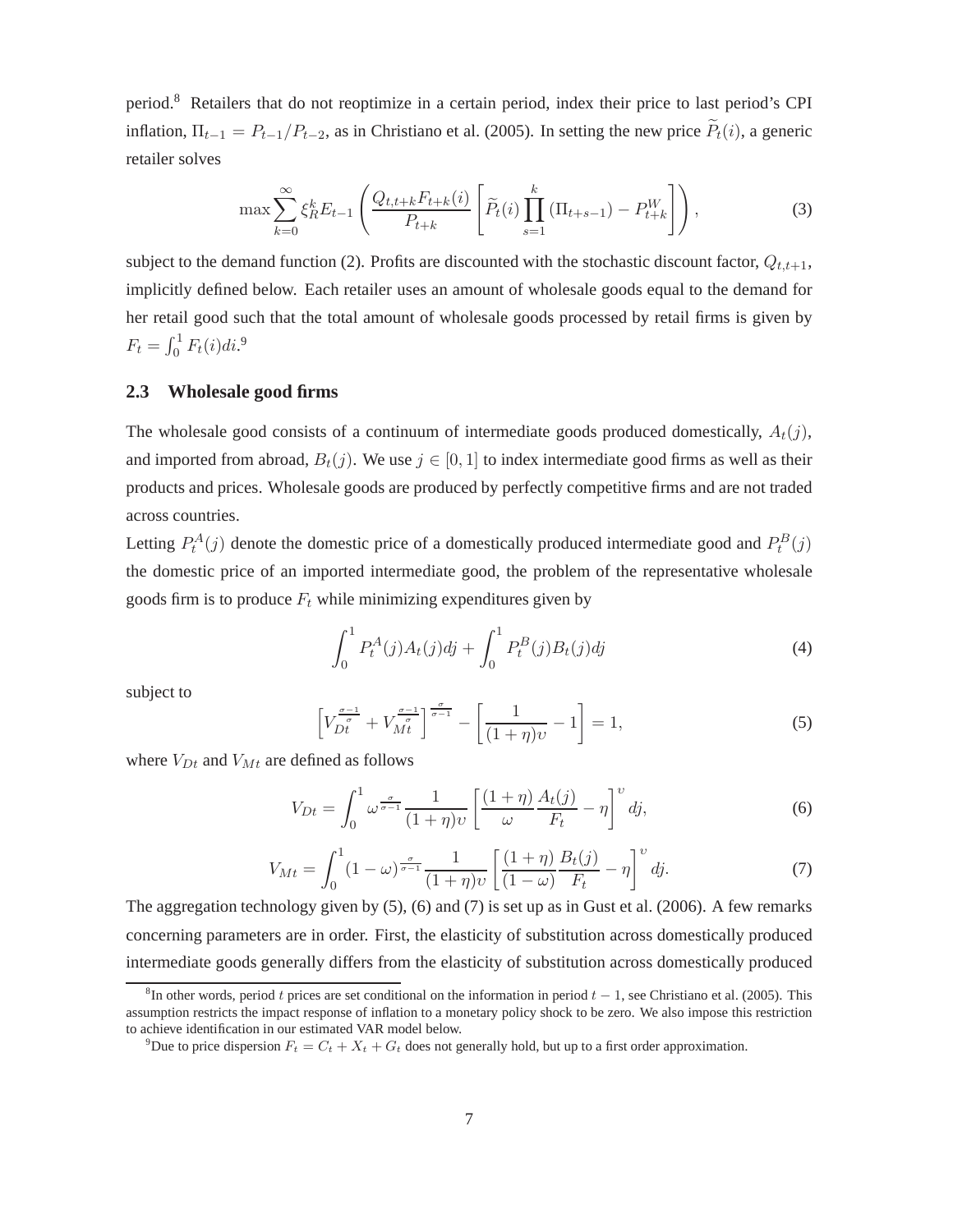and imported goods. The elasticity of substitution across goods produced within the same country is generally time varying. In steady state it is constant and given by

$$
\epsilon = \frac{1}{1 - \upsilon} \frac{1}{1 + \eta}.\tag{8}
$$

For given values of  $v$  and  $\eta$ , the parameter  $\sigma$  governs the trade price elasticity, which determines the extent of substitution from home to foreign produced goods for a given change of the terms of trade. It is a key parameter for the international transmission mechanism and given by

$$
\tilde{\sigma} = \frac{-\sigma}{(\sigma(v-1) - v)(1+\eta)}.
$$
\n(9)

The parameter  $\eta$  plays a crucial role for both elasticities. It provides a measure of how strongly our setup deviates from the special case where the elasticity of substitution is constant (CES), which is nested in our model for  $\eta = 0$ . Finally, the parameter  $\omega$  measures the weight of domestically produced goods in final goods in steady state.  $1 - \omega$  measures the fraction of imports in wholesale goods in steady state and thus corresponds to the import-GDP-ratio.

Optimization behavior of domestic and foreign wholesale goods firms gives rise to demand functions for domestically produced intermediate goods

$$
A_t(j) = \frac{\omega}{1+\eta} \left[ \left( \frac{P_t^A(j)}{P_t^A} \right)^{\frac{1}{\upsilon-1}} \left( \frac{P_t^A}{\Gamma_t} \right)^{\frac{\sigma}{\sigma(\upsilon-1)-\upsilon}} + \eta \right] F_t, \tag{10}
$$

$$
A_t^*(j) = \frac{1-\omega}{1+\eta} \left[ \left( \frac{P_t^{A*}(j)}{P_t^{A*}} \right)^{\frac{1}{\nu-1}} \left( \frac{P_t^{A*}}{\Gamma_t^*} \right)^{\frac{\sigma}{\sigma(\nu-1)-\nu}} + \eta \right] F_t^*.
$$
 (11)

 $P_t^A$  and  $P_t^B$  are price indices for domestically and imported goods, respectively. Expenditure minimization implies

$$
P_t^A = \left(\int_0^1 P_t^A(j)^{\frac{\upsilon}{\upsilon - 1}}dj\right)^{\frac{\upsilon - 1}{\upsilon}}, \quad P_t^B = \left(\int_0^1 P_t^B(j)^{\frac{\upsilon}{\upsilon - 1}}dj\right)^{\frac{\upsilon - 1}{\upsilon}},\tag{12}
$$

and

$$
\Gamma_t = \left[ \omega(P_t^A)^{\frac{(\sigma - 1)v}{\sigma(v - 1) - v}} + (1 - \omega)(P_t^B)^{\frac{(\sigma - 1)v}{\sigma(v - 1) - v}} \right]^{\frac{\sigma(v - 1) - v}{(\sigma - 1)v}}.
$$
\n(13)

The price index for wholesale goods is given by

$$
P_t^W = \frac{1}{1+\eta} \Gamma_t + \frac{\eta}{1+\eta} \omega \int_0^1 P_t^A(j)dj + \frac{\eta}{1+\eta} (1-\omega) \int_0^1 P_t^B(j)dj. \tag{14}
$$

Letting  $S_t$  denote the nominal exchange rate and assuming that the law of one price holds, we have

$$
P_t^B(j) = S_t P_t^{B*}(j); \quad P_t^A(j) = S_t P_t^{A*}(j).
$$
\n(15)

Global demand for a generic good  $j$  is then given by

$$
Y_t(j) = A_t(j) + A_t^*(j).
$$
 (16)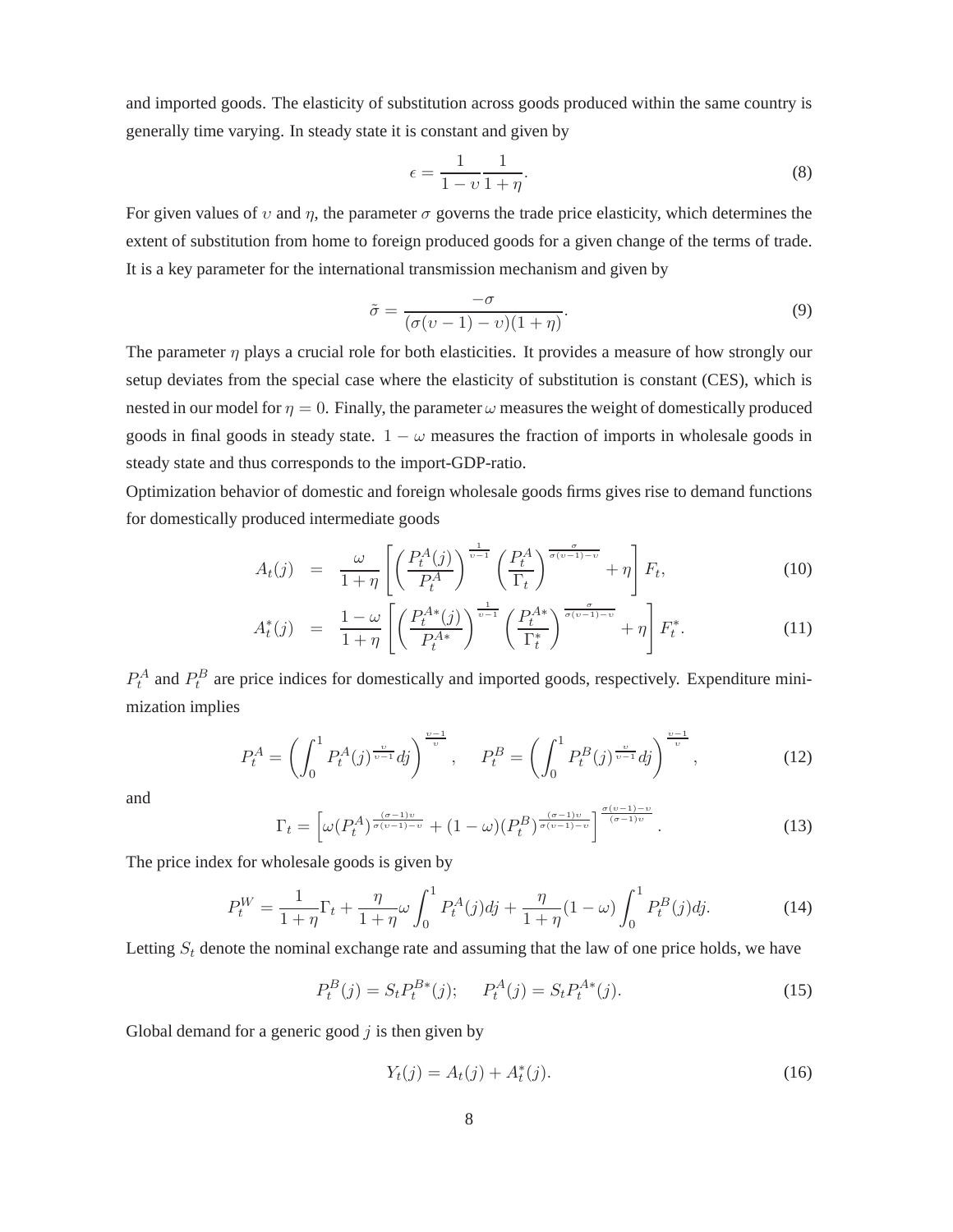Note that the demand function includes an additive term if  $\eta \neq 0$ . As a result, price elasticities of demand and the desired markup of intermediate goods firms will be time-varying, or, in other words, price-setting behavior at the level of intermediate goods firms is characterized by strategic complementarities.

## **2.4 Intermediate good firms**

The production of intermediate goods,  $Y_t(j)$ , is governed by a Cobb-Douglas production function

$$
Y_t(j) = K_t(j)^{\theta} H_t(j)^{1-\theta},
$$
\n(17)

where  $H_t(j)$  and  $K_t(j)$  denote labor and capital employed by firm j. Letting  $W_t$  and  $R_t$  denote the nominal wage rate and the rental rate of capital, respectively, minimizing costs implies for (nominal) marginal costs

$$
MC_t(j) = \frac{W_t H_t(j)}{(1 - \theta)Y_t(j)} = \frac{R_t K_t(j)}{\theta Y_t(j)}.
$$
\n(18)

We assume that price setting is constrained in the same way as for retail firms. An intermediate good firm has the opportunity to change its price with a given probability  $1 - \xi_I$ . Moreover, we assume that when an intermediate good firm has the opportunity to do so, it sets the new price in order to maximize the expected discounted value of net profits before the realization of shocks in a given period.<sup>10</sup> Firms that do not reoptimize in a certain period index their price to last period's producer price inflation.<sup>11</sup> In setting the new price  $\tilde{P}_t^A(j)$ , a generic intermediate good firm solves

$$
\max \sum_{k=0}^{\infty} \xi_I^k E_{t-1} \left( \frac{Q_{t,t+k} Y_{t+k}(j)}{P_{t+k}} \left[ \tilde{P}_t^A(j) \prod_{s=1}^k \left( \Pi_{t+s-1}^A \right) - MC_{t+k} \right] \right), \tag{19}
$$

subject to the demand function (16), the production function (17) and the optimality condition on factor inputs (18).<sup>12</sup>  $\Pi_t^A = P_t^A / P_{t-1}^A$  denotes price inflation of domestically produced goods. We will refer to it as 'domestic inflation' in what follows.

#### **2.5 Households**

A representative household allocates consumption expenditures intertemporally on final goods and supplies labor,  $H_t$ , to intermediate good firms. The preferences of the household are given by

$$
\sum_{t=0}^{\infty} \beta^t \frac{[(C_t - bC_{t-1})^{\mu} (1 - H_t)^{1-\mu}]^{1-\gamma}}{1-\gamma},
$$
\n(20)

<sup>&</sup>lt;sup>10</sup>In other words, period t prices are set conditional on the information period  $t - 1$ , see Christiano et al. (2005). This assumption restricts the impact response of domestic inflation to a monetary policy shock to be zero. We also impose this assumption to achieve identification in our estimated VAR model below.

<sup>&</sup>lt;sup>11</sup>Assuming that intermediate goods producers index to past intermediate goods price inflation, while retails index to the past CPI inflation allows us to capture the persistence of the estimated inflation response to a monetary policy shock. We also estimated variants of the model allowing for incomplete indexation, but typically found estimates at the upper bound of full indexation.

<sup>&</sup>lt;sup>12</sup>In our formulation we implicitly assume that demand for intermediate good  $\dot{\gamma}$  is met at all times.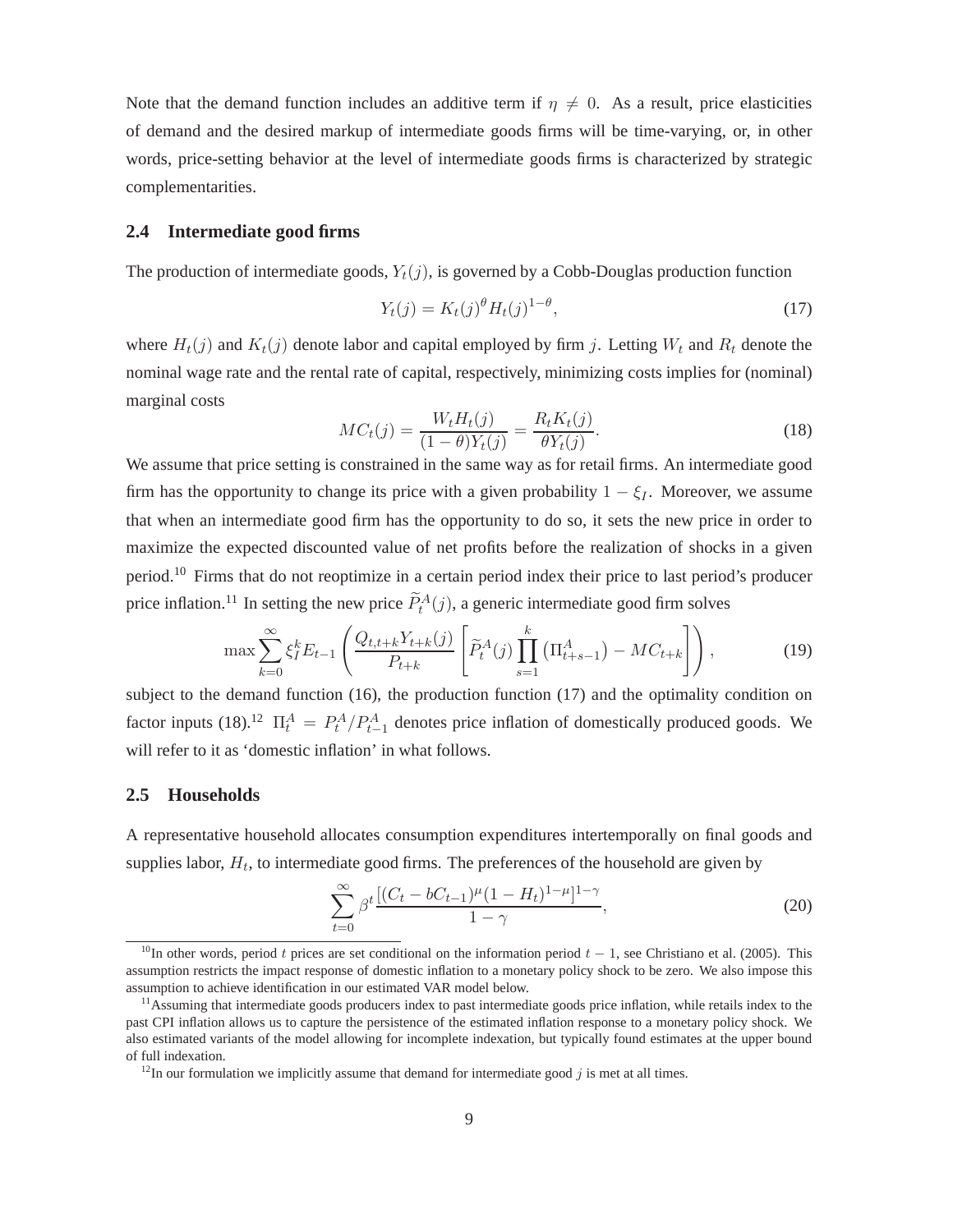where  $\beta$  is a time discount factor and  $b \in [0, 1)$  measures the extent of consumption habits. The parameters  $\gamma$  and  $\mu$  are positive constants characterizing preferences.

Households own the domestic capital stock,  $K_t$ , which is internationally immobile as are labor services. As in Christiano et al. (2005) it may be costly to adjust the level of investment. Specifically, the law of motion for capital is given by

$$
K_{t+1} = (1 - \delta)K_t + [1 - \Phi(X_t/X_{t-1})]X_t,
$$
\n(21)

where  $\delta$  denotes the depreciation rate; restricting  $\Phi(1) = \Phi'(1) = 0$  ensures that the steady state capital stock is independent of investment adjustment costs captured by  $\chi = \Phi''(1) > 0$ .

A complete set of state-contingent securities is traded at an international level. Letting  $\Xi_{t+1}$  denote the period  $t+1$  payoff of the portfolio held at the end of period  $t$ , the gross short-term nominal interest rate,  $(1 + i_t)$ , is implicitly defined by  $(1 + i_t)^{-1} = E_t Q_{t,t+1}$ , while the budget constraint reads as follow:

$$
W_t H_t + R_t K_t + \Upsilon_t + T_t - P_t (C_t + X_t) = E_t \{Q_{t,t+1} \Xi_{t+1}\} - \Xi_t.
$$
 (22)

 $\Upsilon_t$  denotes nominal profits earned by monopolistic firms and transferred to households and  $T_t$  denotes lump-sum taxes. We assume that government spending is financed entirely through lump-sum taxes:  $T_t = P_t G_t.$ 

We assume that the household decides on consumption and investment expenditures in period  $t$  before period-t uncertainty is revealed. Subject to this additional constraint as well as to  $(21)$  and  $(22)$ , the household maximizes the expected value of (20).

#### **2.6 Monetary Policy**

To close the model, we assume that monetary policy is characterized by an interest rate feedback rule similar to the one put forward by Clarida, Galí, and Gertler (2000). Specifically, we assume for the interest rate

$$
i_t = \rho i_{t-1} + (1 - \rho) \left( i + \beta^{-1} \phi_\pi \left( \Pi_t - \Pi \right) + (4F\beta)^{-1} \phi_y \left( Y_{t-1} - Y \right) \right) + \nu_t, \tag{23}
$$

where variables without time subscript refer to steady state values. The parameter  $\rho \in [0,1]$  captures interest rate smoothing, while  $\phi_{\pi}$  captures the long-run adjustment of the interest rate to CPI inflation.  $\phi_y$  measures the response to lagged output,  $Y_{t-1}$ , in terms of deviations from steady state. We assume that monetary policy responds to output with a lag only as it is hardly observable in real time.<sup>13</sup> Finally,  $\nu_t$  represents a zero-mean shock to the short-term interest rate not accounted for by the systematic feedback rule. It thus represents a monetary policy shock.

 $13$ Under these assumptions the interest rate is predetermined with respect to output. This is consistent with the identification assumption imposed on the VAR below where we exclude a response of the policy rate to net exports within the quarter. In specifying (23), we scale parameters so as to allow a direct comparison which the values obtained in the empirical literature on interest rate rules where inflation and interest rate are typically annualized.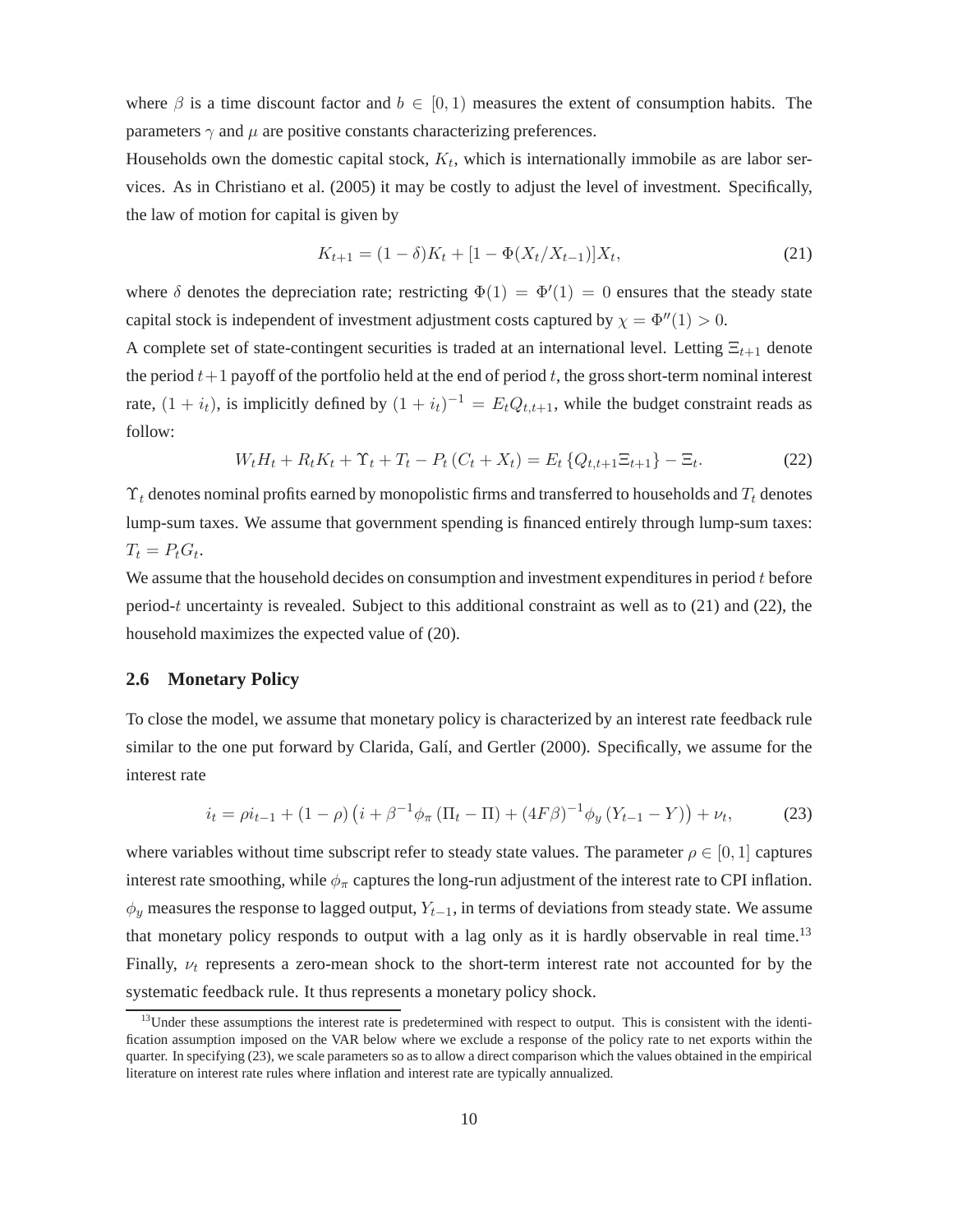#### **2.7 Model solution**

We solve the model numerically by applying standard techniques. Specifically, we use  $(23)$  together with the linearized first order conditions and constraints of the firms' and household problem as well as their foreign counterparts to determine the equilibrium allocation near the deterministic and symmetric steady state. We use the approximate solution of the model to investigate the effects of monetary policy shocks on the economy. To simplify the analysis, we focus on country differences, i.e. the behavior of a domestic variable relative to its foreign counterpart. Before discussing our strategy to assign parameter values, we briefly turn to the implications of strategic price-setting complementarities for the exchange rate channel of monetary policy transmission.

#### **2.8 Inflation dynamics and the exchange rate channel**

Strategic complementarities in price-setting may alter monetary policy transmission in open economies by adding a new dimension to the exchange rate channel. Traditionally, two dimensions of the exchange rate channel have been distinguished (see, for instance, Svensson, 2000). First, under sticky prices, nominal exchange rate changes translate into real exchange rate changes that in turn induce an expenditure switching effect. As a result, exchange rate changes alter the demand for domestic goods and thus affect domestic producer prices. Note that in this case, the exchange rate impacts only indirectly—via demand—on domestic inflation. Second, nominal exchange rate changes may feed directly into the prices of imported goods and hence into CPI-inflation.

Strategic price-setting complementarities add a new dimension to the exchange rate channel. In order to show this formally, we derive a variant of the new Keynesian Phillips curve as an approximation of the intermediate goods firms' price setting problem around a deterministic, zero inflation steady state:

$$
E_{t-1}\pi_t = \beta E_{t-1}\pi_{t+1} + \lambda(1-\Psi)E_{t-1}mc_t + \lambda\Psi(1-\omega)\frac{2\omega\tilde{\sigma}}{\epsilon}E_{t-1}q_t^B.
$$
 (24)

Here  $\pi_t$  denotes percentage points of domestic inflation,  $mc_t$  measures the percentage deviation of marginal costs from steady state and  $q_t^B$  denotes the percentage deviation of the relative price of imports expressed in domestic currency.<sup>14</sup> The coefficient  $\lambda = (1 - \beta \xi_I)(1 - \xi_I)\xi_I^{-1}$  is familiar from the new Keynesian baseline model and provides a measure for the pass-through of marginal costs into domestic inflation. The coefficient  $\Psi$  depends on the extent of strategic complementarities in price-setting and other structural parameters of the model:  $\Psi = -\eta \epsilon (\epsilon (1 - \eta) - 1)^{-1}$ .

The relationship (24) governs the dynamics of domestic inflation. Note that if  $\eta = 0$ , we have  $\Psi = 0$ and the term  $q_t^B$  disappears from the Phillips curve. In fact, in this case the Phillips curve takes the form which is well-known from the closed-economy new Keynesian baseline model. Clarida et al.

 $14$ Expression (24) abstracts from indexation, appendix B provides details. Note that Guerrieri et al. (2008) provide a derivation under the assumption of local currency pricing.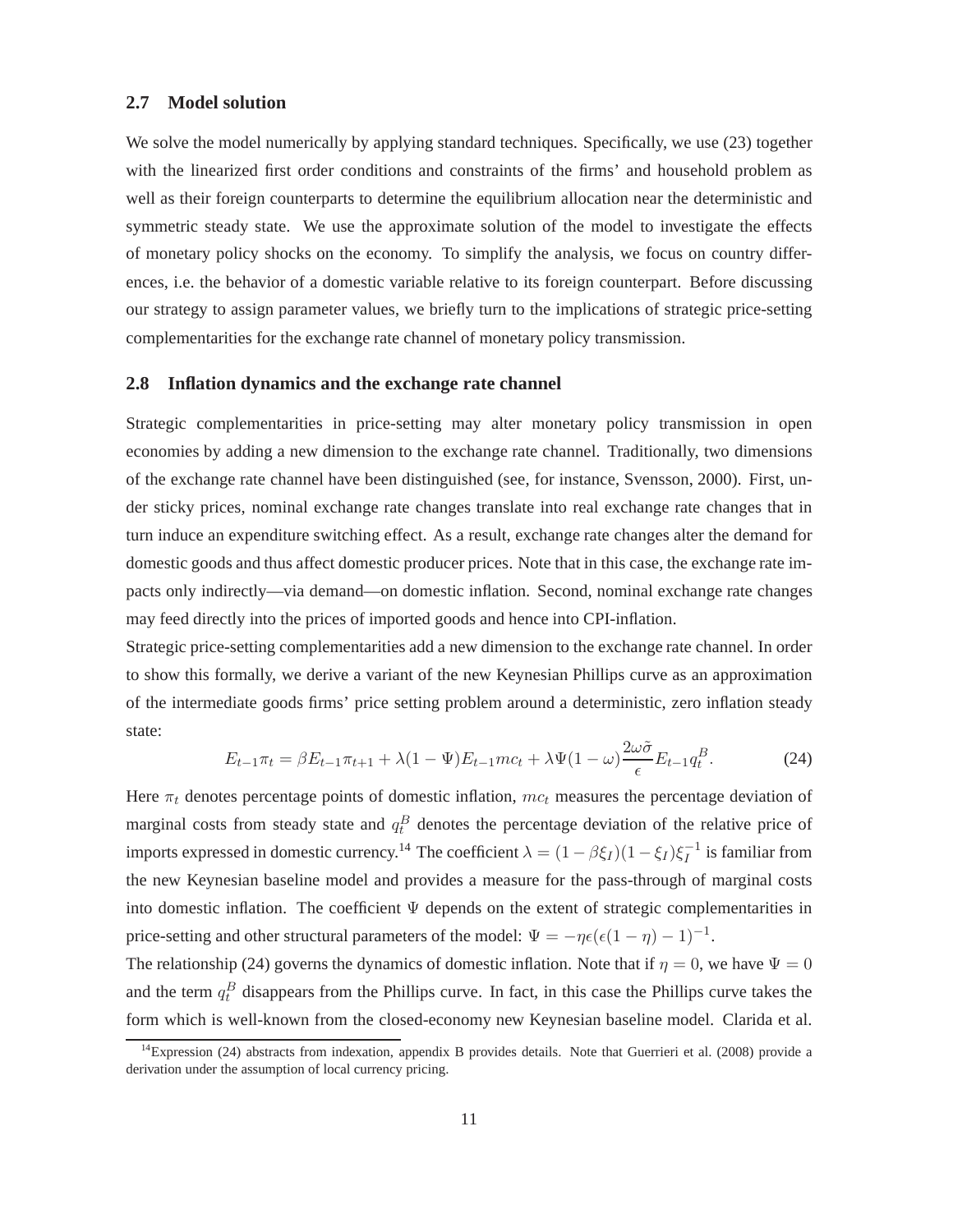(2001) and Galí and Monacelli (2005) have stressed this isomorphism, i.e. the fact that the form of the Phillips curve for the open economy corresponds to that of the closed economy. This case is nested in our model.

Turning to the case where complementarities are present ( $\eta < 0 \rightarrow \Psi > 0$ ), we observe that the relative price of imports directly matters for domestic inflation. Consider, for instance, a decrease in the domestic currency price of imports resulting from an exchange rate appreciation. In this case, given strategic price-setting complementarities, domestic producers will find it optimal to lower their prices, because the price charged by foreign competitors is reduced: domestic inflation falls. In addition to the coefficient  $\Psi$ , two more parameters govern the strength of this effect. First, the larger the trade price elasticity relative to the elasticity of substitution across domestically produced goods  $(\tilde{\sigma}/\epsilon)$ , the stronger the impact of import prices on domestic inflation. Second, the impact will also be stronger, the more open an economy. This follows from imports making up for a larger fraction of the wholesale goods, measured by  $1 - \omega$ .

As a consequence, monetary policy may *directly* impact *domestic* inflation via the exchange rate. A monetary contraction which appreciates the nominal exchange rate and lowers the price of imports reduces domestic inflation. This adds a new dimension to the exchange rate channel, which is not present in models without price-setting complementarities.

# **3 Estimation**

Our model is agnostic as to what drives the business cycle fluctuations as it only allows for monetary policy shocks. Accordingly, by bringing the model to the data, we isolate fluctuations in actual time series which can be attributed to monetary policy shocks. Specifically, we focus on the empirical impulse response functions obtained from an estimated VAR model. We use these statistics to pin down the values of key parameters of the DSGE model.<sup>15</sup> To the extent that our model is able to account for the empirical response functions, it provides an empirically plausible account of the monetary transmission mechanism.

## **3.1 Empirical impulse response functions**

We estimate the VAR on quarterly time series data for the period 1973–2006. We consider relative variables as, for instance, in Clarida and Gali (1994) and Rogers (1999), and compute the difference of a variable for the US and its counterpart for the EA. While the EA accounts only for a limited amount of US foreign trade today, we limit ourselves to US-EA data, because changes in economic

<sup>&</sup>lt;sup>15</sup>A natural alternative to our limited information approach is to estimate the model using full information techniques. This would require to take a stand of all possible sources of business cycle fluctuations, which we can avoid for the purpose of the present study.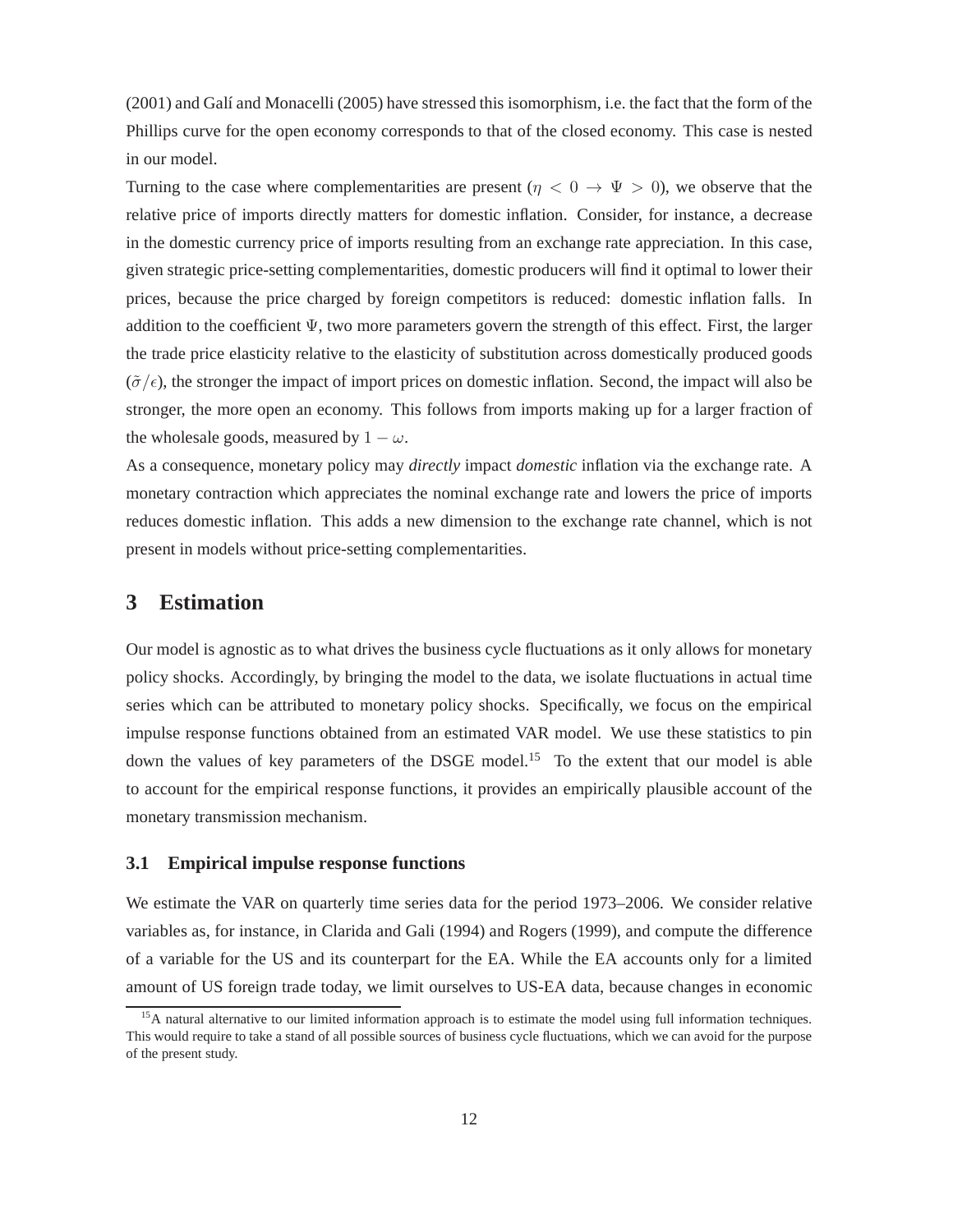

Figure 1: Effects of a monetary policy shock. Notes: Shock and responses are in relative terms (US vs EA); solid lines: point estimate of VAR model; shaded areas: bootstrapped 90 percent confidence intervals; dashed-dotted line: responses of estimated DSGE model; Vertical axes: percentage deviation from trend (consumption and investment), quarterly percentage points (inflation and interest rate) and percent of output (net exports). Horizontal axes: quarters.

structures have been less severe in these currency areas than in other regions of the world economy during our sample period. Specifically, we consider the log of relative consumption, the log of relative investment, the domestic inflation rates (computed on the basis of the GDP deflator), CPI-inflation rates, short-term interest rates, as well as US net exports, measured in percent of GDP, vis-à-vis the EA. Interest rates and inflation rates are measured at quarterly rates.<sup>16</sup> Letting  $Y_t$  denote the vector of endogenous variables, we estimate the structural VAR model

$$
A(L)Y_t = u_t,\t\t(25)
$$

where  $A(L) = \sum_{i=0}^{4} A_i L^i$ ,  $LY_t = Y_{t-1}$  and  $E(u_t u_t)$  $t'_t) = I.$ 

In order to identify (relative) monetary policy shocks, we assume that  $A_0$  is lower triangular, i.e. we impose the recursive identification scheme which is frequently employed to study the effects of monetary policy shocks, see Kim (2001) for an open economy context. We attach a structural interpretation only to the innovation in relative short-term interest rates. Hence, what matters for identification is how the other variables in  $Y_t$  are ordered relative to this variable, see Christiano, Eichenbaum, and

<sup>&</sup>lt;sup>16</sup>We treat CPI-inflation as the empirical counterpart of the DSGE model's inflation rate for final goods. A detailed description of the data is given in appendix C. We remove a constant linear trend from consumption and investment before computing relative variables.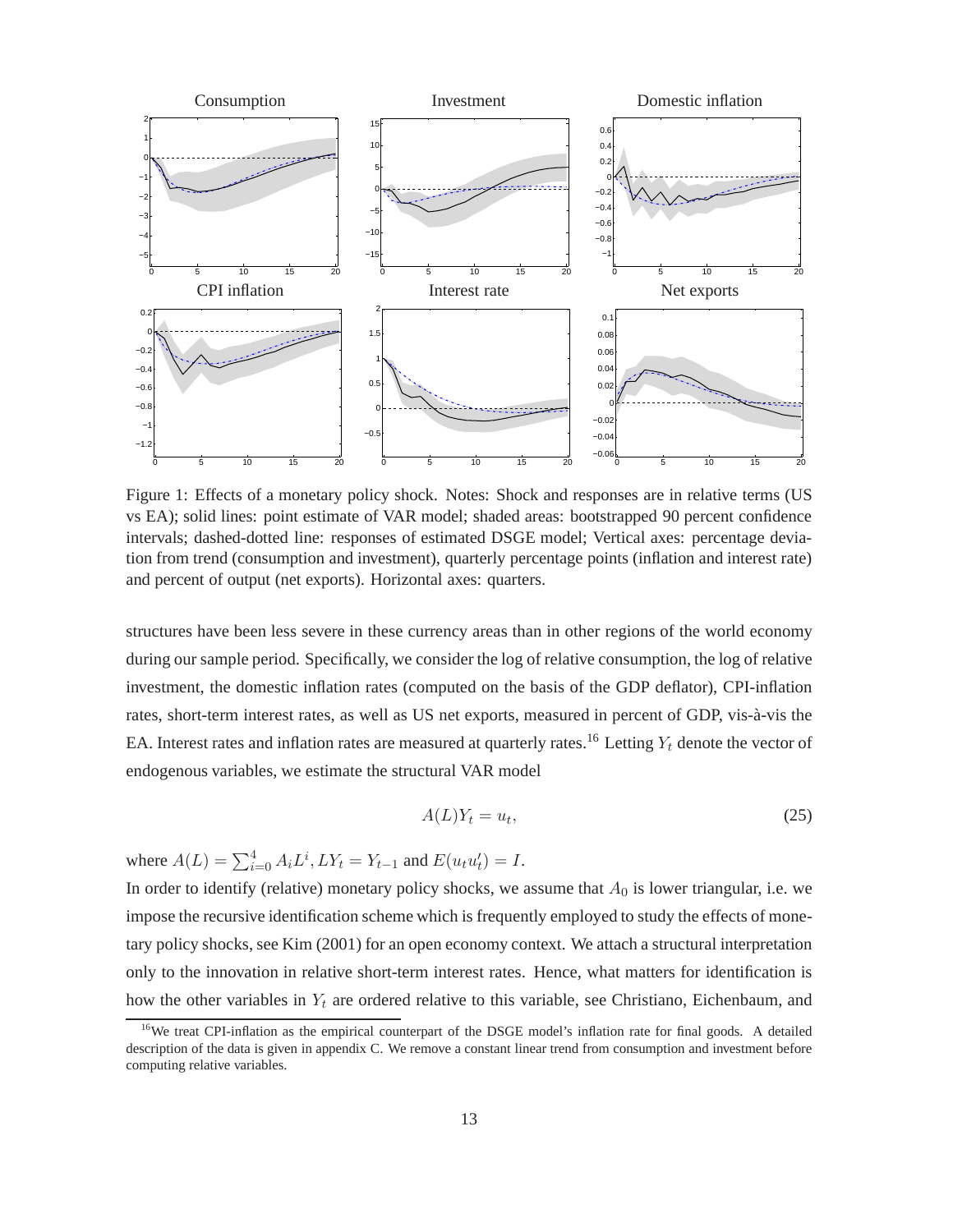Evans (1999). We order relative consumption, relative investment as well as the inflation differentials before and net exports after the short-term interest rate differential. The implied identification assumptions are consistent with our DSGE model: consumption, investment and inflation are predetermined relative to monetary policy shocks, while net exports are free to adjust immediately. At the same time, our identification scheme rules out a contemporaneous response of interest rates to net exports.<sup>17</sup>

Figure 1 displays the impulse responses to a monetary policy shock which we normalize to an increase by 100 basis points of the US short rate relative to the short rate in the EA (quarterly interest rate). The solid line represents the point estimate, while the shaded areas indicate 90 percent confidence bounds obtained from bootstrap sampling. The upper row shows the responses of consumption and investment in relative terms; for both we find a protracted and hump-shaped decline. While consumption falls by roughly 1.5 percent, investment falls by about five percent, with the maximum effect occurring between three and five quarters after the shock.

Domestic inflation responds somewhat sluggishly; the maximum decline of about 40 basis points is observed six quarters after the shock. According to our point estimate, it takes another 3 to 4 years for inflation to return to its pre-shock level. The response of CPI-inflation is fairly similar to that of domestic inflation, both from a quantitative and a qualitative point of view. The response of the interest rate differential to the exogenous innovation is mildly persistent, with the short rate returning to its pre-shock level after about one year. Finally, US net exports display a hump-shaped increase with the maximum effect of about 0.04 percent of output occurring after about a year.

## **3.2 Estimation of general equilibrium model**

The second step of the analysis consists in matching empirical and theoretical impulse responses in order to obtain estimates for the parameters of the DSGE model. This approach has gained popularity in closed economy studies of monetary policy transmission following the pioneering work of Rotemberg and Woodford (1997) and Christiano et al. (2005).

To illustrate this approach, define  $IR^e$  to be the empirical impulse response function characterizing the data. The model itself assigns to each admissible vector of structural parameters  $\theta$  a theoretical impulse response function  $IR = IR(\theta)$ . We obtain an estimate for the parameter vector of interest,  $\theta$ , by minimizing the weighted distance between empirical and theoretical impulse response functions,

<sup>&</sup>lt;sup>17</sup>Alternative approaches to identify monetary policy shocks in open economy frameworks consider monetary aggregates and non-recursive identification schemes, see Eichenbaum and Evans (1995), Cushman and Zha (1997) and Kim and Roubini (2000). More recently, Faust and Rogers (2003) and Scholl and Uhlig (2008) use sign restrictions to achieve identification. These studies have typically been concerned with the behavior of the exchange rate in the face of monetary policy shocks and focused on the importance of the latter to account for fluctuations in the former. In the present paper, we are not taking up these issues. Instead, we use the VAR responses as a key statistic to pin down parameter values of our DSGE model.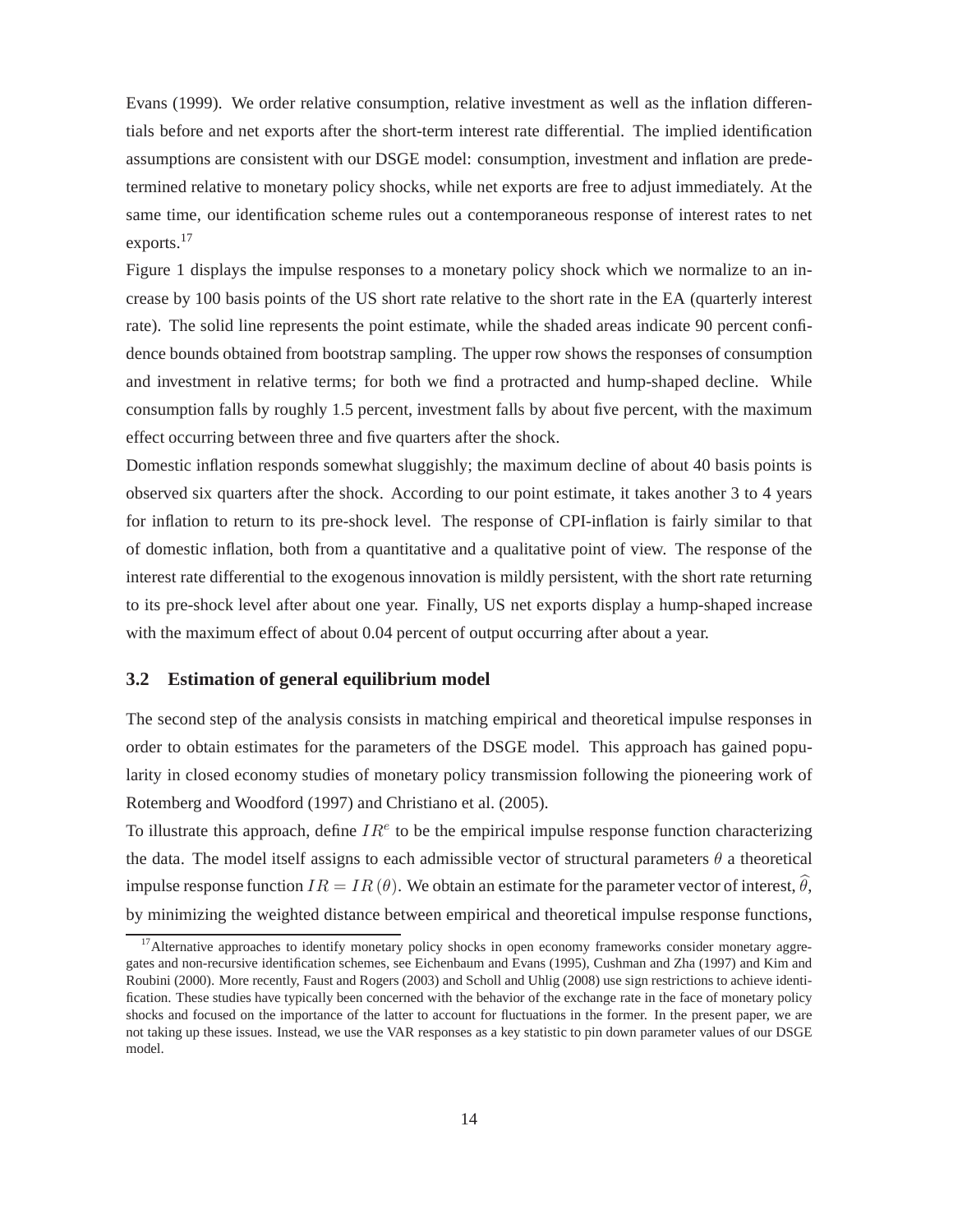i.e.,  $IR^e$  and  $IR$ :

$$
\widehat{\theta} = \arg\min\left(IR^{e} - IR\left(\theta\right)\right)^{\prime}W\left(IR^{e} - IR\left(\theta\right)\right),\tag{26}
$$

where W represents a diagonal matrix whose entries are the reciprocal values of the variance of the empirical impulse responses. Using this weighting matrix ensures that the theoretical impulse responses are made to be as close to the empirical ones as possible, in terms of point-wise standard deviations. Regarding the length of the impulse response functions, we consider 20 quarters starting from the second quarter as most variables return to their steady state within 5 years.

The relationship between structural parameters and the implied impulse response functions is nonlinear; we therefore obtain theoretical impulse response functions by applying standard numerical techniques. Note that our procedure only admits solution which are saddle-path stable and thus rules out by construction any parameterization of the model which would give rise to equilibrium indeterminacy. Standard errors for  $\hat{\theta}$  are computed using the following expression for the asymptotic variance of our estimator, taken from Wooldridge (2002):

$$
\widehat{Avar}\left(\widehat{\theta}\right) = \left(G'WG\right)^{-1}\left(G'W\widehat{\Sigma}WG\right)\left(G'WG\right)^{-1}.\tag{27}
$$

where  $G = \nabla_{\theta} I R$  represents the Jacobian of the impulse response function generated from the model and  $\hat{\Sigma}$  denotes the variance matrix of the impulse responses obtained from bootstrap sampling.

#### **3.3 Parametric setup**

In practice, given the number of the structural parameters, it is not possible to identify all of them simultaneously. We therefore fix those parameters prior to the estimation which are either given by first moments of the data or are fairly uncontroversial.

First we set  $\omega = 0.98$  which implies an import-to-GDP ratio of 2 percent, the average value for the US vis-à-vis EA in our sample period, see also Chari et al. (2002) who target a value of 1.6 percent. Moreover, we set, as, for instance, in Backus, Kehoe, and Kydland (1994)  $\beta = 0.99$ ,  $\gamma = 2$  and  $\mu = 0.34$  as well as  $\theta = 0.36$  and  $\delta = 0.025$ . In addition, we assume that government spending accounts for 20 percent of GDP, close to the average in our sample period. Regarding price rigidities in the intermediate goods sector, we set  $\xi_I = 0.75$ , which implies an average duration of prices of four quarters. This value, if somewhat high, is still consistent with evidence reported by micro studies such as Nakamura and Steinsson (2008). We set  $v$  such that the markup earned by intermediate goods firms in steady state is 50 percent, in line with estimates by Smets and Wouters (2007).<sup>18</sup>

We are thus left with eight parameters for which we seek to obtain estimates by solving (26). We estimate a value for the trade price elasticity,  $\tilde{\sigma}$ , by adjusting  $\sigma$  according to the relationship (9). In

<sup>&</sup>lt;sup>18</sup>We set  $\varepsilon = 100$ .  $\varepsilon$  does not affect the dynamics of the model, because the production function of retailers is linear. Assuming a high value for  $\varepsilon$  ensures that the markup in the retail sector is close to zero so that in steady state final good output is equal in size to the output in the retail sector.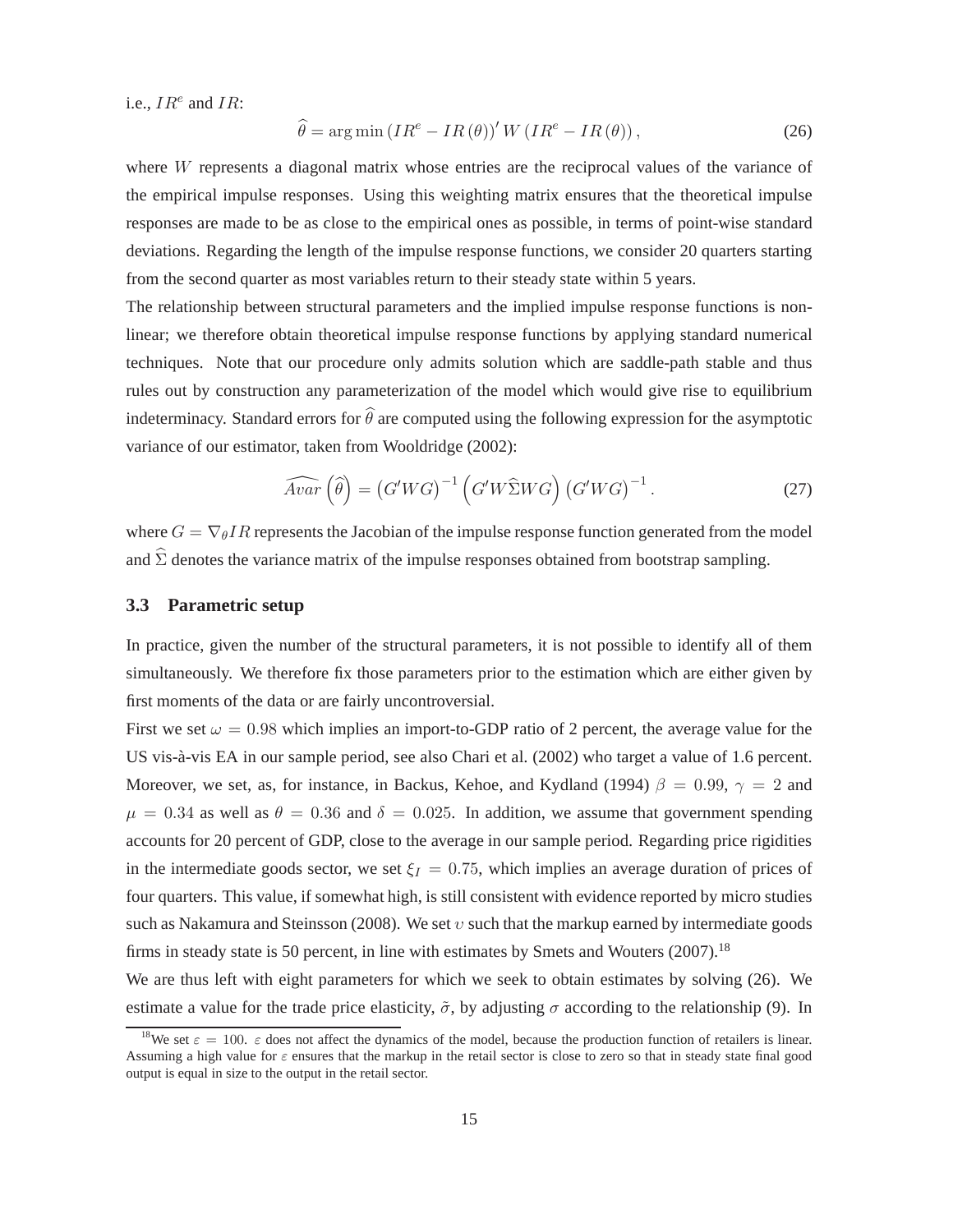| Parameter        | Description                          |                      |
|------------------|--------------------------------------|----------------------|
| $\tilde{\sigma}$ | Trade price elasticity               | 0.479<br>(0.035)     |
| $\chi$           | Investment adjustment costs          | 0.751<br>(0.388)     |
| $\boldsymbol{b}$ | Habits                               | 0.842<br>(0.056)     |
| $\varphi_{\pi}$  | Inflation coefficient in policy rule | 1.000<br>(0.740)     |
| $\varphi_y$      | Output coefficient in policy rule    | 0.006<br>(0.242)     |
| ρ                | Interest rate smoothing              | 0.861<br>(0.068)     |
| $\eta$           | NCES-parameter                       | $-12.499$<br>(8.797) |
| $\xi_R$          | Calvo-parameter (retail firms)       | 0.457<br>(0.362)     |

Table 1: Estimated parameter values of DSGE model

Notes: Parameter estimates obtained from matching DSGE and VAR impulse response functions; standard errors are reported in parentheses.

addition, we pin down values for the parameters measuring investment adjustment costs,  $\chi$ , habits,  $b$ , as well as values for those parameters which specify the interest rate feedback rule:  $\phi_{\pi}, \phi_{y}$  and  $\rho$ . Two additional parameters, which are of particular importance for the international monetary transmission mechanism are  $\eta$  which is directly related to the degree of strategic price-setting complementarities and  $\xi_R$  which governs the extent of price stickiness in the retail sector and thus the pass-through of exchange rate changes into consumer price inflation.

## **3.4 Results**

Table 1 reports results. We find plausible point estimates and fairly narrow confidence bounds implied by the standard errors reported in parentheses. The estimated trade price elasticity is below the values often used or found in the literature. Yet several recent studies suggest that a low trade price elasticity may help to account for a larger set of macroeconometric observations, see Lubik and Schorfheide (2006), Kollmann (2006) and de Walque, Smets, and Wouters (2005). We perform sensitivity analysis regarding the role of this parameter for the international transmission mechanism below. Also  $\chi$ , the parameter capturing investment adjustment costs is somewhat below the value reported in Christiano et al. (2005). This is likely to be the result of the imperfect substitutability of domestically produced and imported goods, see the discussion in Backus et al. (1994).

Regarding monetary policy we find parameter values which imply a fairly loose monetary stance. Note, however, that our solution procedure rules out equilibrium indeterminacy. The degree of interest rate smoothing is in line with previous findings in the literature, see, for instance, Clarida et al. (2000) for the US. We find a considerable amount of habits in consumption, somewhat above the values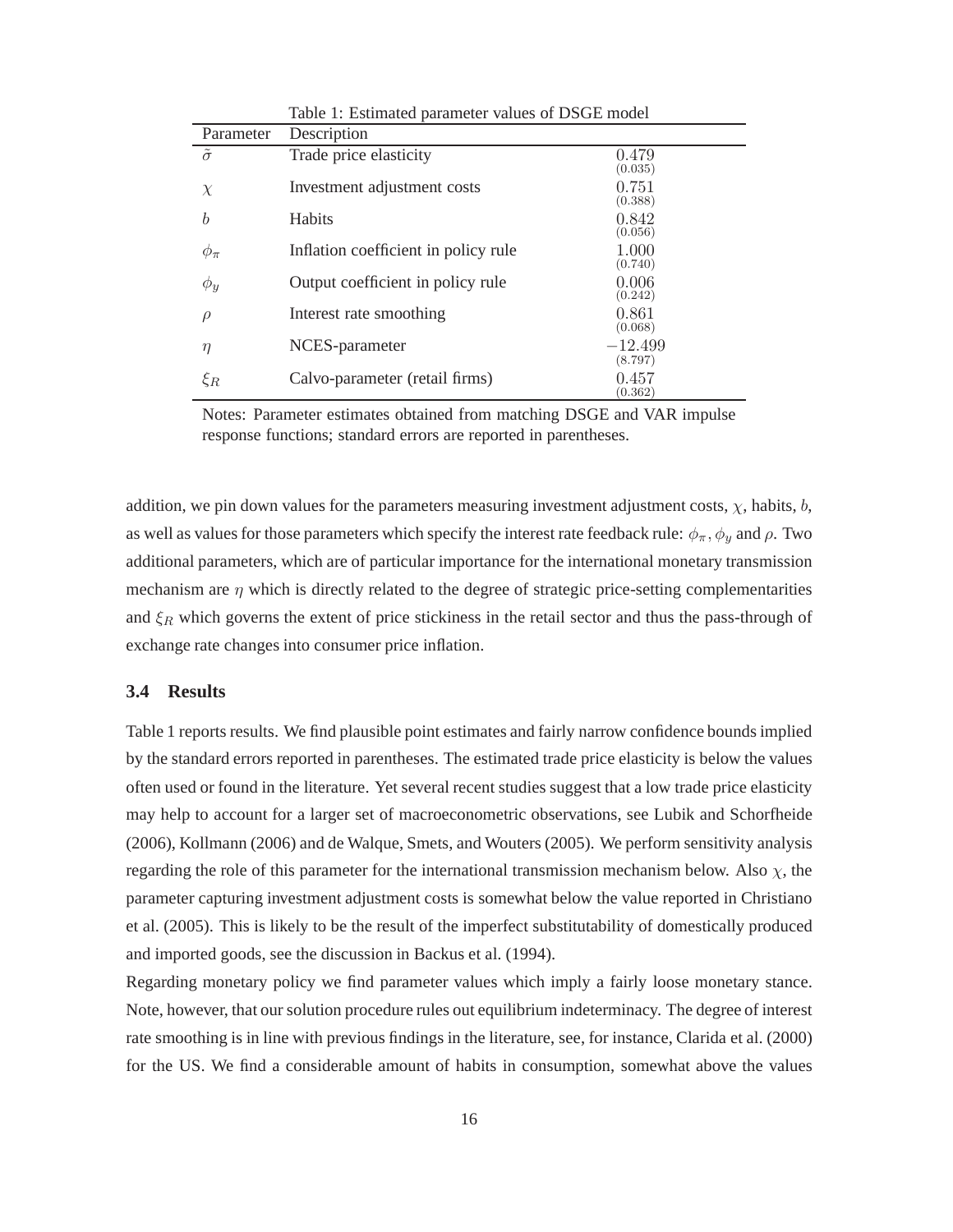

Figure 2: Demand function for intermediate goods. Notes: vertical axes: relative demand in percent; horizontal axes: relative price in percent; solid line: CES case ( $\eta = 0$ ); dashed-dotted line: NCES case, as implied by estimate.

reported in Smets and Wouters (2005) both for the euro area and the US. Finally, the estimate for the parameter  $\eta$  provides a measure for the curvature of our demand functions. Our estimate is somewhat higher than the values assumed by Gust et al. (2006) and Guerrieri et al. (2008), but close to the value assumed by Smets and Wouters (2007) in a closed economy context.

In order to assess the implication of our estimate for  $\eta$ , we display in figure 2 the percentage change in demand for a generic good (vertical axis) resulting from a percentage change in its relative price (horizontal axis). The dashed line shows the implied demand function for our estimate of  $\eta$ , while the solid line displays the results for  $\eta = 0$  implying a constant elasticity of substitution (CES). Relative to the CES case, our estimate implies strongly curved demand functions. As a result, if the relative price increases, demand falls more than proportionally, while, if the relative price falls, demand increases less than proportionally. This induces strategic complementarities in price-setting, which, ceteris paribus, provides firms with an incentive to limit deviations from the domestic currency price charged by domestic and foreign competitors.

Given the estimated parameter values, we compute the impulse responses of the model and compare them to those obtained from the VAR model. The dashed-dotted lines in the panels of figure 1 show that the model responses track the empirical responses quite closely. All the responses are within the confidence bounds of the VAR responses, except for the interest rate where the response of the model exceeds the empirical impulse response for a number of quarters. Also the theoretical response of investment is somewhat less pronounced than its empirical counterpart. The response of the consumption differential, as well as those of inflation and net exports are matched particularly closely. Overall, we conclude that the DSGE model—if evaluated at the point estimates—provides a quantitatively satisfactory account of the monetary transmission mechanism as apparent for the estimated VAR model.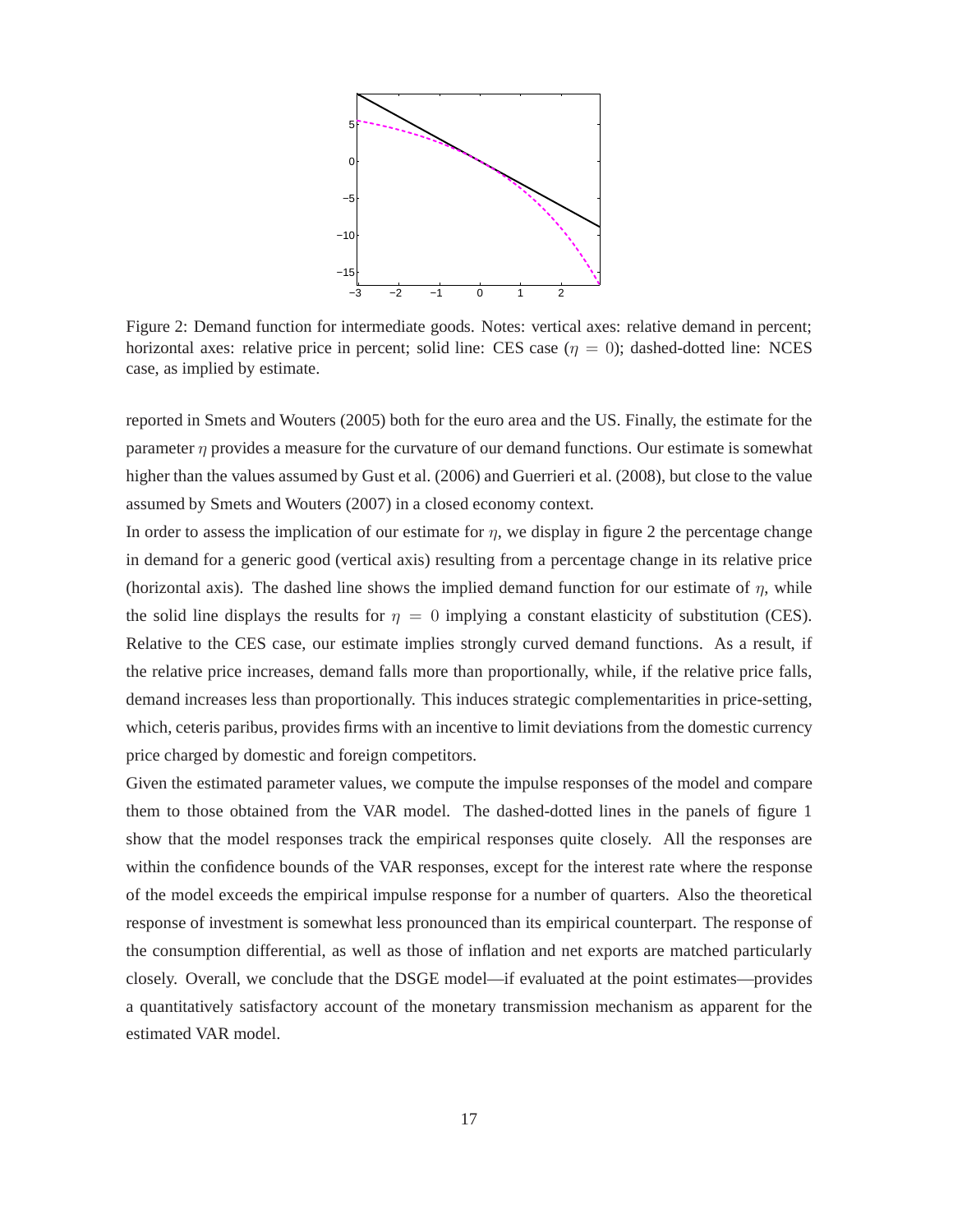# **4 The role of openness in monetary policy transmission**

In this section we take up the question which motivates our investigation: does trade integration play a quantitatively important role for the transmission of monetary policy? Given that the estimated DSGE model provides a structural account of the monetary transmission mechanism, we address this question by means of counterfactual experiments.

#### **4.1 Trade integration**

While several quantitative studies have demonstrated that it is possible to account for the evidence on the transmission mechanism while abstracting from foreign trade altogether, we have shown that our two-country model is able to match the impulse responses obtained from a VAR model estimated on data for the US relative to the EA. For this purpose we have assumed that imports account for 2 percent of GDP only, corresponding to the average share of US imports from the EA in US GDP. Clearly, the US is more open to trade and, importantly, the import share is likely to increase further. Yet long time series for all trading partners of the US are not available and/or subject to structural breaks. In order to explore the role of trade openness for the monetary transmission mechanism we therefore rely on model simulations. Specifically, we compare impulse responses to a monetary policy shock obtained for the estimated model (baseline scenario) to those obtained while assuming that imports account for 15 and 30 percent of GDP on average.

Figure 3 displays impulse responses to a domestic monetary policy shock, i.e. an exogenous increase in the nominal interest rate by 100 basis points. We focus on the response of the variables in the home country, rather than on relative variables as in figure 1. Horizonal axes measure quarters, while vertical axes measure responses in percentage deviation from steady state, percent (inflation and interest rate) or percent of output (net exports). The responses are computed using the estimated DSGE model where all parameters, except for  $\omega$  (which is adjusted to target a particular steady-state import share), are held fixed at the values of the baseline scenario. The solid lines show responses for the baseline scenario, where imports account for 2 percent of GDP on average, while the dashed and dashed-dotted lines show results for an average import share of 15 and 30 percent, respectively.

The response of consumption, displayed in the upper-left panel, shows a hump-shaped decline reflecting habit formation. For more open economies we find the responses much more muted. In order to understand this result, note that a contractionary monetary policy shock raises long-term real interest rates in the domestic economy and appreciates the exchange rate and the terms of trade (not shown). In fact, the terms of trade provide a measure for the long-term real interest rate in the home country relative to its foreign counterpart.<sup>19</sup> Under complete financial markets, the terms of trade, in turn, are

 $19$ This follows from solving an approximation of the uncovered interest rate parity condition forward, see Galí and Monacelli (2005) for details.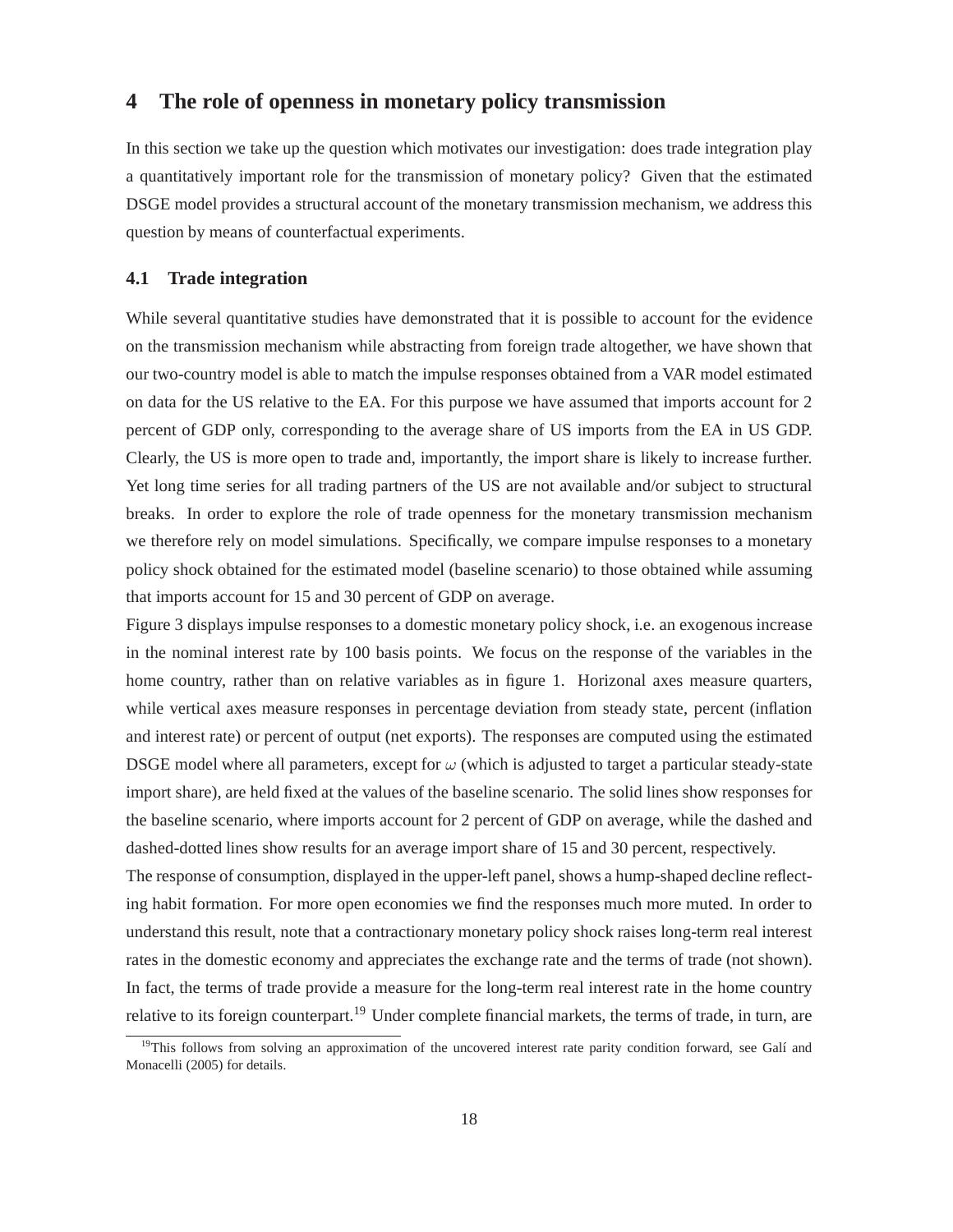

Figure 3: Effects of a monetary policy shock. Notes: the shock is an exogenous increase in domestic nominal interest rate by 100 basis points; lines show response of domestic variables. Vertical axes: percentage deviation from trend (consumption and investment), quarterly percentage points (inflation and interest rate) and percent of output (net exports). Horizontal axes: quarters. Solid line: responses for 2 percent import share (baseline); dashed line: 15 percent import share; dashed-dotted line: 30 percent; for all parameters except for  $\omega$  we assume the values of the (estimated) baseline scenario.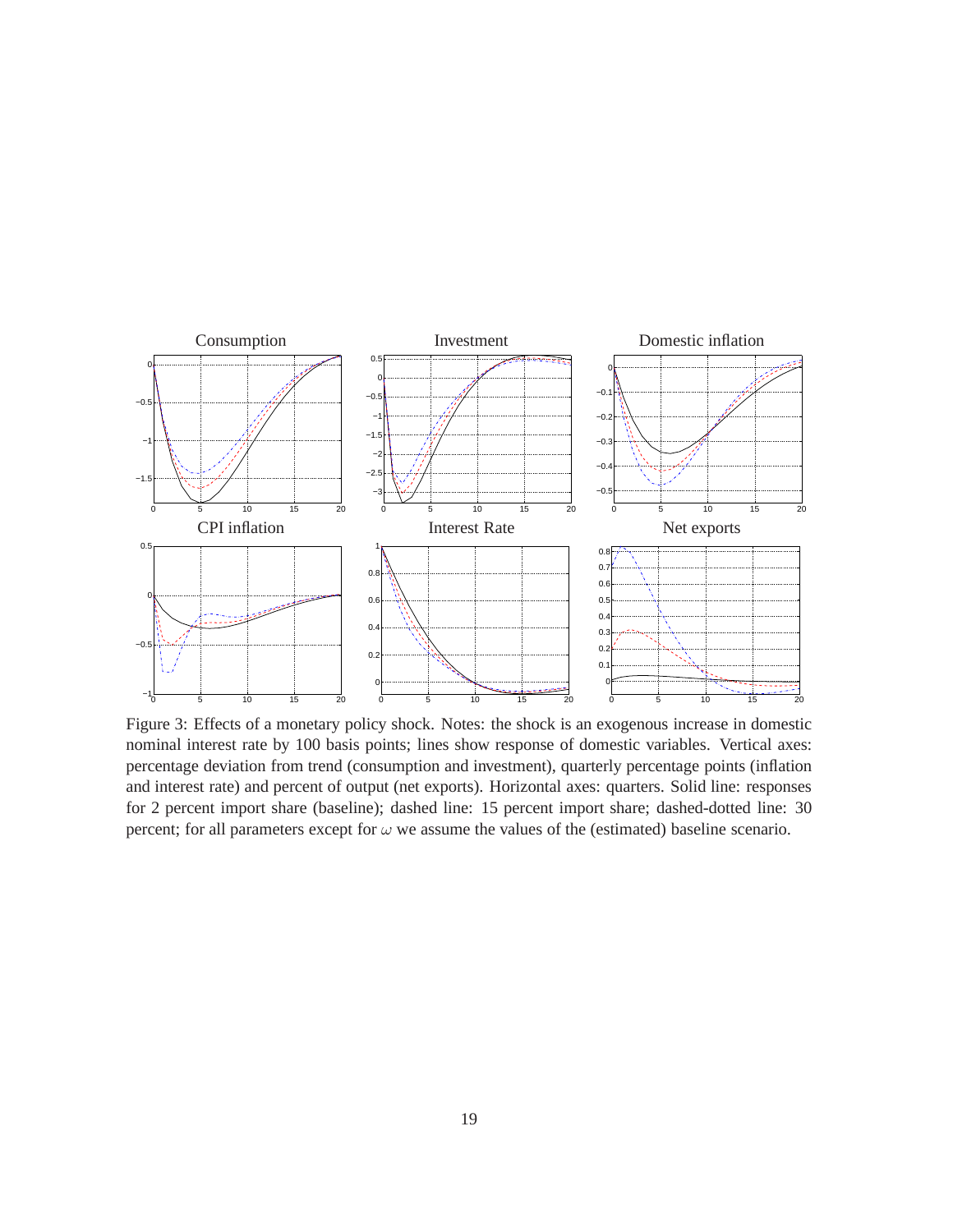tightly linked to (relative) consumption via the risk-sharing condition. Specifically, as emphasized by Erceg et al. (2010), domestic consumption (relative to foreign consumption) is less sensitive to the terms of trade, the more open an economy. In response to a given increase in relative long-term real interest rates consumption thus declines less in more open economies.<sup>20</sup>

Similarly, investment decisions are linked to the terms of trade, as they alter the marginal return on domestic capital, see Corsetti and Müller (2006). Intuitively, an appreciation of the terms of trade raises, all else equal, the value of domestically produced goods in terms of final goods. For a given appreciation of the terms of trade, this effect is stronger, the more open an economy, because imported goods, whose relative value depreciates, make up for a larger fraction of capital goods. As the monetary policy shock appreciates the terms of trade, we therefore observe, in the second panel of figure 3, a muted response of investment in more open economies. The responses are hump-shaped because of investment adjustment costs.

Turning to the response of domestic inflation, displayed in the upper right panel, we find that it responds more strongly to monetary policy shocks in more open economies. In fact, domestic inflation falls by about 48 basis points under a scenario where imports account for 30 percent, rather than by about 33 basis points under a scenario where imports account for 2 percent only. The strength of the response thus increases by some 45 percent. That openness increases the effect of monetary policy shocks on *domestic* inflation, i.e. inflation of domestically produced goods, is largely due to the new dimension of the exchange rate channel emerging under strategic complementarities in price setting, which according to our estimate for  $\eta$  are quite sizeable. Intuitively, as discussed in section 2.8 above, to the extent that monetary policy appreciates the exchange rate, the price of imported goods falls and induces domestic intermediate good firms to lower their prices as well. This effect is stronger, the larger the average weight of foreign goods in the production of wholesale goods.

The first panel in the second row of figure 3 shows the response of CPI inflation. Under the baseline scenario the dynamics of CPI inflation mimic those of domestic inflation—in line with the VAR evidence. While monetary policy appreciates the exchange rate and thus reduces the price of imported goods, the effect on the overall price for final goods is fairly small, because imported goods account for a very small fraction of overall inputs in wholesale production. Conversely, CPI inflation responds much more sharply in more open economies. This reflects a considerable amount of exchange rate pass-through into consumer prices. Yet pass-through of wholesale price changes and hence exchangerate changes into consumer prices remains limited. In fact, it is zero on impact, as retail prices are predetermined by assumption and remains further limited as retailers adjust prices infrequently. Our estimates suggest that retail prices are adjusted on average approximately every second quarter.

 $^{20}$ Intuitively, the smaller the degree of home bias (i.e. the more open the economy), the less will domestic consumption drop in response to an appreciation of the terms of trade (i.e. a rise in the relative long-term real interest rate) as a result of full risk-sharing under complete financial markets.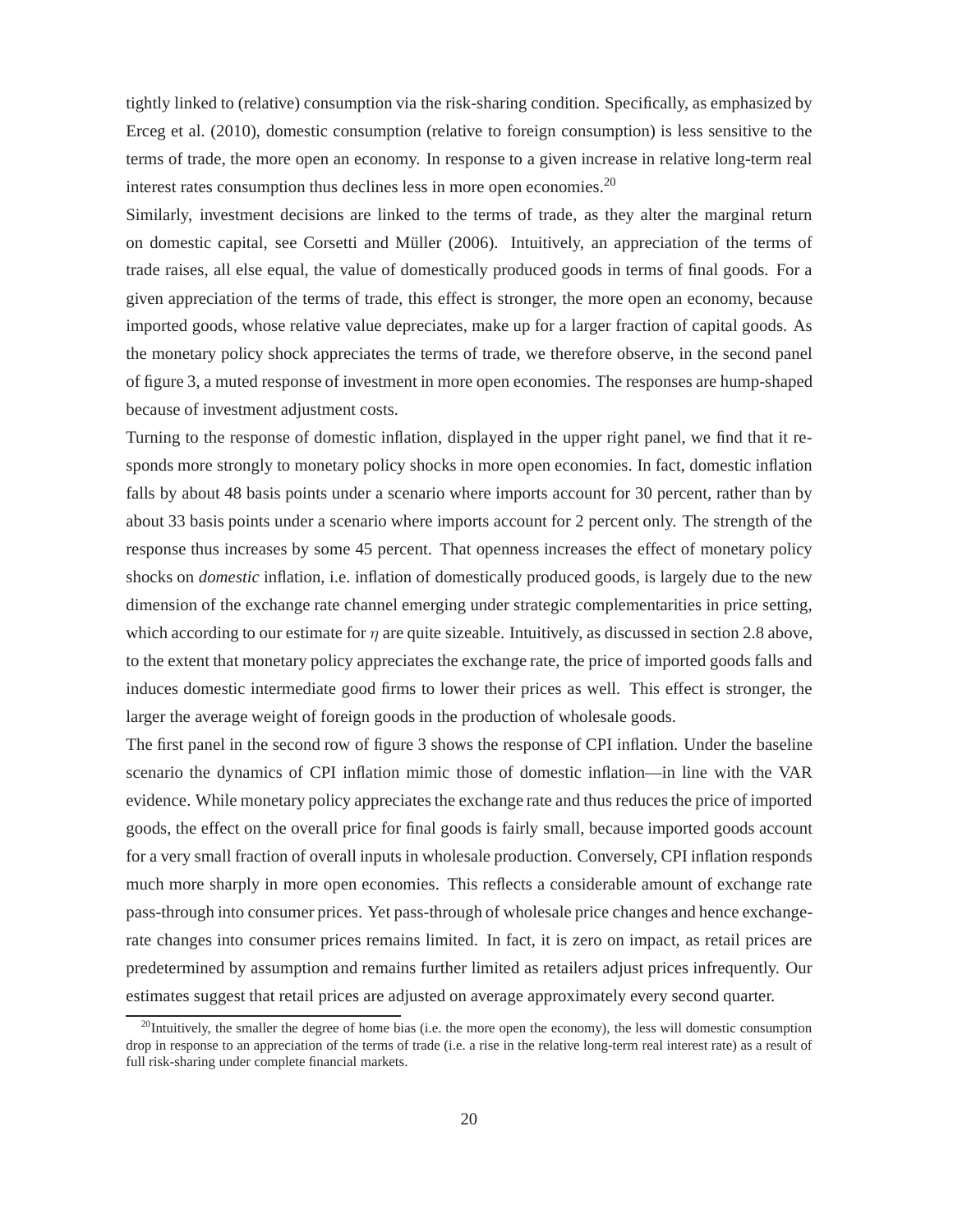Interest rates respond endogenously to stabilize CPI inflation. The stronger fall in CPI inflation in more open economies also provides a rationale for why policy rates decline more quickly in this case (shown in the middle panel of the second row of figure 3). The lower right panel displays the response of net exports (relative to GDP). While for the baseline scenario the response is muted, the value net exports relative to GDP rises by almost one percent if imports (and exports) account for 30 percent. The response reflects a value and a substitution effect triggered by the appreciated exchange rate: wholesale producers substitute towards foreign goods and net exports in real terms decline; at the same time, the value of exports increases relative to the value of imports. Overall, we find that net exports increase relative to GDP, as the second effect dominates due to a low estimate of the trade-price elasticity.

#### **4.2 Output and inflation dynamics**

We now turn to results from additional experiments meant to shed light on the transmission mechanism implied by our estimated DSGE model. Specifically, we highlight the role of the trade price elasticity and strategic complementarities in price setting. To simplify the discussion, we focus on domestic absorption (the sum of consumption and investment, as government spending is constant), (domestic) inflation, output and CPI inflation for which the responses are displayed in figure 4. Here we consider again the responses of domestic variables to a contractionary monetary policy shock by 100 basis points. Results displayed in the left column are obtained for the baseline parameterization and three openness scenarios (with an import share of 2, 15 and 30 percent as above). Domestic absorption (top panel) declines less in more open economies, in line with our earlier discussion. The responses of inflation have been discussed above and are reproduced here to allow for a comparison with the results obtained under alternative assumptions.

The third panel shows the response of output which is somewhat more pronounced in more open economies. As analyzed in Erceg et al. (2010), the interest-sensitivity of output increases in openness if the trade price elasticity is high relative to the intertemporal elasticity of substitution.<sup>21</sup> Our estimates imply a relatively low value for the trade price elasticity. Nevertheless, the value for the effective intertemporal elasticity of substitution is even lower, because habits and investment adjustment costs attenuate the initial response of domestic absorption to changes in interest rates. Openness thus raises the interest rate sensitivity of output, as the relative importance of the interest-sensitivity of real net exports increases.

To investigate this issue further, we compute impulse responses assuming a higher value for the trade

 $21$ Specifically, they show that a weighted average of the intertemporal elasticity of substitution and the trade-price elasticity determines the interest-sensitivity of output. It increases in openness if the trade price elasticity exceeds the intertemporal elasticity of substitution and vice versa.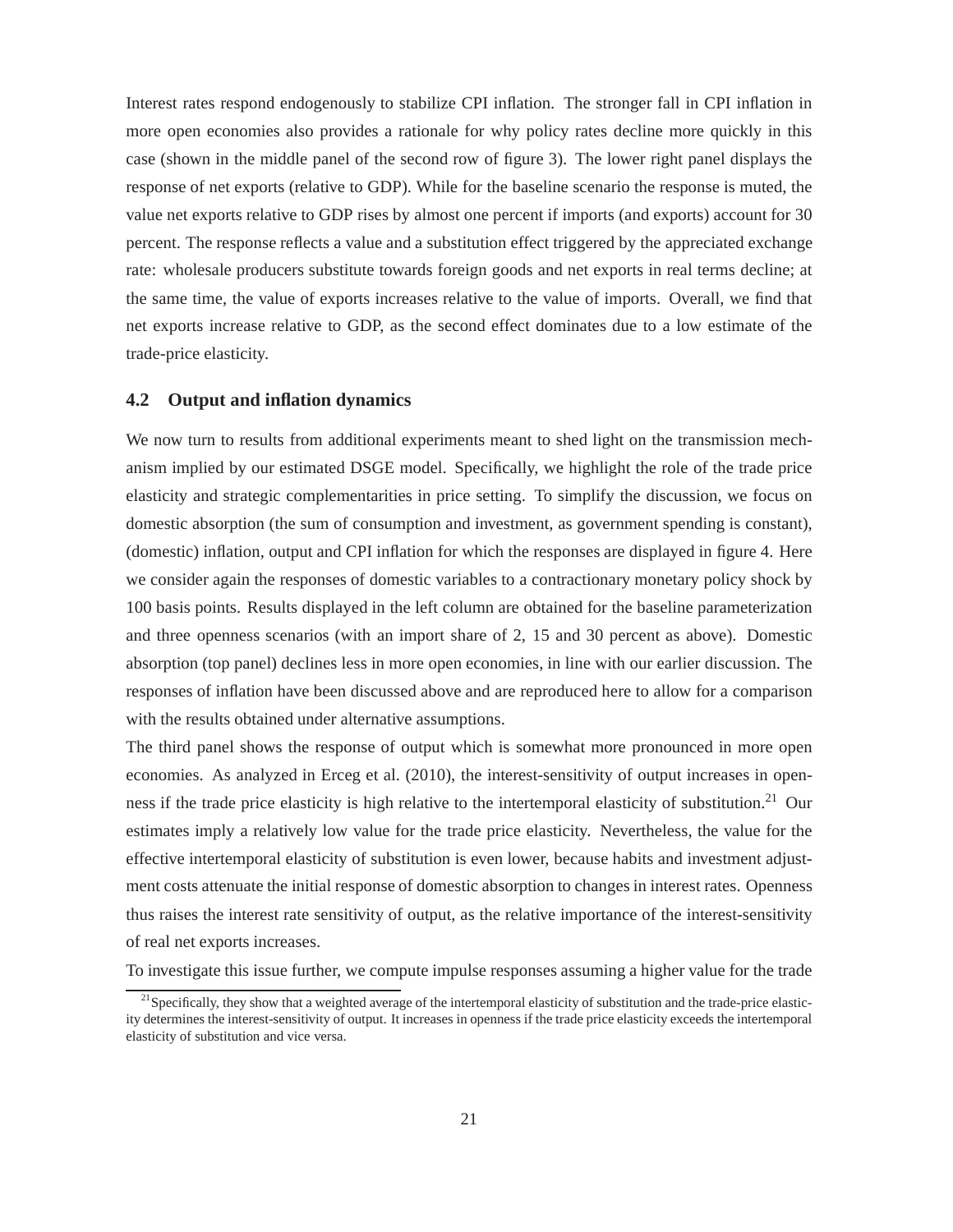

Figure 4: Effects of a monetary policy shock. Notes: see figure 3; left column shows results for estimated model (solid lines) and two alternative openness scenarios (15 and 30 percent import share displayed by dashed and dashed-dotted lines, respectively); middle column shows results for higher trade price elasticity; right column shows results for CES case while assuming an unchanged coefficient on marginal costs in the Phillips curve relative to the estimated model.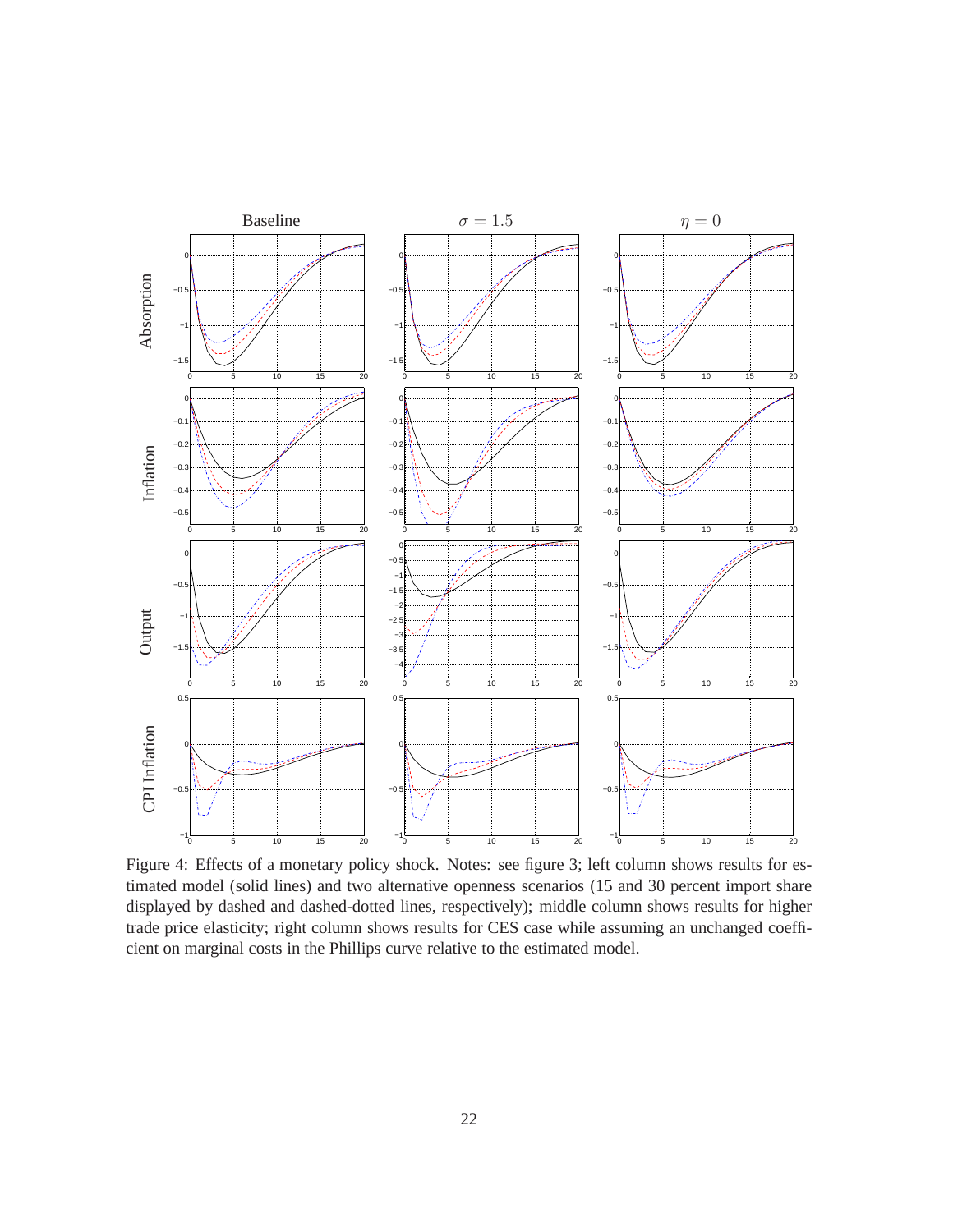price elasticity.<sup>22</sup> We set  $\sigma = 1.5$ , as, for instance, in Backus et al. (1994). Results are shown in the middle column of figure 4. In this case, the role of openness for the output response is considerably magnified. Output declines strongly, because net exports (in real terms) fall strongly. Note that assuming a higher value for the trade price elasticity also changes how openness alters the response of domestic inflation. In fact, as discussed in section 2.8 above, the larger the trade price elasticity, the more strongly will changes in the price of imported goods impact on the pricing decisions of domestic producers. As the monetary policy shock lowers, via an exchange rate appreciation, the price of imported goods, its deflationary effect, is more strongly felt if the trade-price elasticity is high.

In the right column of figure 4 we show impulse responses which are computed while assuming that there are no strategic complementarities in price setting  $(\eta = 0)$ . All other parameter values are unchanged relative to the baseline scenario with the exception of  $\xi_I$  which governs the degree of price stickiness in the intermediate goods sector and hence the slope of the new Keynesian Phillips curve. We adjust it so as to keep the latter unchanged relative to the estimated version.<sup>23</sup> Absent strategic complementarities we find the responses of domestic inflation to a monetary policy shock hardly altered by openness.<sup>24</sup> While openness still magnifies the response of CPI inflation due the direct effect of lower import prices on the price of final goods, the indirect effect through a stronger response of domestic inflation is reduced. Hence, strategic complementarities add an important dimension to the exchange rate channel of monetary policy transmission.

# **4.3 Exchange rate pass-through**

So far we have assumed that the law of one price holds for intermediate goods such that exchange rate pass-through at the border is complete. As intermediate good firms set prices in their own currency (producer currency pricing, or PCP, for short) and adjust them infrequently, exchange rate changes alter the price paid by wholesale firms. Consequently, there is considerable amount of expenditure switching in response to exchange rate changes. We now analyze how our results on openness differ under the alternative assumption of local-currency pricing (LCP, for short). Here producers are

 $22$ As discussed above, our estimate for the trade price elasticity conforms well with results of recent macroeconometric studies, but is lower than the values suggested by estimates on the basis of disaggregated data. Imbs and Mejean (2009) argue that macroeconometric estimates can be biased as a result of considerable cross-sectoral heterogeneity which characterize disaggregated data.

<sup>&</sup>lt;sup>23</sup>As equation (24) illustrates, the parameter  $\eta$  not only determines how strongly the domestic currency price of foreign competitors matters for domestic inflation, but also how strongly changes in marginal costs are passed-through into domestic inflation. Assuming that strategic complementarities are absent—both with respect to domestic and foreign competitors of intermediate goods producers—thus raises, all else equal, the slope of the new Keynesian Phillips curve. Intuitively, those firms which are able to adjust prices will do so by larger amounts in this case. In order to isolate the role of strategic complementarities for the exchange rate channel of monetary policy transmission, we increase the value of  $\xi_I$  so that the coefficient on marginal costs is unchanged relative to the estimated model whenever we set  $\eta = 0$ .

 $24$ Openness still induces some change in the response of domestic inflation, because output and, hence, marginal costs fall more strongly in more open economies in response to the monetary policy contraction.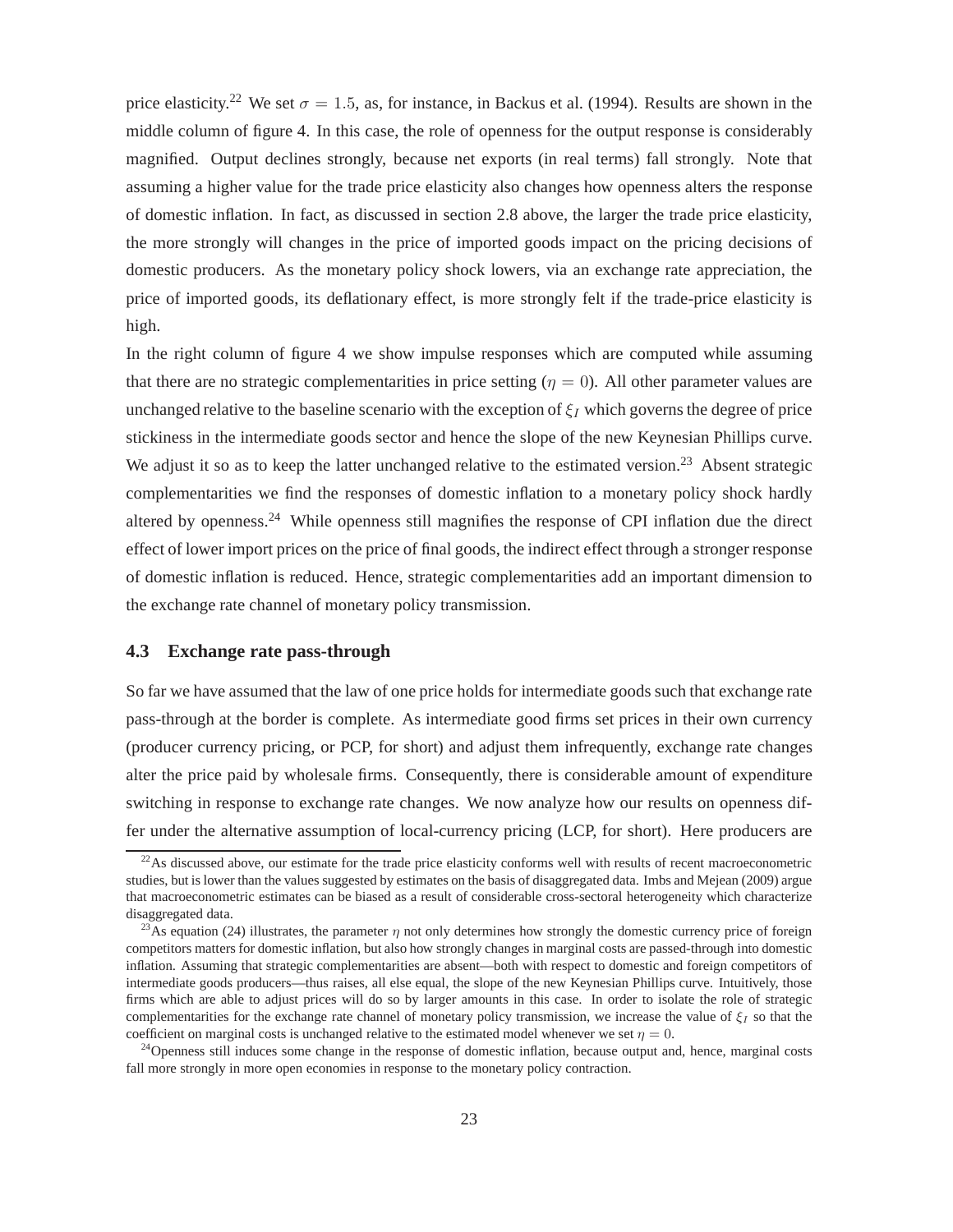assumed to be able to discriminate and set different prices across markets. As prices are sticky in both currencies, exchange rate changes are not immediately reflected in buyers' prices, but partially absorbed by time-varying markups.<sup>25</sup>

We modify our model assuming that intermediate good firms which engage in LCP set two distinct prices for the domestic and for the foreign market whenever they have the opportunity to adjust prices.<sup>26</sup> Specifically, we consider two alternatives relative to the PCP scenario. First, we assume that all intermediate firms engage in LCP. Second, we consider the possibility that while domestic firms engage in PCP, foreign firms engage in LCP. As the home country is meant to represent the US economy, these assumptions capture in a stylized manner the observation that international prices are largely set in US dollars.<sup>27</sup>

Results are shown in figure 5: the left column reproduces results for the baseline scenario (PCP) to facilitate comparison with results for full LCP (middle column) and for LCP in the foreign country (right column). As usual, we distinguish three degrees of openness for each case. Regarding LCP, Obstfeld and Rogoff (2000) have stressed that the terms of trade and the real exchange rate co-move negatively under this assumption. Consumption and investment decisions are thus not tied to the terms of trade in the same way as under PCP. We find accordingly that openness hardly alters the response of absorption to the monetary policy shock.

While a monetary policy contraction appreciates the real exchange rate, it weakens the terms of trade. As a result, output falls less in more open economies reflecting an increase in net exports (in real terms). Regarding the responses of inflation, we observe that domestic inflation falls slightly less in more open economies under LCP. This reflects the smaller decline in marginal costs, in line with the muted output response. Similarly, the response of CPI inflation is virtually unaffected by openness: as there is no exchange rate pass-through at the border under LCP, the effect of exchange rate changes is not felt at the level of final good prices either.

Results displayed in the third column show that different assumptions on the price setting behavior of domestic (PCP) and foreign (LCP) intermediate good firms does not fundamentally alter the transmission of a monetary policy shock originating in the home country relative to the baseline (PCP) scenario. While the openness effect is somewhat reduced, the key results are basically unchanged: domestic absorption falls less in more open economies, inflation falls more strongly, as do CPI infla-

 $^{25}$ We treat trade openness and exchange pass-through as two distinct aspects of the international transmission mechanism. They may be interrelated, however. Dornbusch (1987), for instance, argues that the extent of exchange rate pass-through and goods market integration are jointly determined. Gust et al. (2006) also link trade integration and exchange rate pass-through in a framework with strategic complementarities. However, they abstract from nominal rigidities.

<sup>&</sup>lt;sup>26</sup>See Bergin (2006) for a similar formulation, Betts and Devereux (1996, 2000) for early contributions and Obstfeld and Rogoff (2000) for a critical discussion. In the appendix we provide a formal outline of the model modifications.

<sup>&</sup>lt;sup>27</sup>According to evidence surveyed by Obstfeld and Rogoff (2000) the US, where 92% of exports and 80% of imports are invoiced in dollars, differ considerably from other countries where imports are not denominated in the destination country's currency to such a large extent.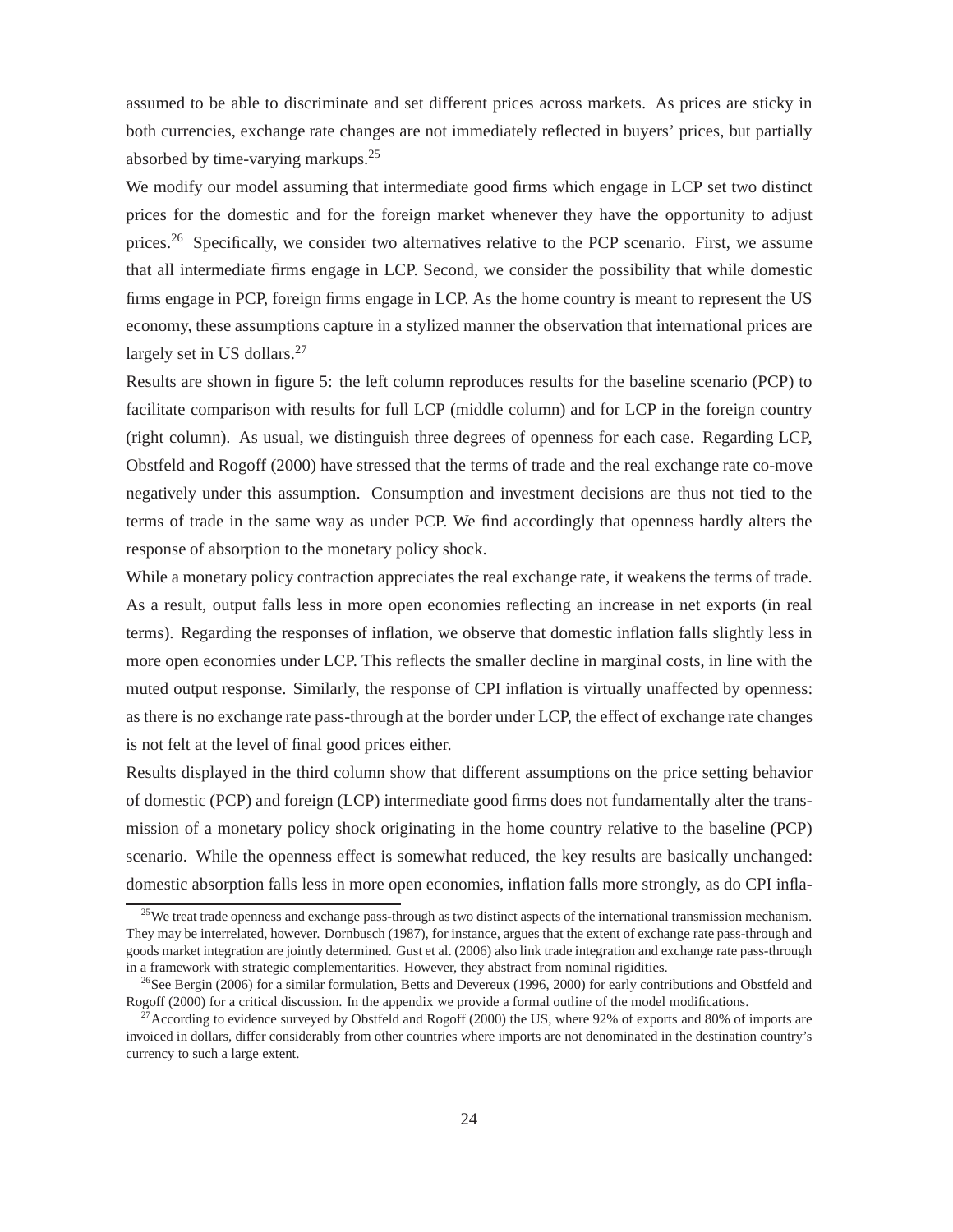

Figure 5: Effects of a monetary policy shock. Notes: see figure 3; LCP: all intermediate goods producers engage in local currency pricing; PCP/LCP: only foreign intermediate goods producers engage in local currency pricing.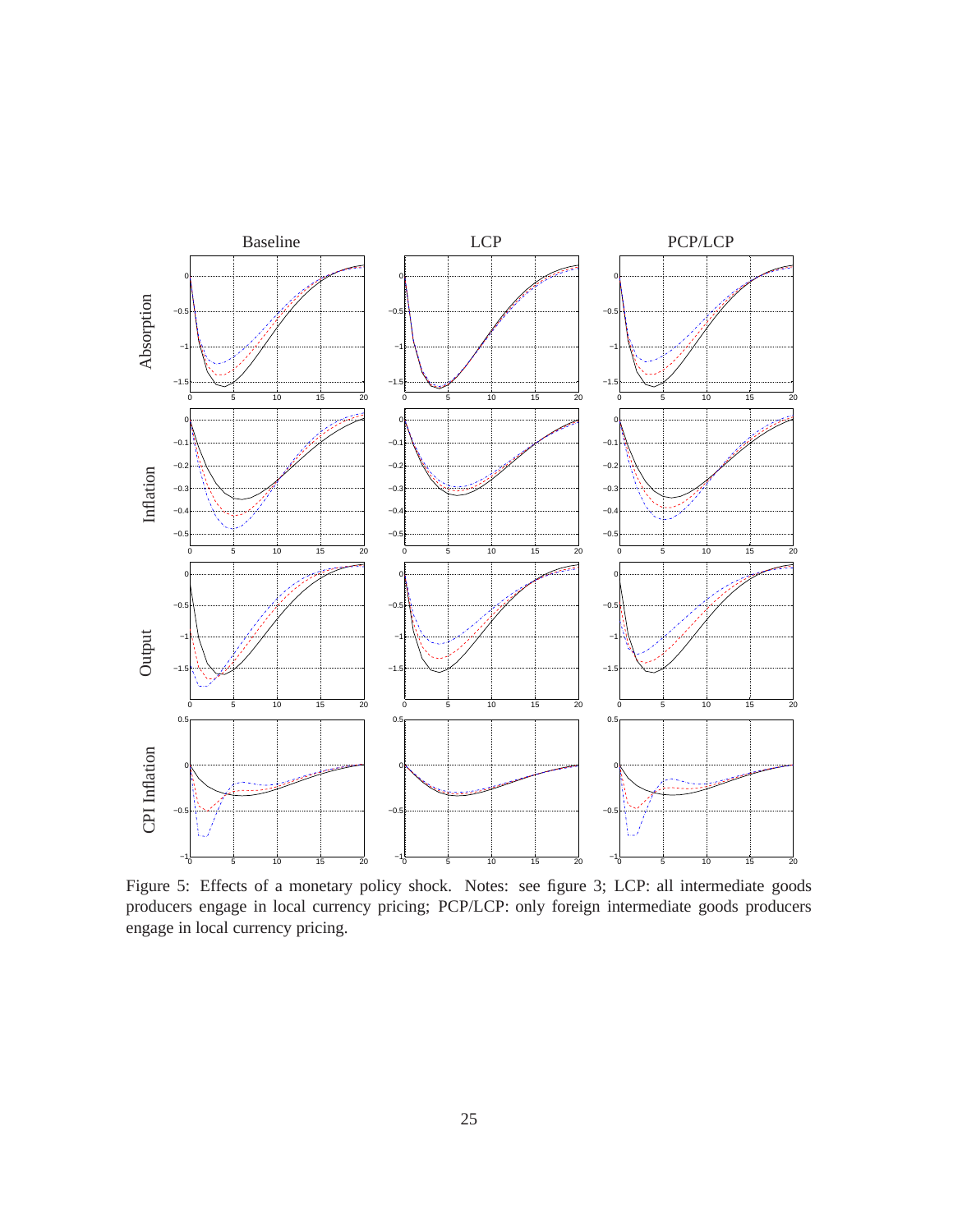|             | <b>Baseline</b> |     |     | $\sigma = 1.5$ LCP PCP/LCP | $n=0$ |
|-------------|-----------------|-----|-----|----------------------------|-------|
| 2% Imports  | 5.9             | 6.3 | 6.4 | 5.8                        | 5.4   |
| 15% Imports | 4.2             | 6.4 | 5.9 | 3.6                        | 4.5   |
| 30% Imports | 3.4             | 6.4 | 5.1 | 2.4                        | 3.6   |

Table 2: Monetary policy trade-offs and openness

Notes: Left column indicates steady-state import share; other entries: cumulative reduction in output relative to CPI inflation for the first year after monetary policy shock.

tion and output on impact.

#### **4.4 Implications for monetary policy**

We find that openness has a sizeable impact on the monetary policy transmission. In order to fully explore the implications for monetary policy one would need to account for business cycle fluctuations and the shocks which initiate them, because they determine the trade-offs which systematic policy making has to confront. Yet, while our analysis does not provide a full-fledged account of business cycle fluctuations, we may nevertheless make a first pass on how openness alters the trade-offs faced by monetary policy. Specifically, we ask by how much output has to be reduced in order to engineer a certain reduction in CPI inflation.<sup>28</sup>

The entries in columns 2 to 5 of table 2 report the cumulative output response relative to the cumulative response of CPI inflation for the first four quarters after the monetary policy shock for different scenarios. The first row displays results obtained under the assumption that imports account for 2 percent of GDP, the second and third row refer to a scenario where imports account for 15 and 30 percent of GDP, respectively. The first column shows results for the baseline scenario. Here parameter values are set according to the estimates reported in table 1 above and prices are assumed to be set in producer currency (PCP). As discussed above, both CPI inflation and output respond more strongly to a monetary policy shock in this case. It turns out, however, that the relative reduction of output is much smaller in more open economies, i.e., the output loss which is necessary to bring about a reduction in inflation is smaller. We thus find monetary policy's control over inflation increased in more open economies.

Strategic complementarities in price setting play some role for this result—as the right column of table 2 illustrates. Here we repeat the previous experiment while assuming  $\eta = 0$  (and adjusting  $\xi_I$  so as to keep the slope of the Phillips curve unchanged) and find the relative output loss somewhat less reduced in openness. As discussed above, strategic complementarities provide monetary policy with a *direct*

 $28$ Our measure is thus related to the sacrifice ratio, except that we do not consider a permanent reduction in inflation.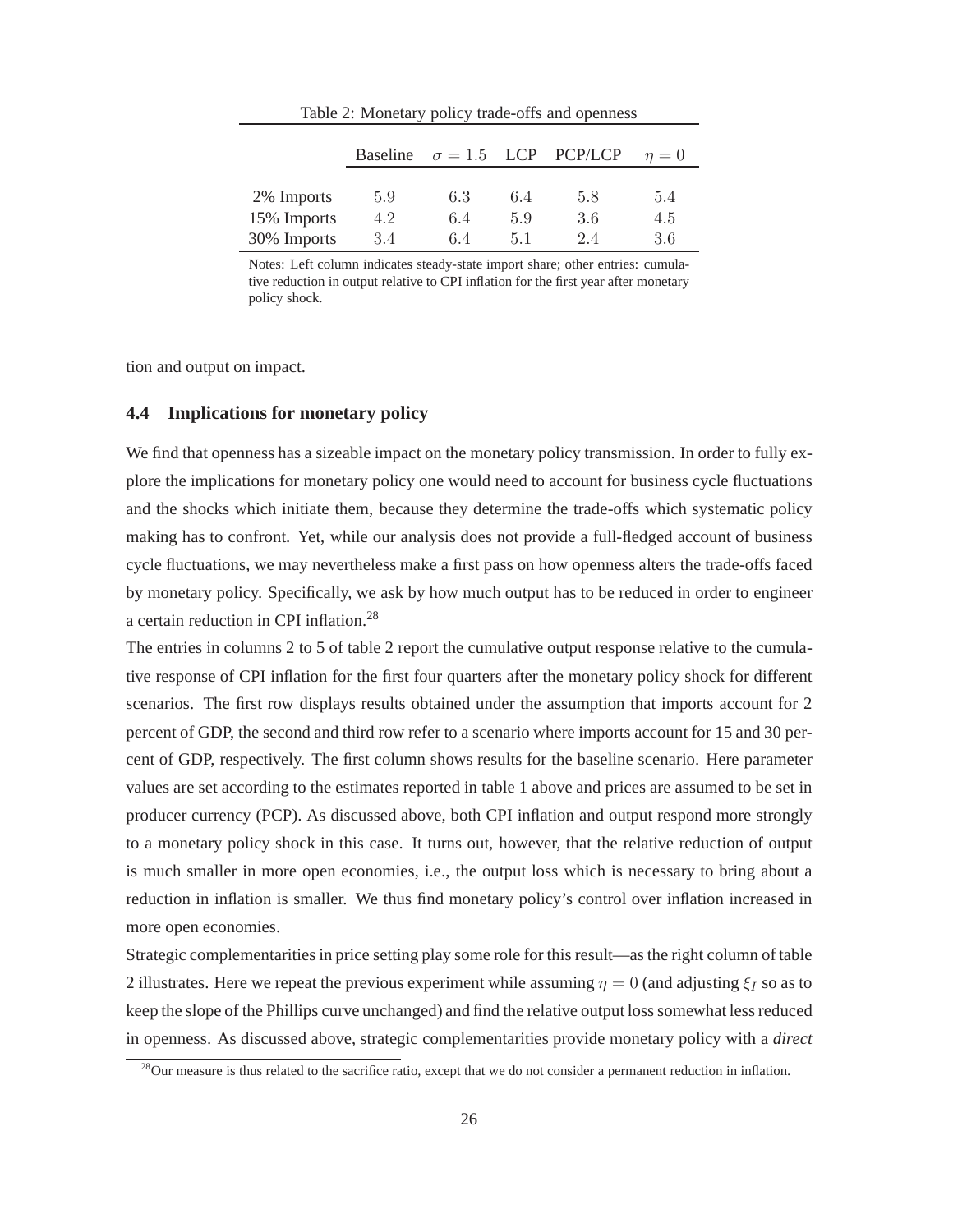leverage on domestic inflation, which operates on top of the effects of a contraction in demand and more strongly so, the more open an economy. Yet while changes in domestic inflation are eventually passed-through into CPI inflation, openness exerts a larger impact on CPI inflation via the direct effect of exchange rate changes. This traditional channel gives monetary policy a better leverage over CPI inflation in more open economies even in the absence of strategic complementarities in price setting.<sup>29</sup>

The middle columns of table 2 show results for the alternative assumptions considered above. Assuming a higher trade price elasticity ( $\sigma = 1.5$ ) induces a stronger output response in more open economies, because real net exports fall more strongly in response to a monetary contraction. As a consequence, increasing openness does not reduce the output loss which is necessary to bring about a reduction in CPI inflation. Assuming local currency pricing in both countries, in turn, implies a smaller relative reduction of output in more open economies, but the openness effect is smaller than in the PCP case. The openness effect under LCP is due to the smaller output decline in more open economies, because inflation is hardly effected by openness in this case.<sup>30</sup> Finally, assuming PCP in the home country and LCP in the foreign country gives rise to a rather strong openness effect. This is in line with the results displayed in figure 5 which show a weaker output response, but a stronger inflation response in more open economies relative to the baseline scenario.

# **5 Conclusion**

In this paper we explore the role of trade integration for monetary policy transmission. First, we develop a two-country DSGE model featuring several frictions which recent business cycle research has found to be important in accounting for several macroeconometric observations. In addition, following Gust et al. (2006), Sbordone (2007) and Guerrieri et al. (2008), we assume a fairly general aggregation technology which allows to combine domestically produced and imported goods. It induces strategic complementarities in price-setting with respect to domestic and foreign competitors such that domestic firms will find it optimal to adjust their prices in response to exchange rate changes which alter the domestic currency price of imports—a new dimension of the exchange rate channel by which monetary policy gains direct leverage over domestic inflation.

In order to quantify the effects of openness on monetary transmission, we estimate, in a first step, a VAR on time series for the US relative to the EA. We identify monetary policy shocks by imposing an identification scheme which is consistent with our theoretical model and trace out the transmission mechanism through impulse response functions. In a second step, we find parameter values of the

<sup>&</sup>lt;sup>29</sup>The output loss necessary to bring about a reduction in *domestic* inflation, instead, depends critically on the extent of strategic complementarities.

 $30$ Our results are in line with findings reported by Erceg et al. (2010). On the basis of the SIGMA model of the FED they compute sacrifice ratios for different degrees of openness and find no important role for the latter while assuming LCP.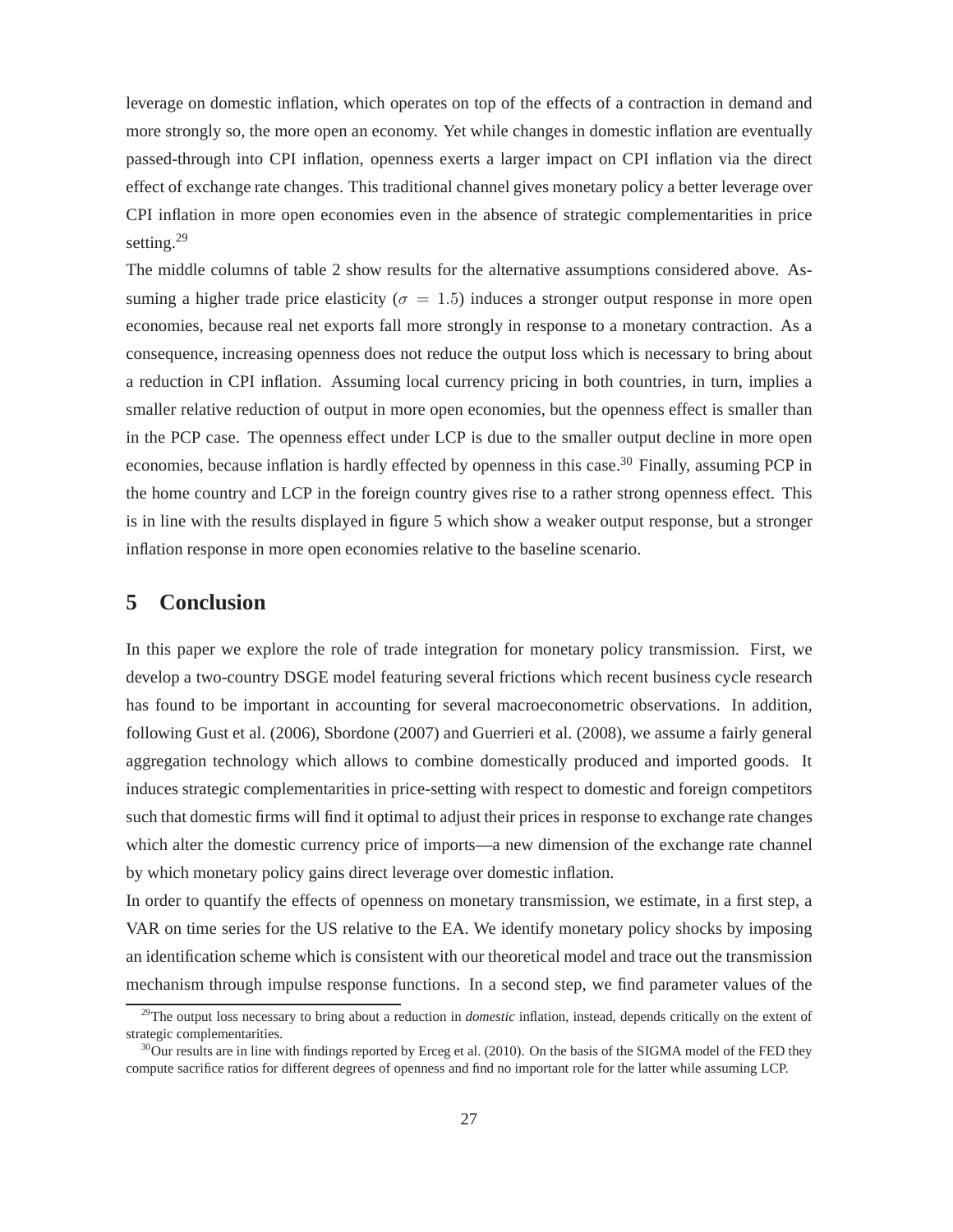DSGE model by matching its impulse responses to those obtained from the VAR. We find that the estimated model is generally able to mimic the empirical response functions quite closely. We also find evidence for strategic complementarities in price setting.

In a third step, we compare the effects of a monetary policy shock in the baseline scenario (with an import-to-GDP ratio of 2 percent) with alternative scenarios assuming a higher degree of openness. We find that a contractionary monetary policy shock has stronger output effects in more open economies, as real net exports decline more strongly. At the same time CPI inflation and domestic inflation also decline more strongly in more open economies, which, in the latter case, is the result of complementarities in price setting.

We also perform a sensitivity analysis. First, considering a higher than estimated value for the trade price elasticity, we find that the effects of a monetary policy shock on output and domestic inflation increase in openness. Second, assuming that exchange rate pass-through at the border is limited because of LCP, we find the role of openness in monetary policy transmission more limited. Third, assuming asymmetric price setting behavior where domestic firms set export prices in their own currency, but foreign exporters in the currency of the destination country, we find the effects of domestic monetary policy shocks comparable to those obtained under the baseline scenario.

Finally, turning to the implications for monetary policy, we compute the output loss which is necessary to bring about a temporary reduction in inflation. For the baseline scenario it turns out that the reduction in output relative to inflation is smaller in more open economies. In this sense monetary policy's control over domestic and CPI inflation tends to increase in more open economies.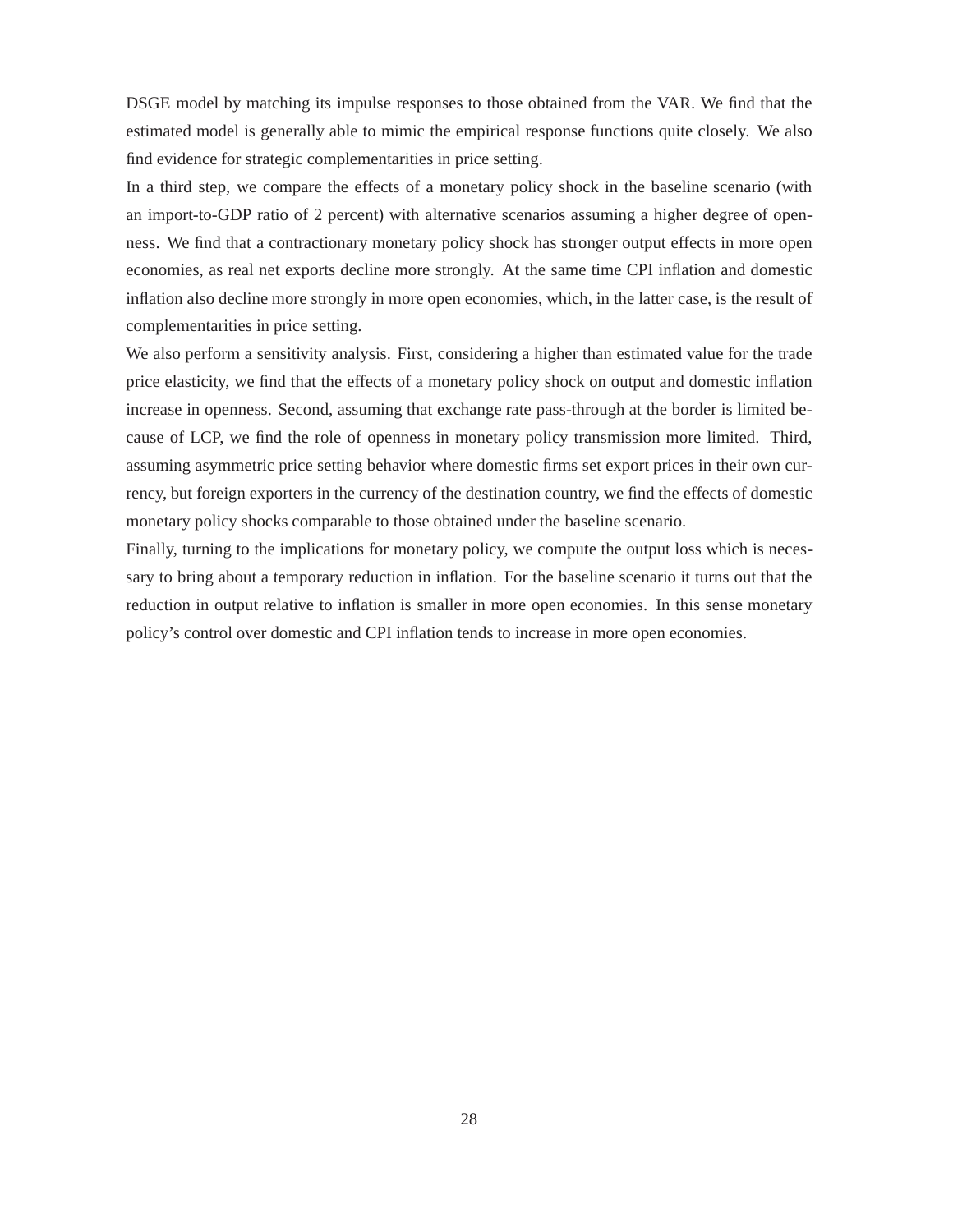# **A The model with LCP-firms**

In the following we outline the changes to the model that follow from allowing for the possibility that a fraction of intermediate good firms  $(\alpha)$  engages in LCP.

First, in specifying price indices for domestically produced intermediate and imported goods (i.e. the equivalent to equation (12)), we distinguish between prices set by LCP-firms,  $P_t^{A, LCF}$  $t^{A, LCP}(j)$ , and PCP-firms,  $P_t^{A,PCP}$  $t^{A,PCP}(j)$ :

$$
P_t^A = \left( \int_0^\alpha P_t^{A, LCP}(j)^{\frac{\upsilon}{\upsilon - 1}} dj + \int_\alpha^1 P_t^{A, PCP}(j)^{\frac{\upsilon}{\upsilon - 1}} dj \right)^{\frac{\upsilon - 1}{\upsilon}}, \tag{28}
$$

$$
P_t^B = \left( \int_0^\alpha P_t^{B, LCP}(j)^{\frac{v}{v-1}} dj + \int_\alpha^1 P_t^{B, PCP}(j)^{\frac{v}{v-1}} dj \right)^{\frac{v-1}{v}}.
$$
 (29)

In the general case, the price index for the wholesale good is given by

$$
P_t^W = \frac{1}{1+\eta} \Gamma_t + \frac{\eta}{1+\eta} \omega \left( \int_0^\alpha P_t^{A, LCP}(j) d j + \int_\alpha^1 P_t^{A, PCP}(j) d j \right) + \frac{\eta}{1+\eta} (1-\omega) \left( \int_0^\alpha P_t^{B, LCP}(j) d j + \int_\alpha^1 P_t^{B, PCP}(j) d j \right).
$$
 (30)

Note that in this case the law of one price holds for PCP-firms only:

$$
P_t^{B,PCP}(j) = S_t P_t^{B,PCP*}(j); \quad P_t^{A,PCP}(j) = S_t P_t^{A,PCP*}(j).
$$
\n(31)

Second, we have to distinguish the pricing problems of PCP- and LCP-firms. The problem of a generic PCP-firm is given by

$$
\max \sum_{k=0}^{\infty} \xi_I^k E_{t-1} \left( \frac{Q_{t,t+k} Y_{t+k}(j)}{P_{t+k}} \left[ \widetilde{P}_t^{A,PCP}(j) \prod_{s=1}^k \left( \Pi_{t+s-1}^A \right) - MC_{t+k} \right] \right). \tag{32}
$$

A generic LCP-firm sets two distinct prices for the domestic and foreign market. The domestic price  $P_t^{A, LCF}$  $t^{A, LCP}(j)$  is set to solve

$$
\max \sum_{k=0}^{\infty} \xi_I^k E_{t-1} \frac{Q_{t,t+k} A_{t+k}(j)}{P_{t+k}} \left[ \widetilde{P}_t^{A, LCP}(j) \prod_{s=1}^k \left( \Pi_{t+s-1}^A \right) - MC_{t+k} \right].
$$
 (33)

Instead, the price charged on the foreign market is set foreign currency  $P_t^{A, LCP*}$  $t^{A, LCP*}(j)$  in order to solve

$$
\max \sum_{k=0}^{\infty} \xi_I^k E_{t-1} \frac{Q_{t,t+k} A_{t+k}^*(j)}{P_{t+k}} \left[ S_{t+k} \widetilde{P}_t^{A, LCP*}(j) \prod_{s=1}^k \left( \Pi_{t+s-1}^B \right) - MC_{t+k} \right].
$$
 (34)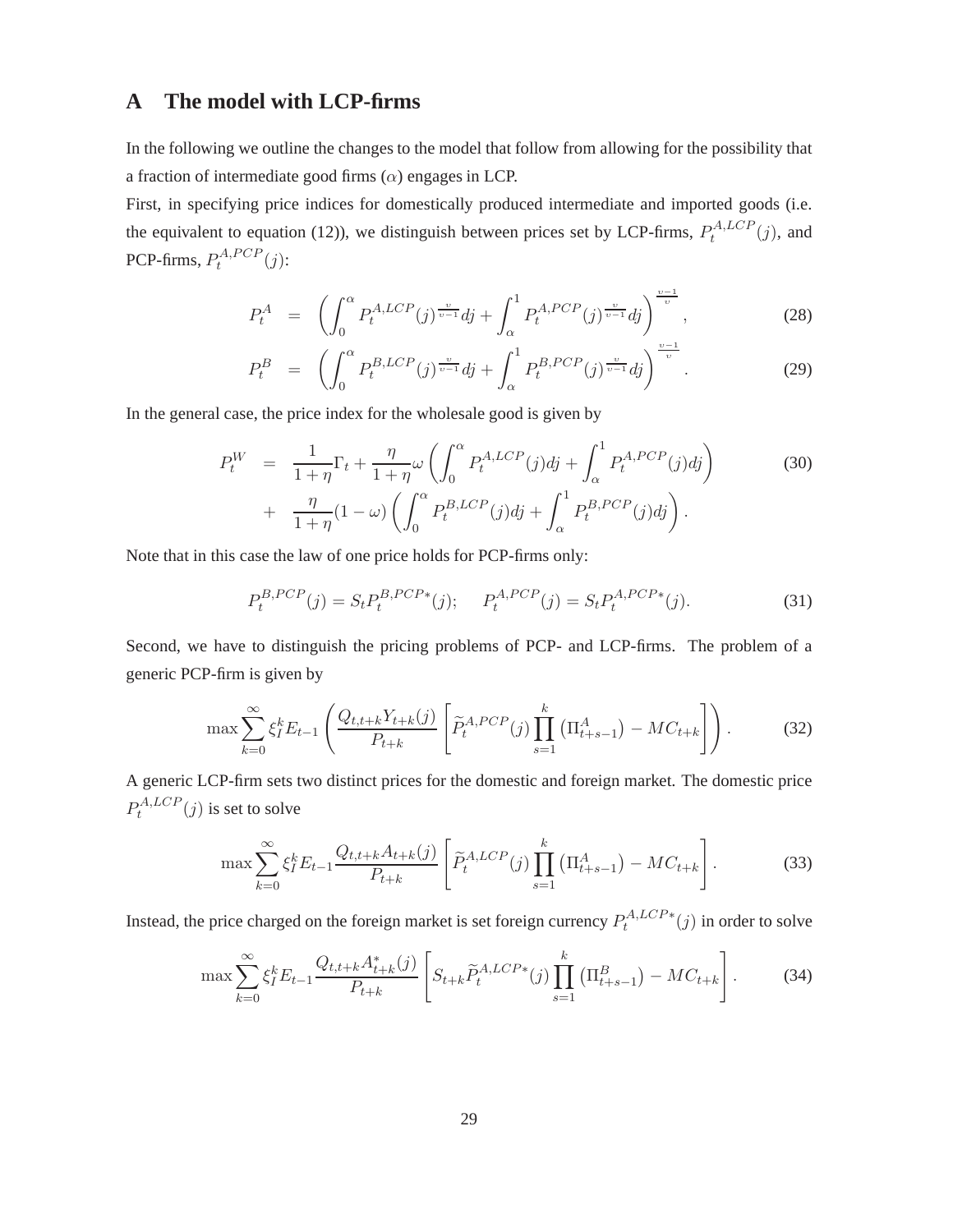# **B The New Keynesian Phillips curve**

We derive the New Keynesian Phillips curve for the general case where we parameterize the fraction of LCP firms ( $\alpha$ ). For  $\alpha = 0$  the New Keynesian Phillips curve simplifies to equation (24) where we abstract from indexation. We proceed in three steps. First, we solve the pricing problem of a generic intermediate good LCP-firm in the domestic market (eq. 33). Next, we solve the pricing problem of a generic intermediate good PCP-firm in the domestic market (eq. 32). Finally, we combine results using a first order approximation to the definition of the producer price index.

## **B.1 Pricing problem of a LCP-firm**

Defining  $I_{t+k} = \prod_{s=1}^{k} (\prod_{t+s-1}^{A})$  and maximizing equation (33) subject to the demand function (10), we derive the following first order condition

$$
E_{t-1} \sum_{k=0}^{\infty} \xi_t^k Q_{t,t+k} (P_{t+k})^{-1} I_{t+k} \left[ 1 - \left( 1 - \frac{MC_{t+k}}{I_{t+k} P_t^{A, LCP}(j)} \right) \epsilon_{t+k}(j) \right] A_{t+k}(j) = 0, \quad (35)
$$

where the elasticity of demand for good  $j$  in the domestic market is

$$
\epsilon_{t+k}(j) = \frac{1}{1-v} \left[ 1 + \eta \left( \frac{P_t^{A, LCP}(j) I_{t+k}}{P_{t+k}^A} \right)^{\frac{1}{1-v}} \left( \frac{P_{t+k}^A}{\Gamma_{t+k}} \right)^{\frac{-\sigma}{\sigma(v-1)-v}} \right]^{-1}.
$$
 (36)

Rewriting equation (35) using the definition of real marginal cost  $MC_t^R = \frac{MC_t}{PA}$  $\frac{W C_t}{P_t^A}$ , defining the contract price as  $P_t^{AQ, LCF}$  $t^{AQ, LCP}(j) = \frac{P_t^{A, LCP}(j)}{P_t^A}$  $\frac{y}{P_t^A}$  and linearizing gives

$$
E_{t-1} \left[ \widehat{P}_t^{AQ, LCP}(j) \right] = \sum_{k=1}^{\infty} (\beta \xi_I)^k E_{t-1} \left[ \widehat{\Pi}_{t+s}^A - \widehat{\Pi}_{t+s-1}^A \right]
$$
  
+  $(1 - \beta \xi_I) \sum_{k=0}^{\infty} (\beta \xi_I)^k E_{t-1} \left[ \widehat{MC}_{t+k}^R - \frac{1}{\epsilon - 1} \widehat{\epsilon}_{t+k}(j) \right].$ 

In the above equation all variables are expressed in log-deviations from steady-state. Log-linearizing the elasticity of demand for good j equation (36), with  $\Gamma_t^Q = \frac{\Gamma_t}{P_t^Q}$  $\frac{1}{P_t^A}$ , we get

$$
\widehat{\epsilon}_{t+k}(j) = -\eta \epsilon \left( \widehat{P}_t^{AQ, LCP}(j) - \sum_{k=1}^{\infty} \left( \widehat{\Pi}_{t+s}^A - \widehat{\Pi}_{t+s-1}^A \right) \right) + \eta \widetilde{\sigma} \widehat{\Gamma}_{t+k}^Q. \tag{37}
$$

Substituting this expression for the demand elasticity in the first order condition, we have

$$
E_{t-1} \left[ \widehat{P}_t^{AQ, LCP}(j) \right] = \sum_{k=1}^{\infty} (\beta \xi_I)^k E_{t-1} \left[ \widehat{\Pi}_{t+s}^A - \widehat{\Pi}_{t+s-1}^A \right]
$$

$$
+ \left( \frac{1 - \beta \xi_I}{1 - \frac{\eta \epsilon}{\epsilon - 1}} \right) \sum_{k=0}^{\infty} (\beta \xi_I)^k E_{t-1} \left[ \widehat{MC}_{t+k}^R - \frac{\eta \epsilon}{\epsilon - 1} \frac{\widetilde{\sigma}}{\epsilon} \widehat{\Gamma}_{t+k}^Q \right].
$$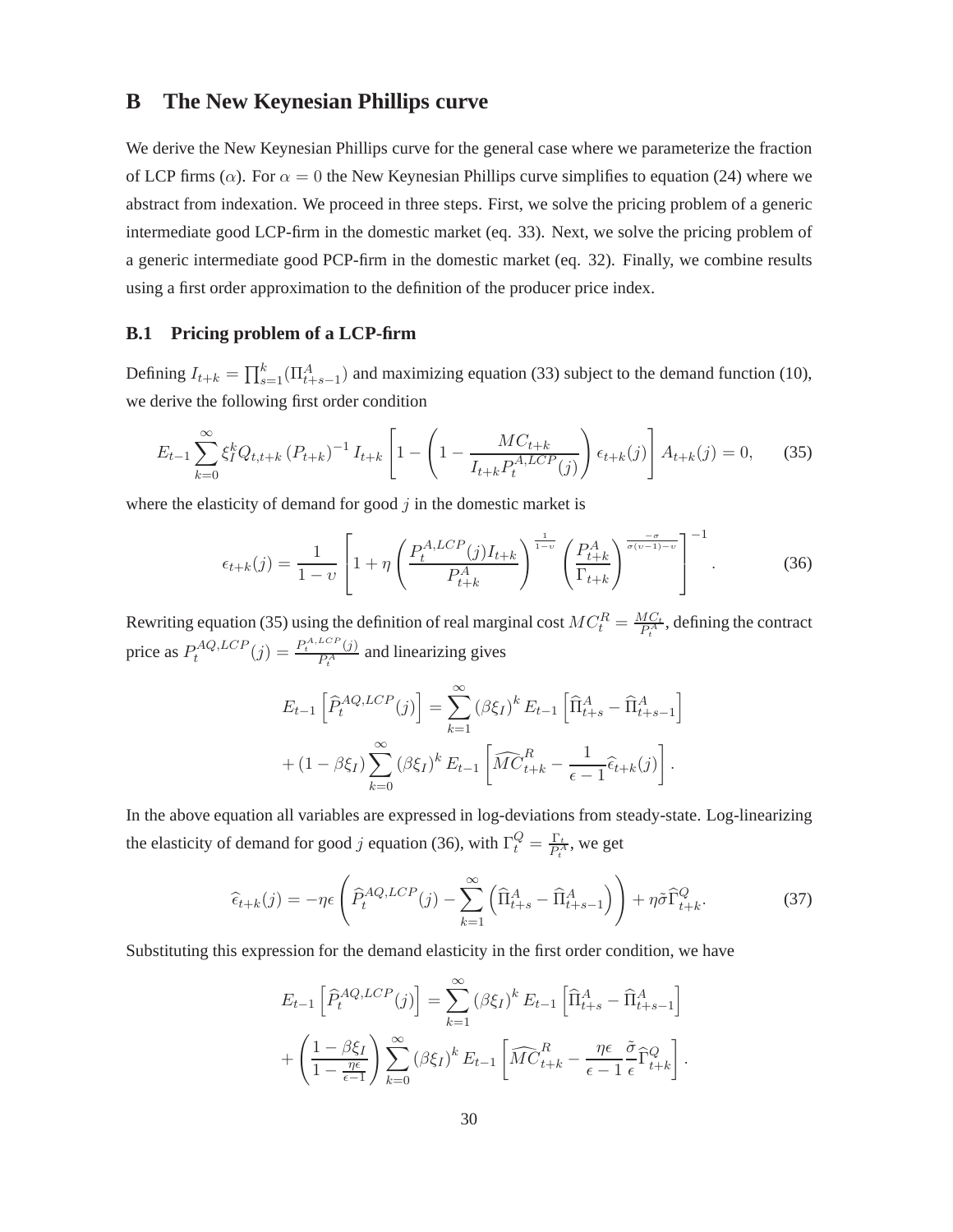Using the definition of the steady state markup  $\mu = \frac{\epsilon}{\epsilon - 1}$  and the definition of  $\Psi = \frac{-\eta\mu}{1 - \eta\mu}$ , this expression after quasi-differencing can be written as

$$
E_{t-1} \left[ \widehat{P}_t^{AQ, LCP}(j) - \beta \xi_I \widehat{P}_{t+1}^{AQ, LCP}(j) \right] = \beta \xi_I E_{t-1} \left( \widehat{\Pi}_{t+1}^A - \widehat{\Pi}_t^A \right)
$$

$$
+ (1 - \beta \xi_I) E_{t-1} \left[ (1 - \Psi) \widehat{MC}_t^R + \Psi \frac{\tilde{\sigma}}{\epsilon} \widehat{\Gamma}_t^Q \right].
$$

The log-linearized version of the competitive price index equation (13) in the domestic country implies that

$$
\widehat{\Gamma}_t^Q = (1 - \omega)\widehat{q}_t,\tag{38}
$$

where  $q_t = \frac{P_t^B}{P_t^A}$  is the relative import price in domestic currency. Using this to substitute for the relative competitive price index above we get

$$
E_{t-1}\left[\widehat{P}_t^{AQ,LCP}(j) - \beta \xi_I \widehat{P}_{t+1}^{AQ,LCP}(j)\right] = \beta \xi_I E_{t-1} \left(\widehat{\Pi}_{t+1}^A - \widehat{\Pi}_t^A\right)
$$

$$
+ (1 - \beta \xi_I) E_{t-1} \left[ (1 - \Psi) \widehat{MC}_t^R + \Psi \frac{\widetilde{\sigma}}{\epsilon} (1 - \omega) \widehat{q}_t \right].
$$

#### **B.2 Pricing problem of a PCP-firm**

We can derive a similar expression for the PCP-firms. Maximizing equation (32) subject to the demand function (16), we derive the following first order condition:

$$
E_{t-1} \sum_{k=0}^{\infty} \xi_l^k Q_{t,t+k} (P_{t+k})^{-1} I_{t+k} \left[ Y_{t+k} - \left( 1 - \frac{MC_{t+k}}{I_{t+k} P_t^{A,PCP}(j)} \right) \left( \epsilon_{t+k}^H(j) A_{t+k}(j) + \epsilon_{t+k}^F(j) A_{t+k}^*(j) \right) \right] = 0,
$$

where the elasticity of demand for good  $j$  in the domestic market is similar to the LCP-firms problem

$$
\epsilon_{t+k}^H(j) = \frac{1}{1-v} \left[ 1 + \eta \left( \frac{P_t^{A,PCP}(j)I_{t+k}}{P_{t+k}^A} \right)^{\frac{1}{1-v}} \left( \frac{P_{t+k}^A}{\Gamma_{t+k}} \right)^{\frac{-\sigma}{\sigma(v-1)-v}} \right]^{-1},
$$
(39)

and the elasticity of demand for good  $j$  in the foreign market is given by

$$
\epsilon_{t+k}^F(j) = \frac{1}{1-v} \left[ 1 + \eta \left( \frac{P_t^{A,PCP}(j)I_{t+k}}{S_{t+k}P_{t+k}^{A*}} \right)^{\frac{1}{1-v}} \left( \frac{P_{t+k}^{A*}}{\Gamma_{t+k}^*} \right)^{\frac{-\sigma}{\sigma(v-1)-v}} \right]^{-1} . \tag{40}
$$

Linearizing the first order condition of the firms problem using  $P_t^{AQ,PCP}$  $t^{AQ,PCP}(j) = \frac{P_t^{A,PCP}(j)}{P_t^A}$  $\frac{(J)}{P_t^A}$  gives

$$
E_{t-1} \left[ \widehat{P}_t^{AQ,PCP}(j) \right] = \sum_{k=1}^{\infty} (\beta \xi_I)^k E_{t-1} \left[ \widehat{\Pi}_{t+s}^A - \widehat{\Pi}_{t+s-1}^A \right]
$$
  
+  $(1 - \beta \xi_I) \sum_{k=0}^{\infty} (\beta \xi_I)^k E_{t-1} \left[ \widehat{MC}_{t+k}^R - \frac{1}{\epsilon - 1} \omega \widehat{\epsilon}_{t+k}^H(j) - \frac{1}{\epsilon - 1} (1 - \omega) \widehat{\epsilon}_{t+k}^F(j) \right].$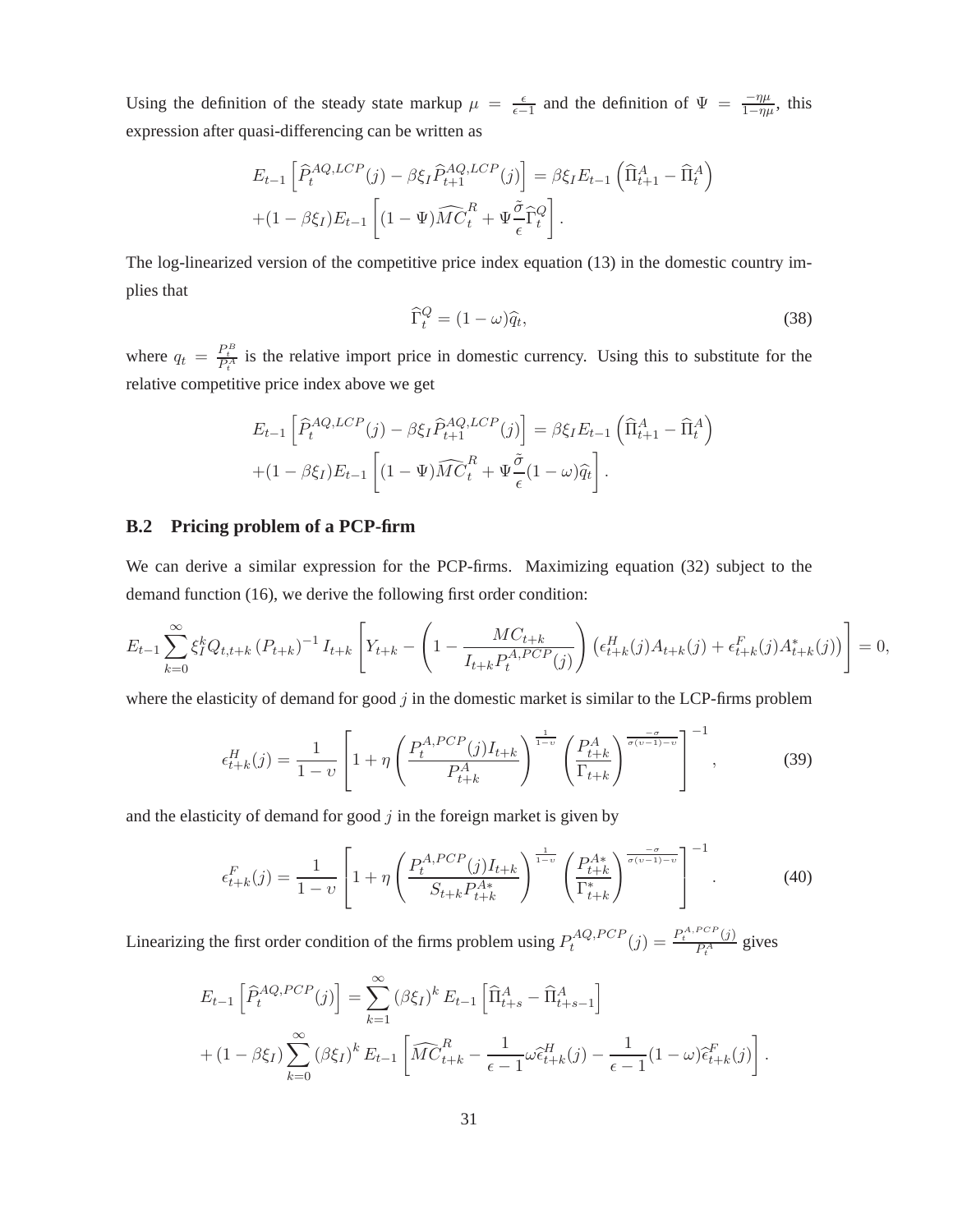Linearizing both demand elasticities defining  $\Gamma_t^{Q*} = \frac{\Gamma_t^*}{P_t^{A*}}$  and the law-of-one-price gap as  $q_t^{A*}$  =  $\frac{S_t P_t^{A*}}{P_t^A}$  gives

$$
\begin{split} \hat{\epsilon}_{t+k}^H(j) &= -\eta \epsilon \left( \widehat{P}_t^{AQ,PCP}(j) - \sum_{k=1}^{\infty} \left( \widehat{\Pi}_{t+s}^A - \widehat{\Pi}_{t+s-1}^A \right) \right) + \eta \tilde{\sigma} \widehat{\Gamma}_{t+k}^Q, \\ \hat{\epsilon}_{t+k}^F(j) &= -\eta \epsilon \left( \widehat{P}_t^{AQ,PCP}(j) - \sum_{k=1}^{\infty} \left( \widehat{\Pi}_{t+s}^A - \widehat{\Pi}_{t+s-1}^A \right) - \widehat{q}_{t+k}^{A*} \right) + \eta \tilde{\sigma} \widehat{\Gamma}_{t+k}^{Q*}. \end{split}
$$

Substituting the demand elasticities into the first order condition and simplifying yields

$$
E_{t-1}\left[\widehat{P}_t^{AQ,PCP}(j)\right] = \sum_{k=1}^{\infty} (\beta \xi_I)^k E_{t-1} \left[\widehat{\Pi}_{t+s}^A - \widehat{\Pi}_{t+s-1}^A\right]
$$
  
+ 
$$
(1 - \beta \xi_I) \sum_{k=0}^{\infty} (\beta \xi_I)^k E_{t-1} \left[ (1 - \Psi) \widehat{MC}_{t+k}^R + \Psi \omega \frac{\widetilde{\sigma}}{\epsilon} \widehat{\Gamma}_{t+k}^Q + \Psi (1 - \omega) \frac{\widetilde{\sigma}}{\epsilon} \widehat{\Gamma}_{t+k}^{Q*} + \Psi (1 - \omega) \widehat{q}_{t+k}^{A*} \right].
$$

After quasi-differencing, the expression can be rewritten as

$$
E_{t-1}\left[\widehat{P}_t^{AQ,PCP}(j) - \beta \xi_I \widehat{P}_{t+1}^{AQ,PCP}(j)\right] = \beta \xi_I E_{t-1}\left(\widehat{\Pi}_{t+1}^A - \widehat{\Pi}_t^A\right)
$$

$$
+ (1 - \beta \xi_I) E_{t-1}\left[ (1 - \Psi) \widehat{MC}_t^R + \Psi \omega \frac{\widetilde{\sigma}}{\epsilon} \widehat{\Gamma}_t^Q + \Psi (1 - \omega) \frac{\widetilde{\sigma}}{\epsilon} \widehat{\Gamma}_t^{Q*} + \Psi (1 - \omega) \widehat{q}_t^{A*} \right].
$$

One can linearize the competitive price index in the foreign country analogously to the one in the home country defining the relative export price in foreign currency as  $q_t^{B*} = \frac{P_t^{A*}}{P_t^{B*}}$ .

$$
\widehat{\Gamma}_t^{Q*} = -\omega \widehat{q}_t^{B*} \tag{41}
$$

Using this expression and equation (38) to substitute for the relative competitive price indices above we get

$$
E_{t-1}\left[\widehat{P}_t^{AQ,PCP}(j) - \beta \xi_I \widehat{P}_{t+1}^{AQ,PCP}(j)\right] = \beta \xi_I E_{t-1}\left(\widehat{\Pi}_{t+1}^A - \widehat{\Pi}_t^A\right)
$$

$$
+ (1 - \beta \xi_I)E_{t-1}\left[ (1 - \Psi)\widehat{MC}_t^R + \Psi(1 - \omega)\omega \frac{\tilde{\sigma}}{\epsilon} \widehat{q}_t^B - \Psi(1 - \omega)\omega \frac{\tilde{\sigma}}{\epsilon} \widehat{q}_t^{B*} + \Psi(1 - \omega)\widehat{q}_t^{A*} \right].
$$

#### **B.3 New Keynesian Phillips Curve**

The log-linearized version of the producer price index, equation (28), reads as

$$
\alpha \widehat{P}_t^{AQ, LCP}(j) + (1 - \alpha) \widehat{P}_t^{AQ, PCP}(j) = \frac{\xi_I}{1 - \xi_I} \left( \widehat{\Pi}_t^A - \widehat{\Pi}_{t-1}^A \right). \tag{42}
$$

Using the final equations in the two subsections above to substitute for the contract prices of LCPand PCP-firms one finally obtains a general formulation for the new Keynesian Phillips curve:

$$
E_{t-1}\left(\widehat{\Pi}_{t}^{A} - \widehat{\Pi}_{t-1}^{A}\right) = \beta E_{t-1}\left(\widehat{\Pi}_{t+1}^{A} - \widehat{\Pi}_{t}^{A}\right)
$$
  
+  $\lambda E_{t-1}\left[ (1 - \Psi)\widehat{MC}_{t}^{R} + \Psi\left((1 - \omega)(\alpha + (1 - \alpha)\omega)\frac{\tilde{\sigma}}{\epsilon}\widehat{q}_{t}^{B} - (1 - \omega)\omega(1 - \alpha)\frac{\tilde{\sigma}}{\epsilon}\widehat{q}_{t}^{B*} + (1 - \omega)(1 - \alpha)\widehat{q}_{t}^{A*} \right) \right]$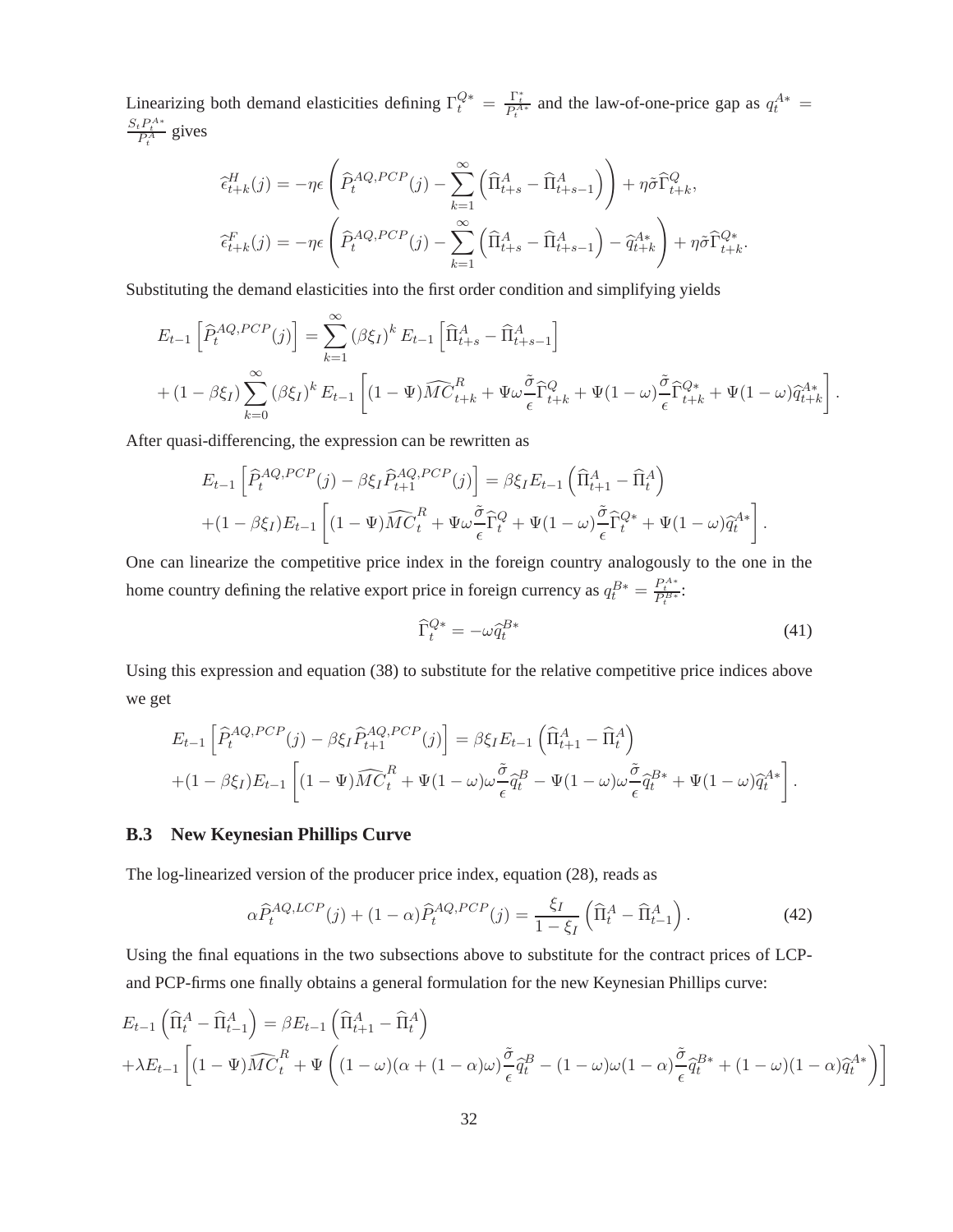with  $\lambda = (1 - \beta \xi_I)(1 - \xi_I)\xi_I^{-1}$ .

The special case (baseline) for PCP ( $\alpha = 0$ ) is discussed in section 2.8. In case  $0 < \alpha < 1$ , two terms (in addition to  $\hat{q}_t^B$  and marginal costs) enter the Philips curve:  $\hat{q}_t^{B*}$  and  $\hat{q}_t^{A*}$ . Intuitively, a contractionary monetary policy shock which appreciates the exchange rate reduces the relative price of imports and induces domestic firms (LCP and PCP firms) to reduce their prices (because of strategic complementarities). As PCP-firms set only one price (in domestic currency) for both markets, price changes in foreign markets also enter the pricing decision and eventually matter for domestic inflation.

# **C Data**

Our data are obtained from the OECD Economic Outlook database, see OECD (2007). We use data for private consumption (volume), private fixed investment (excl. stockbuilding, nominal), and the deflator for private consumption and the deflator for GDP. The deflator for private consumption is used to construct the CPI-inflation series and to deflate nominal investment in a manner consistent with the definition of real investment in the model. The GDP deflator is used to compute domestic inflation. Measures for the US short term interest rates are also obtained from the Economic Outlook database (interest rate, short-term). For the euro area we draw on data from the Area-Wide Model database of the ECB, see Fagan, Henry, and Mestre (2001), STN series. Time series for net exports of the U.S. vis-á-vis the euro area are obtained from the IMF Direction of Trade database for the period from 1980 onwards. We approximate earlier data drawing on the observations reported by BEA for the period 1970–1979 for US versus Europe (US International Transactions Accounts Data). We backtrack our original series on the basis of growth rates. Net exports are scaled by nominal GDP obtained from the OECD Economic Outlook database.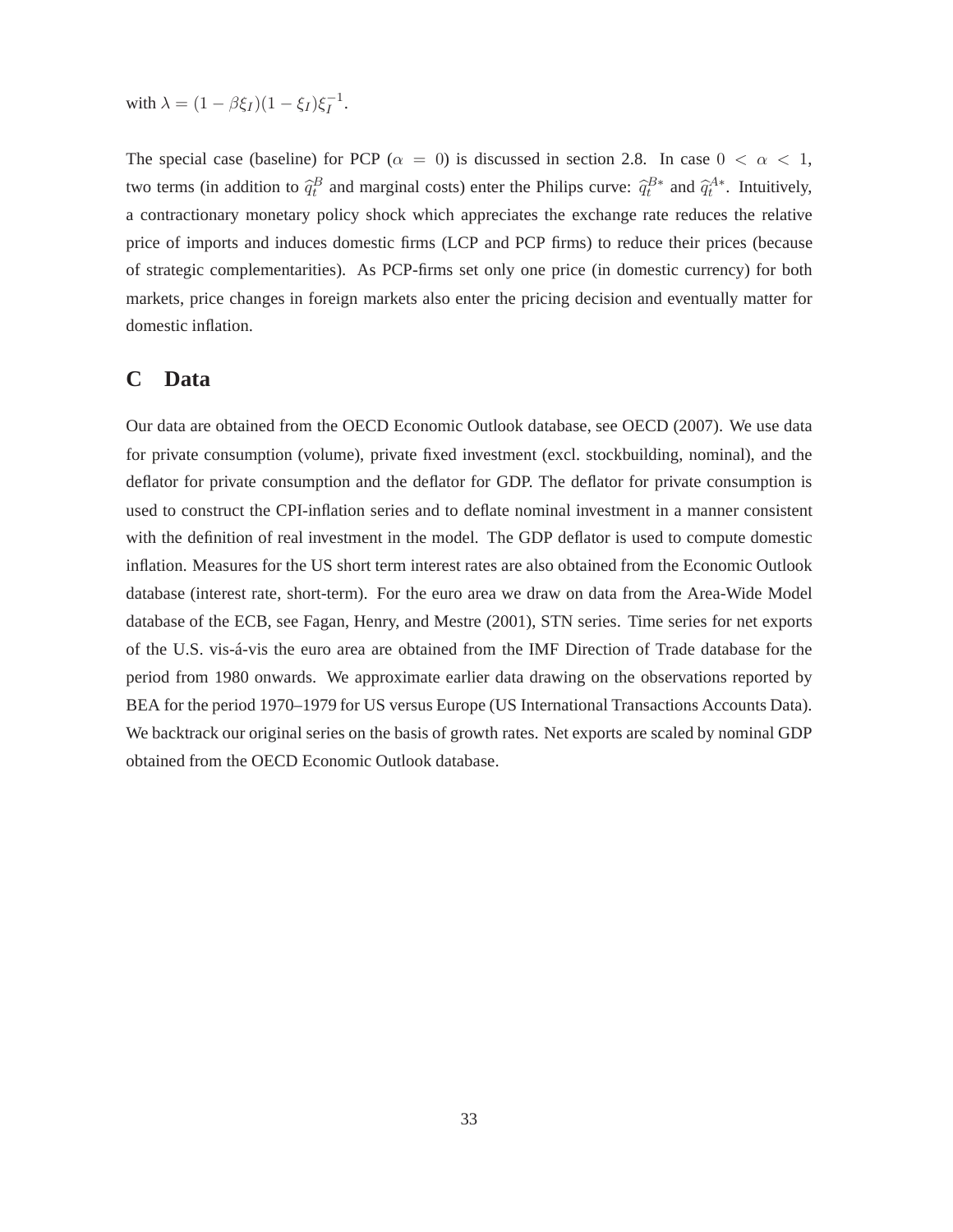# **References**

- M. Adolfson, S. Laséen, J. Lindé, and M. Villani. Bayesian estimation of an open economy DSGE model with incomplete pass-through. *Journal of International Economics*, 72(2):481–511, 2007.
- J. D. Amato and T. Laubach. Estimation and control of an optimization-based model with sticky prices and wages. *Journal of Economic Dynamics and Control*, 27(7):1181–1215, 2003.
- D. Backus, P. Kehoe, and F. Kydland. Dynamics of the trade balance and the terms of trade: the J-curve? *American Economic Review*, 84(1):84–103, March 1994.
- P. R. Bergin. How well can the new open economy macroeconomics explain the exchange rate and current account? *Journal of International Money and Finance*, 25(5):675–701, 2006.
- B. S. Bernanke. Globalization and monetary policy. Speech at the Fourth Economic Summit, Stanford Institute for Economic Policy Research, 2007.
- C. Betts and M. B. Devereux. The exchange rate in a model of pricing-to-market. *European Economic Review*, 40(3-5):1007–1021, 1996.
- C. Betts and M. B. Devereux. Exchange rate dynamics in a model of pricing-to-market. *Journal of International Economics*, 50(1):215–244, 2000.
- J. Bovin and M. Giannoni. Has monetary policy become more effective? *The Review of Economics and Statistics*, 88(3):445–462, 2006.
- V. V. Chari, P. J. Kehoe, and E. R. McGrattan. Can sticky price models generate volatile and persistent real exchange rates? *Review of Economics Studies*, 69(3):533–563, 2002.
- N. Chen, J. Imbs, and A. Scott. The dynamics of trade and competition. *Journal of International Economics*, 77:50–62, 2009.
- L. J. Christiano, M. Eichenbaum, and C. L. Evans. Monetary policy shocks: What have we learned and to what end? In J. B. Taylor, editor, *Handbook of Macroeconomics*, pages 319–347. Elsevier B.V., 1999.
- L. J. Christiano, M. Eichenbaum, and C. L. Evans. Nominal rigidities and the dynamic effects of a shock to monetary policy. *Journal of Political Economy*, 113(1):1–45, 2005.
- R. Clarida and J. Gali. Sources of real exchange-rate fluctuations: How important are nominal shocks? *Carnegie-Rochester Conference Series on Public Policy*, 41:1–56, 1994.
- R. Clarida, J. Galí, and M. Gertler. Monetary policy rules and macroeconomic stability: Evidence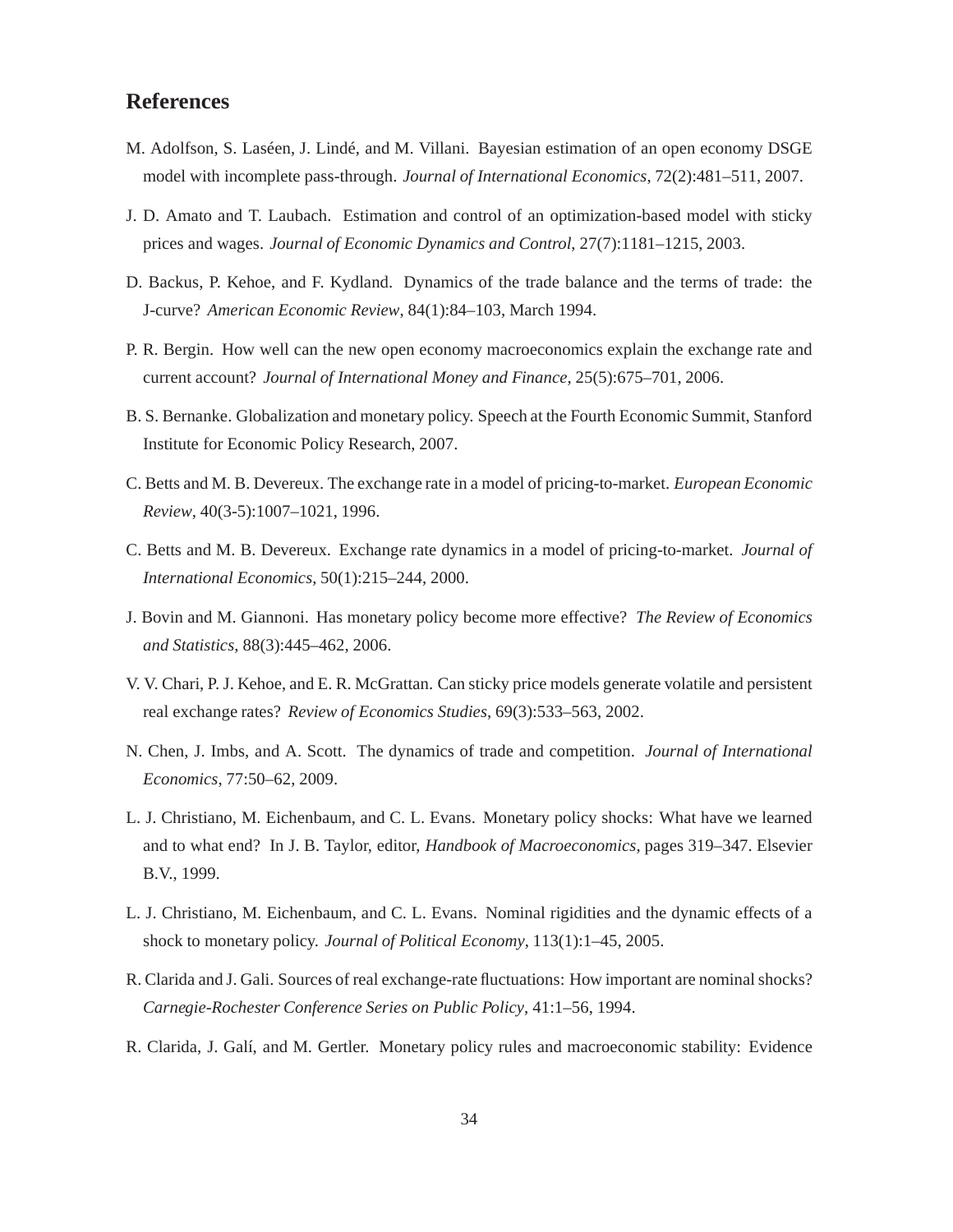and some theory. *Quarterly Journal of Economics*, 115(1):147–180, February 2000.

- R. Clarida, J. Galí, and M. Gertler. Optimal monetary policy in open versus closed economies: an integrated approach. *American Economic Review*, 91(2):248–252, 2001.
- G. Corsetti and L. Dedola. A macroeconomic model of international price discrimination. *Journal of International Economics*, 67(1):129–155, 2005.
- G. Corsetti and G. J. Müller. Twin deficits: Squaring theory, evidence and common sense. *Economic Policy*, pages 599–638, 2006.
- G. Corsetti and P. Pesenti. International dimensions of optimal monetary policy. *Journal of Monetary Economics*, 52(2):281–305, 2005.
- D. O. Cushman and T. Zha. Identifying monetary policy in a small open economy under flexible exchange rates. *Journal of Monetary Economics*, 39(3):433–448, 1997.
- B. De Paoli. Monetary policy and welfare in a small open economy. *Journal of International Economics*, 77:11–22, 2009.
- G. de Walque, F. Smets, and R. Wouters. An estimated two-country DSGE model for the Euro area and the US economy. mimeo, 2005.
- M. B. Devereux and C. Engel. Exchange rate pass-through, exchange rate volatility, and exchange rate disconnect. *Journal of Monetary Economics*, 49:913–940, 2002.
- R. Dornbusch. Exchange rates and prices. *American Economic Review*, 77(1):93–106, 1987.
- M. Dotsey and R. G. King. Implications of state-dependent pricing for dynamic macroeconomic models. *Journal of Monetary Economics*, 52(1):213–242, 2005.
- M. Eichenbaum and C. L. Evans. Some empirical evidence on the effects of shocks to monetary policy on exchange rates. *The Quarterly Journal of Economics*, 110(4):975–1009, 1995.
- C. Erceg, C. Gust, and D. López-Salido. The transmission of domestic shocks in open economies. In J. Gali and M. J. Gertler, editors, *International Dimensions of Monetary Policy*. University of Chicago Press, 2010.
- G. Fagan, J. Henry, and R. Mestre. An area-wide model (AWM) for the euro area. ECB Working Paper 42, 2001.
- J. Faust and J. H. Rogers. Monetary policy's role in exchange rate behavior. *Journal of Monetary Economics*, 50(7):1403–1424, 2003.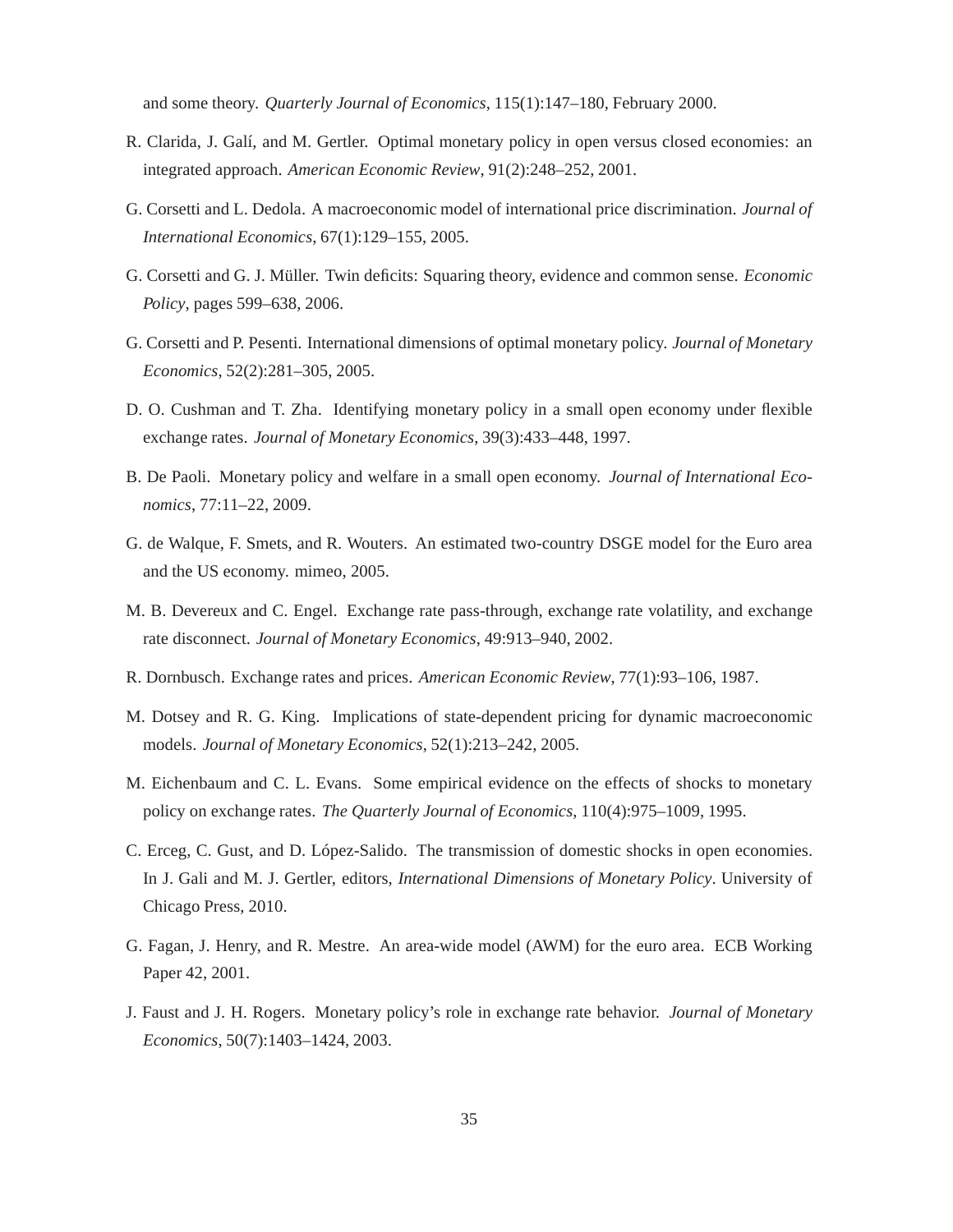- J. Galí and T. Monacelli. Monetary policy and exchange rate volatility in a small open economy. *Review of Economic Studies*, 72(3):707–734, 2005.
- L. S. Goldberg and J. M. Campa. The sensitivity of the cpi to exchange rates: Distribution margins, imported inputs, and trade exposure. *Review of Economics and Statistics*, 92(2):392–407, 2010.
- L. Guerrieri, C. Gust, and D. López-Salido. International competition and inflation: A new keynesian perspective. International Finance Discussion Papers, 918, 2008.
- C. Gust, S. Leduc, and R. J. Vigfusson. Trade integration, competition, and the decline in exchangerate pass-through. International Finance Discussion Papers, Number 864, Board of Governors of the Federal Reserve System, 2006.
- J. Imbs and I. Mejean. Elasticity optimism. CEPR Discussion paper 7177, 2009.
- S. Kim. International transmission of U.S. monetary policy shocks: Evidence from VAR's. *Journal of Monetary Economics*, 48(2):339–372, 2001.
- S. Kim and N. Roubini. Exchange rate anomalies in the industrial countries: A solution with a structural VAR approach. *Journal of Monetary Economics*, 45(3):561–586, 2000.
- M. Kimball. The quantitative analytics of the basic monetarist model. *Journal of Money, Credit and Banking*, 27(4):1241–1277, 1995.
- R. Kollmann. Monetary policy rules in the open economy: Effects on welfare and business cycles. *Journal of Monetary Economics*, 49(5):989–1015, 2002.
- R. Kollmann. International portfolio equilibrium and the current account. CEPR Discussion Paper 5512, 2006.
- T. Lubik and F. Schorfheide. A bayesian look at new open economy macroeconomics. In M. Gertler and K. Rogoff, editors, *NBER Macroeconomics Annual 2005, Volume 20*, pages 313–366. MIT Press, Cambridge MA, 2006.
- A. Meier and G. J. Müller. Fleshing out the monetary transmission mechanism: Output composition and the role of financial frictions. *Journal of Money, Credit and Banking*, 38:2099–2134, 2006.
- M. Melitz and G. Ottaviano. Market size, trade, and productivity. *Review of Economic Studies*, 75: 295–316, 2008.
- F. S. Mishkin. Globalization, macroeconomic performance, and monetary policy (speech). *BIS Review*, 108, 2007.
- E. Nakamura and J. Steinsson. Five facts about prices: A reevaluation of menu cost models. mimeo